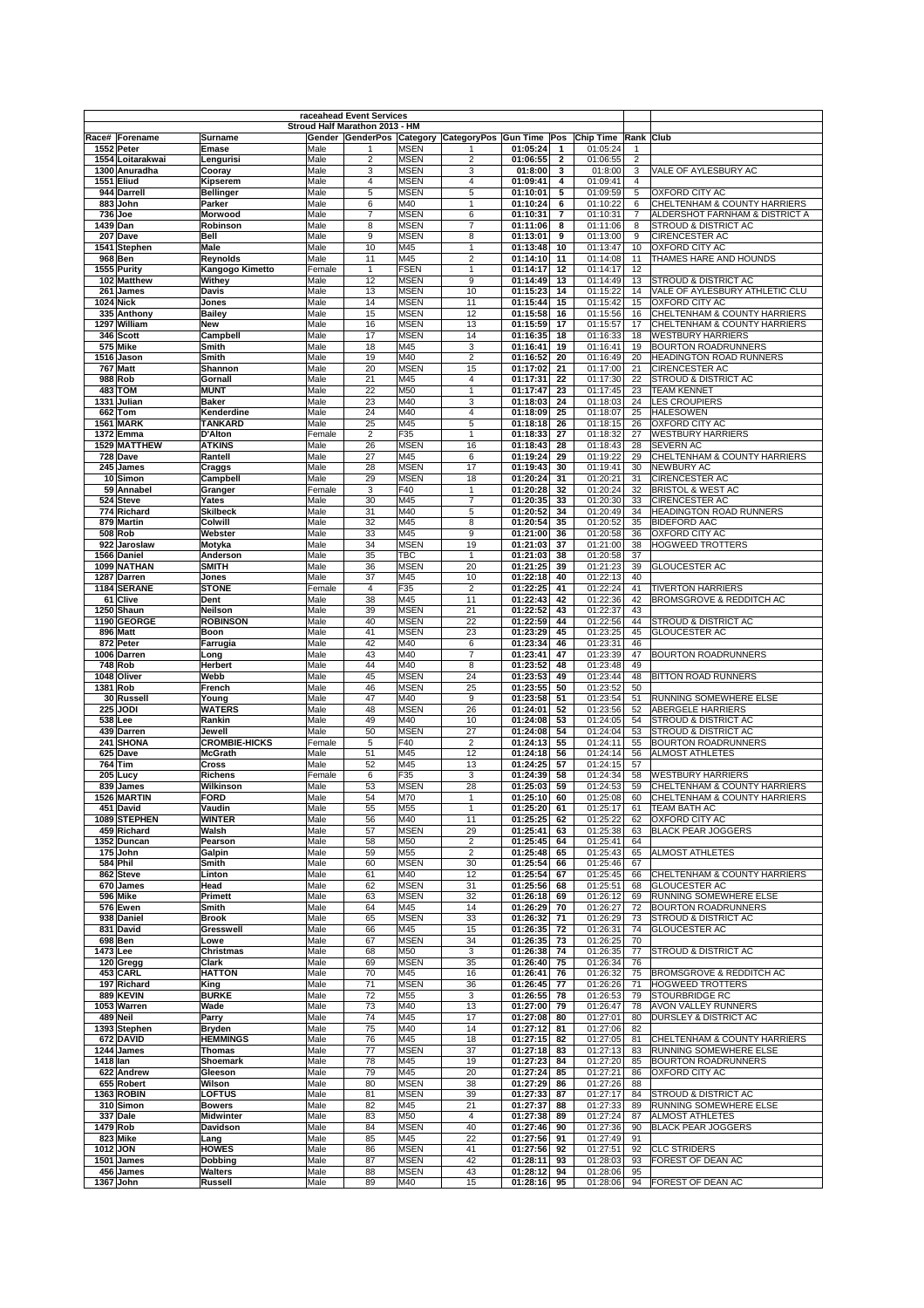| 936 Daren                      | Smith                             | Male             | 90                              | M45                        | 23                                        | 01:28:24<br>96                     | 01:28:15             | 96         | FOREST OF DEAN AC                                 |
|--------------------------------|-----------------------------------|------------------|---------------------------------|----------------------------|-------------------------------------------|------------------------------------|----------------------|------------|---------------------------------------------------|
| <b>1183 SIMON</b>              | <b>PEACH</b>                      | Male             | 91                              | M50                        | 5                                         | 01:28:36<br>97                     | 01:28:27             | 97         |                                                   |
| <b>1407 Mark</b>               | <b>Dunscombe</b>                  | Male             | 92                              | M50                        | 6                                         | 01:28:38<br>98                     | 01:28:34             | 98         | <b>SARN HELEN</b>                                 |
| 1369 Steve                     | Jackson                           | Male             | 93                              | M45                        | 24                                        | 01:28:53<br>99                     | 01:28:45             | 100        | TEAM BATH AC                                      |
| <b>1010 DAVID</b><br>1061 Ben  | <b>SANSON</b><br>D'Arcy           | Male<br>Male     | 94<br>95                        | TBC<br><b>MSEN</b>         | $\overline{\mathbf{c}}$<br>44             | 01:28:57<br>100<br>01:28:59<br>101 | 01:28:43<br>01:28:55 | 99<br>105  | STROUD & DISTRICT AC                              |
| 1431 Will                      | Hillier                           | Male             | 96                              | M45                        | 25                                        | 01:29:00<br>102                    | 01:28:54             | 104        | <b>GREAT WESTERN RUNNERS</b>                      |
| 101 James                      | Cheseldine                        | Male             | 97                              | M45                        | 26                                        | 01:29:01<br>103                    | 01:28:54             | 103        | <b>VEGETARIAN ATHLETICS CLUB</b>                  |
| 1246 Rich                      | Adams                             | Male             | 98                              | <b>MSEN</b>                | 45                                        | 01:29:01<br>104                    | 01:28:53             | 102        |                                                   |
| 254 Michael                    | <b>Stevenson</b>                  | Male             | 99                              | M45                        | $\overline{27}$                           | 01:29:02<br>105                    | 01:28:47             | 101        | <b>STROUD &amp; DISTRICT AC</b>                   |
| 610 Julian                     | Boon                              | Male             | 100                             | M40                        | 16                                        | 01:29:06<br>106                    | 01:28:57             | 106        | FOREST OF DEAN AC                                 |
| <b>305 ALEX</b>                | <b>WILLIAMSON</b>                 | Male             | 101                             | <b>MSEN</b>                | 46                                        | 01:29:09<br>107                    | 01:29:03             | 108        | ST MARYS RICHMOND                                 |
| <b>1002 MARIO</b><br>716 Steve | <b>MCNAMARA</b><br>Hall           | Male<br>Male     | 102<br>103                      | M55<br><b>MSEN</b>         | 4<br>47                                   | 01:29:11<br>108<br>01:29:17<br>109 | 01:29:05<br>01:29:13 | 109<br>111 | STROUD & DISTRICT AC                              |
| 850 Nigel                      | <b>Tillott</b>                    | Male             | 104                             | M50                        | $\overline{7}$                            | 01:29:21<br>110                    | 01:29:11             | 110        | <b>TEWKESBURY AC</b>                              |
| 1530 NED                       | <b>LAMMAS</b>                     | Male             | 105                             | M45                        | 28                                        | 01:29:23<br>111                    | 01:29:16             | 113        | EVESHAM VALE RUNNING CLUB                         |
| 156 Paul                       | <b>Atkins</b>                     | Male             | 106                             | M40                        | 17                                        | 01:29:24<br>112                    | 01:29:16             | 112        | <b>BROMSGROVE &amp; REDDITCH AC</b>               |
| 690 Simon                      | <b>Meadows</b>                    | Male             | 107                             | <b>MSEN</b>                | 48                                        | 01:29:29<br>113                    | 01:29:01             | 107        |                                                   |
| 1358 Jack                      | Fasham                            | Male             | 108                             | <b>MSEN</b>                | 49                                        | 01:29:37<br>114                    | 01:29:32             | 117        | <b>STROUD &amp; DISTRICT AC</b>                   |
| 860 James<br>1195 Bruce        | <b>Boddy</b><br><b>Sellers</b>    | Male<br>Male     | 109<br>110                      | <b>MSEN</b><br>M45         | 50<br>29                                  | 01:29:40<br>115<br>01:29:42<br>116 | 01:29:31<br>01:29:33 | 115        | <b>RIPON RUNNERS</b><br>118 HOGWEED TROTTERS      |
| 928 Luke                       | <b>Bowery</b>                     | Male             | 111                             | <b>MSEN</b>                | 51                                        | 01:29:44<br>117                    | 01:29:31             | 116        |                                                   |
| 1055 Alex                      | Grieve                            | Male             | 112                             | M45                        | 30                                        | 01:29:45<br>118                    | 01:29:38             | 119        | SERPENTINE RC                                     |
| 1534 ANDREW                    | <b>KENDRY</b>                     | Male             | 113                             | <b>MSEN</b>                | 52                                        | 01:29:47<br>119                    | 01:29:30             | 114        | EVESHAM VALE RUNNING CLUB                         |
| 226 Kevin                      | Jackson                           | Male             | 114                             | M50                        | 8                                         | 01:29:48<br>120                    | 01:29:42             | 121        | DURSLEY & DISTRICT AC                             |
| 825 PAUL                       | <b>KENT</b>                       | Male             | 115                             | M40                        | 18                                        | 01:29:52<br>121                    | 01:29:41             | 120        | <b>HOGWEED TROTTERS</b>                           |
| 1030 Mark                      | Langman                           | Male             | 116                             | <b>MSEN</b>                | 53                                        | 01:29:55<br>122                    | 01:29:47             | 123        |                                                   |
| 1005 Martin<br>1564 Callum     | O'Connor<br>Logan                 | Male<br>Male     | 117<br>118                      | <b>MSEN</b><br><b>MSEN</b> | 54<br>55                                  | 01:29:57<br>123<br>01:30:00<br>124 | 01:29:50<br>01:29:51 | 124<br>125 | STROUD & DISTRICT AC                              |
| 1483 Darren                    | <b>Mitchell</b>                   | Male             | 119                             | <b>MSEN</b>                | 56                                        | 01:30:04<br>125                    | 01:29:44             | 122        | <b>STROUD &amp; DISTRICT AC</b>                   |
| 695 Steven                     | Haines                            | Male             | 120                             | <b>MSEN</b>                | 57                                        | 01:30:05<br>126                    | 01:29:59             | 126        |                                                   |
| 923 Alex                       | Moxey                             | Male             | 121                             | <b>MSEN</b>                | 58                                        | 01:30:10<br>127                    | 01:30:02             | 127        |                                                   |
| 656 JIM                        | <b>STORRAR</b>                    | Male             | 122                             | M50                        | 9                                         | 01:30:17<br>128                    | 01:30:08             | 128        | FOREST OF DEAN AC                                 |
| 1004 Paul                      | <b>Morris</b>                     | Male             | 123                             | M50                        | 10                                        | 01:30:30<br>129                    | 01:30:27             | 129        | <b>R.C CARDIFF</b>                                |
| <b>1188 Niki</b><br>536 Mike   | Morgan<br>Cardew                  | Female<br>Male   | $\overline{\mathcal{I}}$<br>124 | F45<br>M45                 | $\mathbf{1}$<br>31                        | 01:30:31<br>130<br>01:30:38<br>131 | 01:30:28<br>01:30:29 | 130<br>131 | <b>CHEPSTOW HARRIERS</b>                          |
| 723 Colin                      | <b>Tapley</b>                     | Male             | 125                             | M50                        | 11                                        | 01:30:44<br>132                    | 01:30:33             | 133        | CIRENCESTER AC                                    |
| 1245 Tim                       | Perkin                            | Male             | 126                             | <b>MSEN</b>                | 59                                        | 01:30:44<br>133                    | 01:30:39             | 136        |                                                   |
| 306 PHILIP                     | <b>WILLIAMSON</b>                 | Male             | 127                             | M50                        | 12                                        | 01:30:46<br>134                    | 01:30:38             | 135        | ELMBRIDGE ROAD RUNNERS                            |
| 229 David                      | Wratten                           | Male             | 128                             | <b>MSEN</b>                | 60                                        | 01:30:46<br>135                    | 01:30:34             | 134        |                                                   |
| 856 Lorraine                   | <b>Brinton</b>                    | Female           | 8                               | F40                        | 3                                         | 01:30:49<br>136                    | 01:30:33             | 132        | <b>ALMOST ATHLETES</b>                            |
| 597 Rebecca                    | Campbell                          | Female           | 9<br>10                         | <b>FSEN</b><br>F40         | $\overline{2}$<br>$\overline{\mathbf{4}}$ | 01:30:52<br>137                    | 01:30:49             | 141<br>137 |                                                   |
| 1325 Jackie<br>407 Michelle    | Rockliffe<br>Carroll              | Female<br>Female | 11                              | F45                        | $\mathbf 2$                               | 01:30:54<br>138<br>01:30:58<br>139 | 01:30:41<br>01:30:42 | 138        | AVON VALLEY RUNNERS<br><b>ALMOST ATHLETES</b>     |
| 516 Peter                      | Wand                              | Male             | 129                             | M50                        | 13                                        | 01:31:00<br>140                    | 01:30:49             | 140        | STROUD & DISTRICT AC                              |
| 730 Tom                        | <b>Usherwood</b>                  | Male             | 130                             | M45                        | 32                                        | 01:31:09<br>141                    | 01:30:48             | 139        | THORNBURY RUNNING CLUB                            |
| 298 MARTIN                     | <b>HURCOMBE</b>                   | Male             | 131                             | M45                        | 33                                        | 01:31:30<br>142                    | 01:31:25             | 143        | <b>WESTON AC</b>                                  |
| 569 STEFAN                     | <b>BRITTAIN</b>                   | Male             | 132                             | M40                        | 19                                        | 01:31:32<br>143                    | 01:31:20             | 142        |                                                   |
| 1219 Kate                      | Stoddard                          | Female           | 12<br>133                       | <b>FSEN</b><br>M45         | 3<br>34                                   | 01:31:39<br>144<br>145             | 01:31:29             | 144<br>147 | <b>HASTINGS RUNNERS</b>                           |
| 659 DAVID<br>1368 Richard      | <b>ADAMS</b><br><b>Powles</b>     | Male<br>Male     | 134                             | <b>MSEN</b>                | 61                                        | 01:31:43<br>01:31:46<br>146        | 01:31:38<br>01:31:36 | 146        | STROUD & DISTRICT AC<br>FOREST OF DEAN AC         |
| 611 Fiona                      | <b>Collings</b>                   | Female           | 13                              | F45                        | 3                                         | 01:31:48<br>147                    | 01:31:36             | 145        | CIRENCESTER AC                                    |
| 463 Ross                       | Cook                              | Male             | 135                             | M40                        | 20                                        | 01:31:53<br>148                    | 01:31:47             | 148        | <b>STROUD &amp; DISTRICT AC</b>                   |
| 1270 Matthew                   | Hampton                           | Male             | 136                             | M40                        | 21                                        | 01:32:04<br>149                    | 01:31:48             | 149        | <b>ALMOST ATHLETES</b>                            |
| 686 Tony                       | <b>Buckland</b>                   | Male             | 137                             | <b>MSEN</b>                | 62                                        | 01:32:25<br>150                    | 01:32:18             | 153        | STROUD & DISTRICT AC                              |
| 809 Chris                      | Giles                             | Male             | 138<br>139                      | M50<br><b>MSEN</b>         | 14<br>63                                  | 01:32:35<br>151                    | 01:32:10             | 151<br>156 |                                                   |
| 1067 Rich<br>963 Graeme        | <b>Shirley</b><br><b>Battison</b> | Male<br>Male     | 140                             | M45                        | 35                                        | 01:32:38<br>152<br>01:32:39<br>153 | 01:32:34<br>01:32:23 | 155        | CLEVEDON ATHLETIC CLUB                            |
| 1398 Kevin                     | Lumley                            | Male             | 141                             | M40                        | 22                                        | 01:32:40<br>154                    | 01:32:17             | 152        |                                                   |
| 701 Kevin                      | Arnold                            | Male             | 142                             | M40                        | 23                                        | 01:32:44<br>155                    | 01:32:19             | 154        | ARMY AC                                           |
| 289 Max                        | Sheppard                          | Male             | 143                             | <b>MSEN</b>                | 64                                        | 01:32:48<br>156                    | 01:32:42             | 157        | <b>GLOUCESTER AC</b>                              |
| 820 Chris                      | Newton                            | Male             | 144                             | <b>MSEN</b>                | 65                                        | 01:33:00<br>157                    | 01:32:53             | 159        |                                                   |
| 1100 Hayley                    | <b>Winters</b>                    | Female           | 14                              | <b>FSEN</b>                | $\overline{4}$                            | 01:33:03<br>158                    | 01:33:00             |            | 160 GLOUCESTER AC                                 |
| 268 EDWARD<br>1480 Rob         | <b>MUNRO</b><br>Whetnall          | Male<br>Male     | 145<br>146                      | M60<br>M55                 | 1<br>5                                    | 01:33:08 159<br>01:33:14<br>160    | 01:32:51<br>01:33:06 | 158<br>163 | ALMOST ATHLETES<br>STROUD & DISTRICT AC           |
| 961 Paul                       | Northup                           | Male             | 147                             | M45                        | 36                                        | 01:33:19<br>161                    | 01:33:07             | 164        |                                                   |
| 512 Charlotte                  | Abrahams                          | Female           | 15                              | F45                        | $\overline{4}$                            | 01:33:21<br>162                    | 01:33:13             | 165        |                                                   |
| 779 Paul                       | <b>Thomas</b>                     | Male             | 148                             | M45                        | 37                                        | 01:33:24<br>163                    | 01:33:02             | 161        | <b>ALMOST ATHLETES</b>                            |
| 1063 Richard                   | Pegler                            | Male             | 149                             | M40                        | 24                                        | 01:33:27<br>164                    | 01:33:18             | 167        | FOREST OF DEAN AC                                 |
| 1003 HANNAH<br>972 Matthew     | <b>SWAIN</b>                      | Female           | 16                              | <b>FSEN</b>                | 5                                         | 01:33:31<br>165                    | 01:33:24             | 169        |                                                   |
| 1211 Dean                      | Wilson<br><b>Neale</b>            | Male<br>Male     | 150<br>151                      | <b>MSEN</b><br><b>MSEN</b> | 66<br>67                                  | 01:33:31<br>166<br>01:33:35<br>167 | 01:33:13<br>01:31:48 | 166<br>150 |                                                   |
| 894 CLARA                      | <b>HORSWELL</b>                   | Female           | 17                              | <b>FSEN</b>                | 6                                         | 01:33:38<br>168                    | 01:33:33             | 172        |                                                   |
| 1335 Adam                      | Gouha                             | Male             | 152                             | <b>MSEN</b>                | 68                                        | 01:33:39<br>169                    | 01:33:05             | 162        |                                                   |
| 1299 Joe                       | <b>Bowditch</b>                   | Male             | 153                             | <b>MSEN</b>                | 69                                        | 01:33:42<br>170                    | 01:33:30             | 171        | <b>BITTON ROAD RUNNERS</b>                        |
| 1359 Gavin                     | Robertson                         | Male             | 154                             | <b>MSEN</b>                | 70                                        | 01:33:44<br>171                    | 01:33:19             | 168        |                                                   |
| 1124 Richard<br>1052 Thomas    | Cannock<br>Parsons                | Male<br>Male     | 155<br>156                      | <b>MSEN</b><br><b>MSEN</b> | 71<br>72                                  | 01:33:44<br>172<br>01:33:50<br>173 | 01:33:39<br>01:33:41 | 174<br>175 | <b>CLC STRIDERS</b><br>ROYAL MARINES RUNNING CLUB |
| 1518 Charles                   | <b>Beresford</b>                  | Male             | 157                             | M40                        | 25                                        | 01:33:54<br>174                    | 01:33:42             | 176        |                                                   |
| 1442 Jo                        | <b>Fifield</b>                    | Female           | 18                              | F35                        | $\overline{4}$                            | 01:33:55<br>175                    | 01:33:49             | 178        | STROUD & DISTRICT AC                              |
| 200 Peter                      | Green                             | Male             | 158                             | M45                        | 38                                        | 01:34:06<br>176                    | 01:33:54             | 180        | SOMER AC                                          |
| 365 Marcus                     | <b>Maguire</b>                    | Male             | 159                             | M45                        | 39                                        | 01:34:07<br>177                    | 01:33:44             | 177        |                                                   |
| 1133 Graham                    | Reed                              | Male             | 160                             | M45                        | 40                                        | 01:34:09<br>178                    | 01:33:29             | 170        |                                                   |
| 179 Chris                      | <b>Hopkins</b>                    | Male             | 161                             | M50                        | 15                                        | 01:34:15<br>179                    | 01:33:50             | 179        |                                                   |
| 966 David<br>1306 Marcus       | Parker<br>Angell                  | Male<br>Male     | 162<br>163                      | <b>MSEN</b><br><b>MSEN</b> | 73<br>74                                  | 01:34:17<br>180<br>01:34:19<br>181 | 01:33:59<br>01:34:12 | 181<br>185 |                                                   |
| 22 Emma                        | Denton                            | Female           | 19                              | F35                        | 5                                         | 01:34:28<br>182                    | 01:34:06             | 182        | DURSLEY RUNNING CLUB                              |
| 231 Shaun                      | <b>Wilkes</b>                     | Male             | 164                             | <b>MSEN</b>                | 75                                        | 01:34:30<br>183                    | 01:34:13             | 186        |                                                   |
| <b>1545 Nick</b>               | <b>Bishop</b>                     | Male             | 165                             | M40                        | 26                                        | 01:34:30<br>184                    | 01:34:08             | 183        |                                                   |
| 1364 Michael                   | English                           | Male             | 166                             | M45                        | 41                                        | 01:34:38<br>185                    | 01:34:27             | 189        |                                                   |
| 794 Joe                        | Horne                             | Male             | 167                             | <b>MSEN</b>                | 76                                        | 01:34:40<br>186                    | 01:34:10             | 184        |                                                   |
| 103 Paul<br>1519 Jennie        | Neale<br>Spillane                 | Male<br>Female   | 168<br>20                       | <b>MSEN</b><br>F35         | 77<br>6                                   | 01:34:42<br>187<br>01:34:42<br>188 | 01:34:20<br>01:34:32 | 188<br>190 | <b>SPA STRIDERS</b>                               |
| 8 Claire                       | <b>McBride</b>                    | Female           | 21                              | F40                        | 5                                         | 01:34:45<br>189                    | 01:34:37             | 191        |                                                   |
| 1332 Jonathan                  | <b>Meadows</b>                    | Male             | 169                             | <b>MSEN</b>                | 78                                        | 01:34:53<br>190                    | 01:34:19             | 187        |                                                   |
| 793 Joe                        | <b>Boniface</b>                   | Male             | 170                             | <b>MSEN</b>                | 79                                        | 01:34:54<br>191                    | 01:33:38             | 173        | STROUD & DISTRICT AC                              |
| 1059 Joanne                    | <b>Mumford</b>                    | Female           | 22                              | F40                        | 6                                         | 01:34:55<br>192                    | 01:34:42             | 193        | AVON VALLEY RUNNERS                               |
| 1065 Matthew                   | Cox                               | Male             | 171                             | M40                        | 27                                        | 01:35:00<br>193                    | 01:34:56             | 203        |                                                   |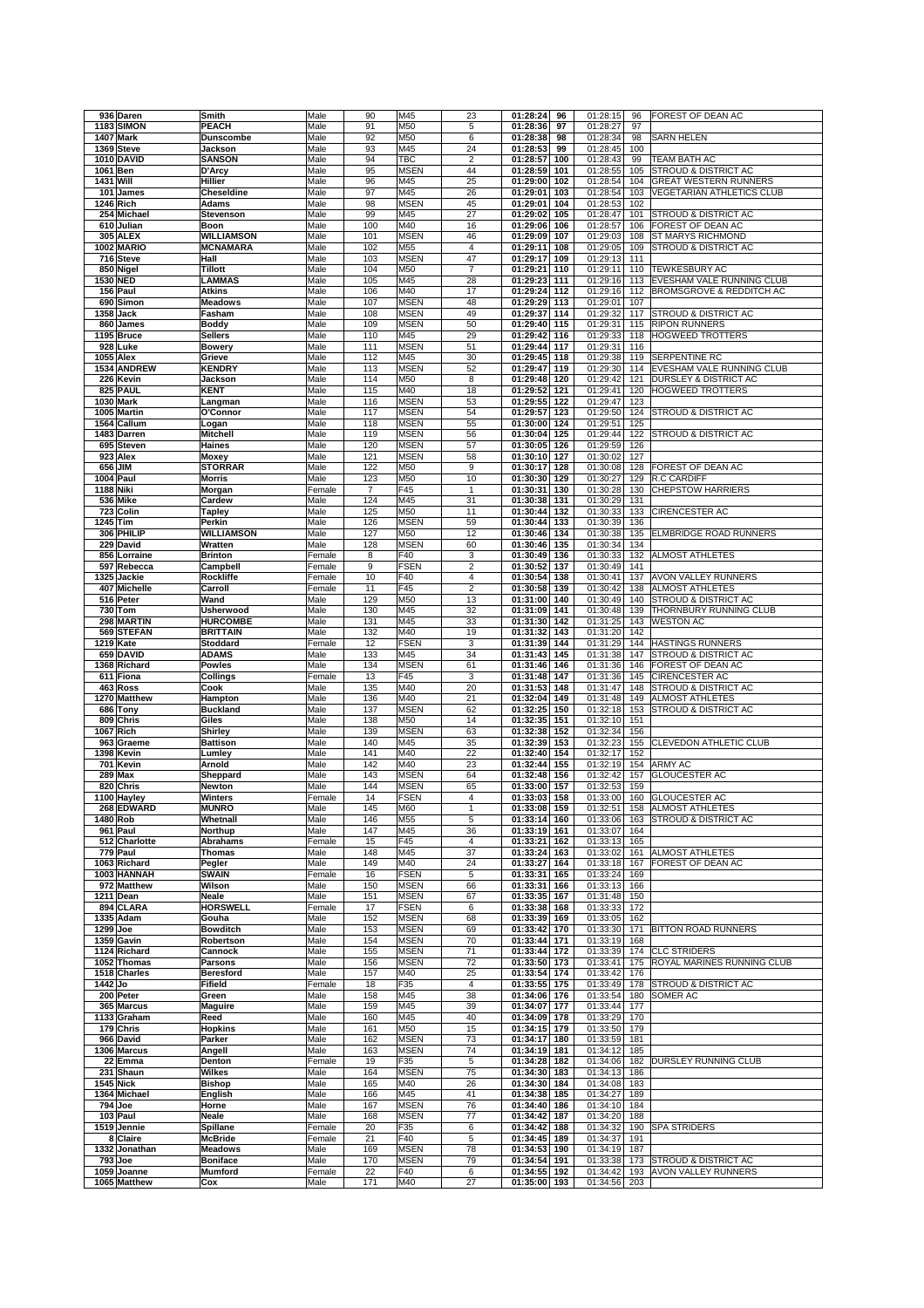|          | 937 David          | <b>Stott</b>     | Male   | 172 | M40         | 28                       | 01:35:03<br>194 | 01:34:53 | 200 | HOGWEED TROTTERS                   |
|----------|--------------------|------------------|--------|-----|-------------|--------------------------|-----------------|----------|-----|------------------------------------|
|          | 692 Matthew        | Johnstone        | Male   | 173 | <b>MSEN</b> | 80                       | 01:35:04<br>195 | 01:34:45 | 194 | THORNBURY RUNNING CLUB             |
|          | 1084 Simon         | Gingell          | Male   | 174 | M45         | 42                       | 01:35:05<br>196 | 01:34:47 | 197 | COTSWOLD ALLRUNNERS                |
|          |                    |                  |        |     |             | 81                       |                 |          |     |                                    |
|          | 369 Stephen        | <b>Knibbs</b>    | Male   | 175 | <b>MSEN</b> |                          | 01:35:07<br>197 | 01:34:45 | 195 |                                    |
|          | 1137 Jen           | <b>Elkins</b>    | Female | 23  | <b>FSEN</b> | $\overline{7}$           | 01:35:09<br>198 | 01:34:54 | 201 | <b>STUBBINGTON GREEN</b>           |
|          | 983 John           | <b>Bailey</b>    | Male   | 176 | M45         | 43                       | 01:35:16<br>199 | 01:34:38 | 192 | <b>ALMOST ATHLETES</b>             |
|          | 1069 Paul          | Carter           | Male   | 177 | M45         | 44                       | 01:35:20<br>200 | 01:35:07 | 206 |                                    |
|          | 1288 Dan           | Port             | Male   | 178 | <b>MSEN</b> | 82                       | 01:35:22<br>201 | 01:34:46 | 196 |                                    |
|          | 159 Alasdair       | <b>McCrimmon</b> | Male   | 179 | <b>MSEN</b> | 83                       | 01:35:25<br>202 | 01:34:47 | 198 | <b>STROUD &amp; DISTRICT AC</b>    |
|          | 658 SANDRA         | <b>WOLANSKI</b>  | Female | 24  | F50         | $\mathbf{1}$             | 01:35:28<br>203 | 01:35:25 | 212 | <b>HEADINGTON ROAD RUNNERS</b>     |
|          |                    |                  |        |     |             |                          |                 |          |     |                                    |
|          | 1341 Stephen       | <b>McElroy</b>   | Male   | 180 | M40         | 29                       | 01:35:30<br>204 | 01:35:18 | 207 |                                    |
|          | 1427 Kevin         | Pottinger        | Male   | 181 | M50         | 16                       | 01:35:34<br>205 | 01:34:53 | 199 |                                    |
|          | 1315 Owen          | Lewis            | Male   | 182 | M40         | 30                       | 01:35:40<br>206 | 01:35:29 | 213 |                                    |
|          | 7 Gordon           | <b>Bushell</b>   | Male   | 183 | M60         | $\overline{\mathbf{c}}$  | 01:35:41<br>207 | 01:34:59 | 204 |                                    |
|          | <b>353 Nina</b>    | <b>Davies</b>    | Female | 25  | <b>FSEN</b> | 8                        | 01:35:43<br>208 | 01:35:19 | 208 | <b>EMERSONS GREEN RUNNING CLUB</b> |
|          | <b>1261 Ross</b>   | Rooney           | Male   | 184 | <b>MSEN</b> | 84                       | 01:35:43<br>209 | 01:35:22 | 209 |                                    |
|          |                    |                  |        |     |             |                          |                 |          |     |                                    |
|          | 1028 Jim           | <b>Broughton</b> | Male   | 185 | M40         | 31                       | 01:35:44<br>210 | 01:34:54 | 202 |                                    |
|          | 1037 Steve         | Hurn             | Male   | 186 | M45         | 45                       | 01:35:47<br>211 | 01:35:06 | 205 | STROUD & DISTRICT AC               |
| 1114 Ian |                    | Pittman          | Male   | 187 | M45         | 46                       | 01:35:50<br>212 | 01:35:22 | 210 |                                    |
|          | 541 Mohammed Hanif | Shaukh           | Male   | 188 | M45         | 47                       | 01:35:50<br>213 | 01:35:23 | 211 | <b>ALMOST ATHLETES</b>             |
|          | 1107 Simon         | Gregg            | Male   | 189 | <b>MSEN</b> | 85                       | 01:35:56<br>214 | 01:35:42 | 214 | AMAZING FEET RC                    |
|          | 1457 Deborah       | Lemoir           | Female | 26  | F50         | $\mathbf 2$              | 01:35:59<br>215 | 01:35:45 | 215 | <b>GREAT WESTERN RUNNERS</b>       |
|          | 654 Muir           | Mathieson        | Male   | 190 | <b>MSEN</b> | 86                       | 01:36:05<br>216 | 01:35:51 | 217 |                                    |
|          |                    |                  |        |     |             |                          |                 |          |     |                                    |
|          | 384 Gary           | <b>Miles</b>     | Male   | 191 | M40         | 32                       | 01:36:11<br>217 | 01:35:55 | 218 |                                    |
|          | 617 Dean           | <b>Averis</b>    | Male   | 192 | <b>MSEN</b> | 87                       | 01:36:11<br>218 | 01:36:07 | 222 |                                    |
|          | 884 Duncan         | Eeles            | Male   | 193 | <b>MSEN</b> | 88                       | 01:36:13<br>219 | 01:35:49 | 216 |                                    |
|          | 1151 Andrew        | <b>Hughes</b>    | Male   | 194 | M45         | 48                       | 01:36:20<br>220 | 01:36:02 | 219 |                                    |
|          | 676 Scott          | Berry            | Male   | 195 | <b>MSEN</b> | 89                       | 01:36:27<br>221 | 01:36:03 | 220 | FOREST OF DEAN AC                  |
|          | 329 Gary           | Luff             | Male   | 196 | M40         | 33                       | 01:36:28<br>222 | 01:36:17 | 226 |                                    |
|          |                    |                  |        | 197 |             | 90                       | 01:36:29        |          |     |                                    |
|          | 903 Adrian         | Grimshaw         | Male   |     | <b>MSEN</b> |                          | 223             | 01:36:03 | 221 | EMERSONS GREEN RUNNING CLUB        |
|          | 1412 Clive         | Gwatkin          | Male   | 198 | <b>MSEN</b> | 91                       | 01:36:31<br>224 | 01:36:10 | 223 |                                    |
|          | 1095 ANDERS        | <b>LEWIS</b>     | Male   | 199 | <b>MSEN</b> | 92                       | 01:36:34<br>225 | 01:36:22 | 228 | BITTON ROAD RUNNERS                |
|          | 1424 Andrew        | Shipton          | Male   | 200 | M40         | 34                       | 01:36:37<br>226 | 01:36:34 | 236 | TEWKESBURY TRI CLUB                |
|          | 1356 Peter         | <b>Holthuis</b>  | Male   | 201 | M50         | 17                       | 01:36:40<br>227 | 01:36:11 | 224 |                                    |
|          |                    |                  |        |     |             |                          |                 |          |     |                                    |
|          | 163 Matthew        | <b>Aylott</b>    | Male   | 202 | <b>MSEN</b> | 93                       | 01:36:42<br>228 | 01:36:23 | 229 |                                    |
|          | 203 Amanda         | <b>Martin</b>    | Female | 27  | F45         | 5                        | 01:36:44<br>229 | 01:36:25 | 231 | <b>TEWKESBURY AC</b>               |
|          | 796 Jeff           | Wood             | Male   | 203 | M40         | 35                       | 01:36:46<br>230 | 01:36:15 | 225 |                                    |
|          | 364 Claire         | Reeve            | Female | 28  | F35         | $\overline{7}$           | 01:36:47<br>231 | 01:36:44 | 241 | <b>BOURTON ROADRUNNERS</b>         |
|          | 17 Edward          | Collier          | Male   | 204 | M55         | 6                        | 01:36:48<br>232 | 01:36:31 | 235 | <b>ALMOST ATHLETES</b>             |
|          | 1311 Niki          | Gill             | Female | 29  | F35         | 8                        | 01:36:50<br>233 | 01:36:38 | 240 |                                    |
|          |                    |                  |        |     |             |                          |                 |          |     |                                    |
|          | 45 Oliver          | <b>Bell</b>      | Male   | 205 | <b>MSEN</b> | 94                       | 01:36:51<br>234 | 01:36:35 | 238 | <b>ALMOST ATHLETES</b>             |
|          | 445 Peter          | Twinning         | Male   | 206 | M45         | 49                       | 01:36:51<br>235 | 01:36:27 | 232 | <b>ALMOST ATHLETES</b>             |
|          | 591 Charles        | <b>Harris</b>    | Male   | 207 | <b>MSEN</b> | 95                       | 01:36:51<br>236 | 01:36:30 | 234 |                                    |
|          | <b>722 Ian</b>     | Wills            | Male   | 208 | <b>MSEN</b> | 96                       | 01:36:56<br>237 | 01:36:46 | 242 |                                    |
|          |                    |                  |        |     |             |                          |                 |          |     |                                    |
|          | 614 Guy            | Houghton         | Male   | 209 | M45         | 50                       | 01:36:57<br>238 | 01:36:18 | 227 |                                    |
|          | 598 Adrian         | <b>Matthews</b>  | Male   | 210 | M45         | 51                       | 01:36:58<br>239 | 01:36:28 | 233 |                                    |
|          | 1249 Steve         | Sheppard         | Male   | 211 | M40         | 36                       | 01:36:59<br>240 | 01:36:35 | 237 | EMERSONS GREEN RUNNING CLUB        |
|          | 1206 Neil Robert   | <b>Evans</b>     | Male   | 212 | M50         | 18                       | 01:37:00<br>241 | 01:36:49 | 243 | <b>TEWKESBURY AC</b>               |
|          | 1474 John          | Campenelli       | Male   | 213 | M50         | 19                       | 01:37:01<br>242 | 01:36:24 | 230 | STROUD & DISTRICT AC               |
|          | 742 Stuart         | <b>Bird</b>      | Male   | 214 | M45         | 52                       | 01:37:10<br>243 | 01:36:59 | 247 | <b>TEWKESBURY AC</b>               |
|          |                    |                  |        |     |             |                          |                 |          |     |                                    |
|          | <b>1521 SAM</b>    | <b>JONES</b>     | Male   | 215 | <b>MSEN</b> | 97                       | 01:37:11<br>244 | 01:36:53 | 245 |                                    |
|          | 1531 SHELIA        | <b>BARBOUR</b>   | Female | 30  | F40         | $\overline{7}$           | 01:37:12<br>245 | 01:36:58 | 246 | EVESHAM VALE RUNNING CLUB          |
|          | 1361 Becky         | Lee              | Female | 31  | <b>FSEN</b> | 9                        | 01:37:16<br>246 | 01:37:08 | 250 | <b>WESTBURY HARRIERS</b>           |
|          | 1111 David         | Hart             | Male   | 216 | <b>MSEN</b> | 98                       | 01:37:17<br>247 | 01:36:50 | 244 |                                    |
|          | 1033 Andrew        | <b>Cummings</b>  | Male   | 217 | <b>MSEN</b> | 99                       | 01:37:19<br>248 | 01:37:07 | 249 |                                    |
|          | 1251 David         | Gibbs            | Male   |     | <b>MSEN</b> |                          |                 |          | 253 |                                    |
|          |                    |                  |        |     |             |                          |                 |          |     |                                    |
|          |                    |                  |        | 218 |             | 100                      | 01:37:24<br>249 | 01:37:14 |     |                                    |
|          | 1140 Matthew       | <b>Clifford</b>  | Male   | 219 | <b>MSEN</b> | 101                      | 01:37:26<br>250 | 01:37:02 | 248 |                                    |
|          | 1098 David         | <b>Wilcox</b>    | Male   | 220 | M60         | 3                        | 01:37:26<br>251 | 01:37:13 | 252 |                                    |
|          | 187 Russell        | <b>Steele</b>    | Male   | 221 | <b>MSEN</b> | 102                      | 01:37:34<br>252 | 01:37:24 | 255 | <b>TEWKESBURY AC</b>               |
|          |                    |                  |        |     |             |                          |                 |          |     |                                    |
|          | 992 Stephen        | <b>Isles</b>     | Male   | 222 | M40         | 37                       | 01:37:34<br>253 | 01:37:20 | 254 |                                    |
|          | <b>303 MIKE</b>    | <b>KENNEDY</b>   | Male   | 223 | M40         | 38                       | 01:37:40<br>254 | 01:37:35 | 260 | <b>ALMOST ATHLETICS</b>            |
|          | 1139 Rachel        | <b>Harrison</b>  | Female | 32  | F40         | 8                        | 01:37:41<br>255 | 01:37:30 | 257 | DORSET DODDLERS                    |
|          | 466 Simon          | <b>BURKE</b>     | Male   | 224 | M50         | 20                       | 01:37:47<br>256 | 01:37:27 | 256 |                                    |
|          |                    | <b>Dutton</b>    |        | 225 |             | 103                      |                 | 01:37:39 |     |                                    |
|          | 743 Stuart         |                  | Male   |     | MSEN        |                          | 01:37:51<br>257 |          | 261 |                                    |
|          | 1477 Rob           | Taylor           | Male   | 226 | M40         | 39                       | 01:37:57<br>258 | 01:37:34 | 259 |                                    |
|          | 358 David          | <b>Burdett</b>   | Male   | 227 | <b>MSEN</b> | 104                      | 01:38:00<br>259 | 01:36:37 | 239 |                                    |
|          | 1243 CHARLOTTE     | <b>SUGDEN</b>    | Female | 33  | <b>FSEN</b> | 10                       | 01:38:01<br>260 | 01:37:42 | 263 | <b>CLC STRIDERS</b>                |
|          | 78 Paul            | <b>Mason</b>     | Male   | 228 | M50         | 21                       | 01:38:05<br>261 | 01:37:46 | 264 | <b>TEWKESBURY AC</b>               |
| 1469 lan |                    | Jones            | Male   | 229 | M45         | 53                       | 01:38:11<br>262 | 01:37:11 | 251 |                                    |
|          | 307 TOM            | <b>CLARKE</b>    | Male   | 230 | M40         | 40                       | 01:38:15<br>263 | 01:37:50 | 265 | ABINGDON AC                        |
|          | 50 Marc            | <b>Bostock</b>   | Male   | 231 | <b>MSEN</b> | 105                      | 01:38:16<br>264 | 01:37:59 | 268 | <b>WESTON AC</b>                   |
|          |                    |                  |        |     |             |                          |                 |          |     |                                    |
|          | <b>1527 SIMON</b>  | <b>JACKSON</b>   | Male   | 232 | <b>MSEN</b> | 106                      | 01:38:17<br>265 | 01:38:17 | 277 |                                    |
|          | 1392 Richard       | Limbrick         | Male   | 233 | M50         | 22                       | 01:38:20<br>266 | 01:38:16 | 275 | <b>BTF</b>                         |
|          | 964 Dominic        | <b>Hurford</b>   | Male   | 234 | <b>MSEN</b> | 107                      | 01:38:20<br>267 | 01:38:02 | 271 | <b>HOGWEED TROTTERS</b>            |
|          | 318 Rebecca        | Topham           | Female | 34  | F40         | 9                        | 01:38:23<br>268 | 01:38:04 | 272 | DURSLEY RUNNING CLUB               |
|          | 1458 Danny         | Coll             | Male   | 235 | M55         | $\overline{\mathcal{I}}$ | 01:38:28<br>269 | 01:38:06 | 273 | <b>GREAT WESTERN RUNNERS</b>       |
|          | 1444 Andrew        | Webster          | Male   | 236 | <b>MSEN</b> | 108                      | 01:38:29<br>270 | 01:38:01 | 270 |                                    |
|          | 465 Gareth         | Parry            |        |     |             |                          |                 | 01:37:33 |     |                                    |
|          |                    |                  | Male   | 237 | <b>MSEN</b> | 109                      | 01:38:30<br>271 |          | 258 |                                    |
|          | 958 James          | Rutherford       | Male   | 238 | <b>MSEN</b> | 110                      | 01:38:36<br>272 | 01:38:01 | 269 |                                    |
|          | 1497 James         | <b>Thompson</b>  | Male   | 239 | <b>MSEN</b> | 111                      | 01:38:36<br>273 | 01:38:21 | 278 |                                    |
|          | 1374 Thomas        | Puschnik         | Male   | 240 | <b>MSEN</b> | 112                      | 01:38:37<br>274 | 01:37:59 | 267 | <b>ALMOST ATHLETES</b>             |
|          | 761 Oleg           | Kostine          | Male   | 241 | M40         | 41                       | 01:38:38<br>275 | 01:38:23 | 280 |                                    |
|          |                    |                  |        |     |             |                          |                 |          | 274 |                                    |
|          | 70 Richard         | <b>Bull</b>      | Male   | 242 | M45         | 54                       | 01:38:38<br>276 | 01:38:08 |     |                                    |
|          | 705 Ben            | <b>Morris</b>    | Male   | 243 | M40         | 42                       | 01:38:40<br>277 | 01:38:35 | 286 |                                    |
|          | 609 Tom            | <b>Moss</b>      | Male   | 244 | <b>MSEN</b> | 113                      | 01:38:41<br>278 | 01:37:52 | 266 |                                    |
|          | 613 Richard        | Porter           | Male   | 245 | M40         | 43                       | 01:38:41<br>279 | 01:37:40 | 262 |                                    |
|          | 947 Andy           | Trew             | Male   | 246 | M40         | 44                       | 01:38:43<br>280 | 01:38:24 | 281 | <b>HOGWEED TROTTERS</b>            |
|          | 77 Robert          | Amatt            | Male   | 247 | <b>MSEN</b> | 114                      | 01:38:45<br>281 | 01:38:25 | 282 | COTSWOLD ALLRUNNERS                |
|          |                    |                  |        |     |             |                          |                 |          |     |                                    |
|          | 1268 Natalie       | O'Brien          | Female | 35  | <b>FSEN</b> | 11                       | 01:38:46<br>282 | 01:38:21 | 279 |                                    |
|          | 828 David          | Richardson       | Male   | 248 | <b>MSEN</b> | 115                      | 01:38:49<br>283 | 01:38:41 | 289 |                                    |
|          | 991 John           | <b>McNeilly</b>  | Male   | 249 | M60         | $\overline{4}$           | 01:38:50<br>284 | 01:38:30 | 284 | GREAT WESTERN RUNNERS              |
|          | 791 Philip         | Vaughton         | Male   | 250 | M50         | 23                       | 01:38:52<br>285 | 01:38:43 | 291 |                                    |
|          | 668 Roddy          | Gosden           | Male   | 251 | M45         | 55                       | 01:38:52<br>286 | 01:38:42 | 290 | TEWKESBURY AC                      |
|          |                    |                  |        |     |             |                          |                 |          |     |                                    |
|          | 488 Mike           | <b>Bryce</b>     | Male   | 252 | M40         | 45                       | 01:38:54<br>287 | 01:38:44 | 292 | <b>TEWKESBURY TRI CLUB</b>         |
|          | 1253 Kerry         | Francis          | Female | 36  | F40         | 10                       | 01:38:57<br>288 | 01:38:25 | 283 |                                    |
|          | 1216 Dean          | <b>Birt</b>      | Male   | 253 | <b>MSEN</b> | 116                      | 01:38:57<br>289 | 01:38:46 | 295 | PONTYPRIDD ROADENTS                |
|          | 1221 Lou           | Rowe-Alleyne     | Female | 37  | F40         | 11                       | 01:38:59<br>290 | 01:38:45 | 294 |                                    |
|          | 649 Gareth         | <b>Bradbury</b>  | Male   | 254 | <b>MSEN</b> | 117                      | 01:39:00<br>291 | 01:38:45 | 293 | DURSLEY & DISTRICT AC              |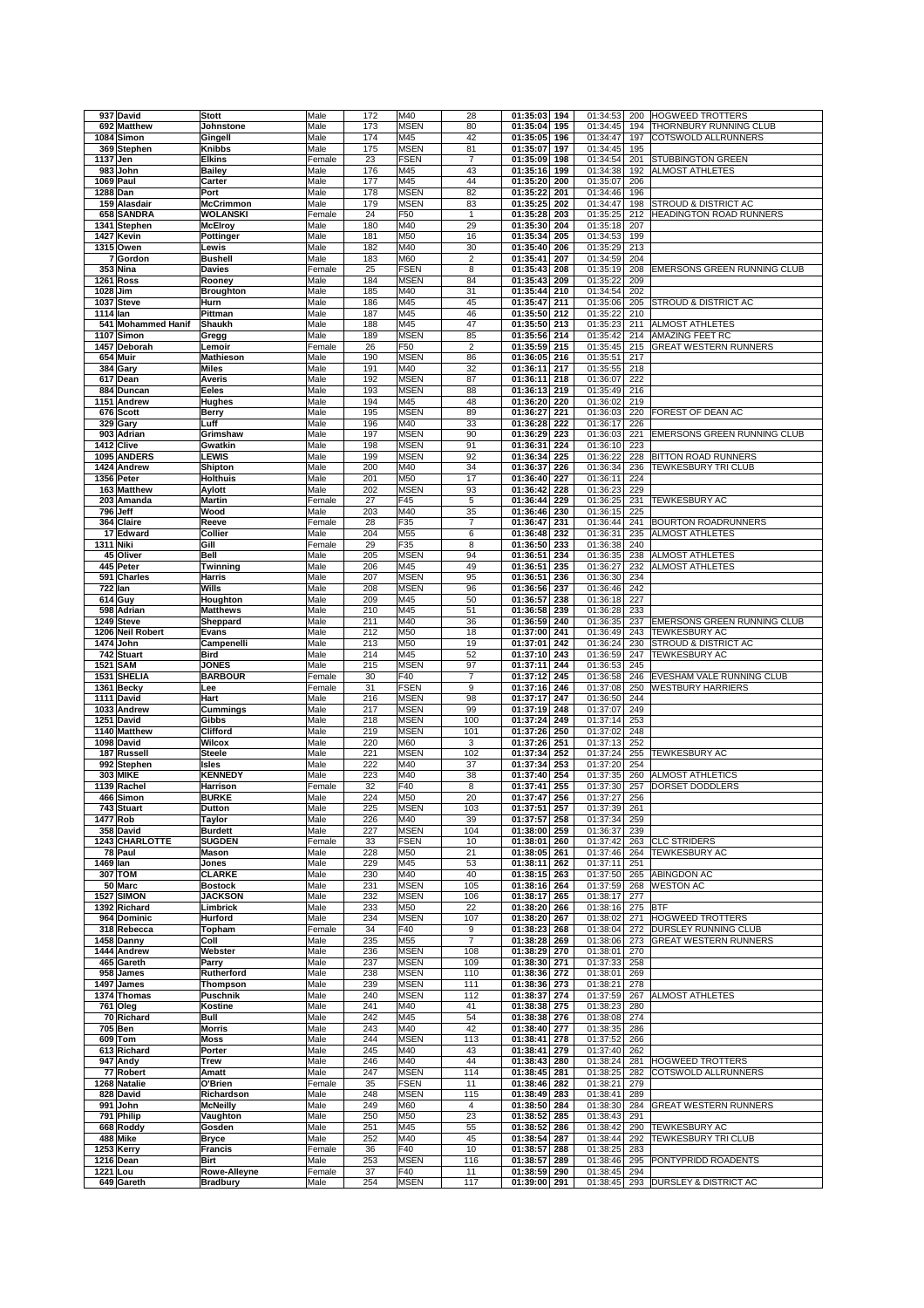|                               | Keylock                          | Male           | 255        | <b>MSEN</b>                | 118            | 01:39:03<br>292                    | 01:38:38             | 287        |                                                   |
|-------------------------------|----------------------------------|----------------|------------|----------------------------|----------------|------------------------------------|----------------------|------------|---------------------------------------------------|
| 503 Tim                       | <b>BURCH</b><br>Finch            | Male<br>Male   | 256        | <b>MSEN</b><br>M45         | 119            | 01:39:05<br>293<br>294             | 01:38:17<br>01:38:31 | 276<br>285 |                                                   |
| 766 Richard<br>1104 Peter     | <b>Ballinger</b>                 | Male           | 257<br>258 | M40                        | 56<br>46       | 01:39:06<br>01:39:07<br>295        | 01:38:52             | 300        | <b>ENGLAND TRIATHLON</b>                          |
| 347 Heather                   | Weavill                          | Female         | 38         | F45                        | 6              | 01:39:10<br>296                    | 01:38:55             | 306        | TEAM BATH AC                                      |
| 897 Andy                      | Park                             | Male           | 259        | M45                        | 57             | 01:39:11<br>297                    | 01:38:55             | 303        |                                                   |
| 1275 John                     | <b>Thorne</b>                    | Male           | 260        | M50                        | 24             | 01:39:14<br>298                    | 01:38:49             | 298        |                                                   |
| 1020 Richard                  | <b>McNeill</b>                   | Male           | 261        | M40                        | 47             | 01:39:15<br>299                    | 01:38:49             | 297        | <b>BITTON ROAD RUNNERS</b>                        |
| 867 David                     | <b>Chittock</b>                  | Male           | 262        | M45                        | 58             | 01:39:16<br>300                    | 01:38:53             | 301        | <b>ALMOST ATHLETES</b>                            |
| 1066 Graham                   | Grew                             | Male           | 263        | M60                        | 5              | 01:39:16<br>301                    | 01:39:02             | 307        | <b>GREAT WESTERN RUNNERS</b>                      |
| 750 Brad<br>490 Mark          | <b>Bird</b>                      | Male<br>Male   | 264<br>265 | <b>MSEN</b><br><b>MSEN</b> | 120<br>121     | 01:39:21<br>302<br>01:39:21<br>303 | 01:39:16<br>01:39:14 | 313<br>310 |                                                   |
| 740 Paula                     | England<br><b>Hobbs</b>          | Female         | 39         | F40                        | 12             | 01:39:27<br>304                    | 01:38:53             | 302        |                                                   |
| 1304 Neil                     | <b>Tiley</b>                     | Male           | 266        | M55                        | 8              | 01:39:29<br>305                    | 01:38:39             | 288        | <b>SLINN ALLSTARS</b>                             |
| <b>546 Bob</b>                | Pope                             | Male           | 267        | M50                        | 25             | 01:39:30<br>306                    | 01:39:08             | 308        | EVESHAM VALE RUNNING CLUB                         |
| 1544 Mark                     | <b>Draper</b>                    | Male           | 268        | M40                        | 48             | 01:39:33<br>307                    | 01:38:47             | 296        |                                                   |
| 1365 Michelle                 | Leighton                         | Female         | 40         | F40                        | 13             | 01:39:35<br>308                    | 01:38:51             | 299        | ROYAL WOOTTON BASSETT HOUNDS                      |
| 933 RORY                      | <b>VIGGERS</b>                   | Male           | 269        | <b>MSEN</b>                | 122            | 01:39:37<br>309                    | 01:39:13             | 309        |                                                   |
| 1508 John                     | <b>Beard</b>                     | Male           | 270        | M40                        | 49             | 01:39:38<br>310                    | 01:38:55             | 304        |                                                   |
| 801 Isabelle                  | Pearce                           | Female         | 41         | F35                        | 9              | 01:39:40<br>311                    | 01:39:36             | 319        |                                                   |
| 671 PROBERT<br>1417 Ann       | <b>IVOR</b><br>Lonie             | Male<br>Female | 271<br>42  | M45<br>F40                 | 59<br>14       | 01:39:41<br>312<br>01:39:43<br>313 | 01:39:17<br>01:39:20 | 314<br>315 | RUNNING SOMEWHERE ELSE<br><b>SWINDON STRIDERS</b> |
| 1082 Paul                     | <b>Dennett</b>                   | Male           | 272        | <b>MSEN</b>                | 123            | 01:39:44<br>314                    | 01:39:30             | 317        |                                                   |
| 817 James                     | Widdowson                        | Male           | 273        | <b>MSEN</b>                | 124            | 01:39:45<br>315                    | 01:39:34             | 318        | CIRENCESTER AC                                    |
| 505 Andrew                    | Maddison                         | Male           | 274        | M40                        | 50             | 01:39:47<br>316                    | 01:39:40             | 323        | RUNNING SOMEWHERE ELSE                            |
| 1271 Gavin                    | Jones                            | Male           | 275        | <b>MSEN</b>                | 125            | 01:39:49<br>317                    | 01:39:27             | 316        | <b>WYE VALLEY</b>                                 |
| 1349 Darren                   | Way                              | Male           | 276        | M40                        | 51             | 01:39:51<br>318                    | 01:39:39             | 322        | <b>BITTON ROAD RUNNERS</b>                        |
| 620 Mouse                     | <b>Clutterbuck</b>               | Male           | 277        | M50                        | 26             | 01:39:51<br>319                    | 01:39:38             | 321        | DURSLEY RUNNING CLUB                              |
| 1505 Laura                    | Lelievre                         | Female         | 43         | <b>FSEN</b>                | 12             | 01:39:57<br>320                    | 01:38:55             | 305        |                                                   |
| 198 Mark<br>350 Richard       | <b>Clements</b><br>Clarke        | Male<br>Male   | 278<br>279 | M50<br>M50                 | 27<br>28       | 01:40:09<br>321<br>01:40:10<br>322 | 01:39:36<br>01:39:48 | 320<br>324 | HOGWEED TROTTERS<br>DURSLEY & DISTRICT AC         |
| 995 Richard                   | Cook                             | Male           | 280        | M45                        | 60             | 01:40:21<br>323                    | 01:39:16             | 312        | <b>COTSWOLD ALLRUNNERS</b>                        |
| 1179 Timothy                  | Cocks                            | Male           | 281        | <b>MSEN</b>                | 126            | 01:40:23<br>324                    | 01:40:04             | 327        |                                                   |
| 355 Jill                      | Moore                            | Female         | 44         | F40                        | 15             | 01:40:24<br>325                    | 01:40:03             | 326        | EVESHAM RUNNING CLUB                              |
| 1196 Mark                     | Offer                            | Male           | 282        | M40                        | 52             | 01:40:27<br>326                    | 01:39:51             | 325        | <b>HOGWEED TROTTERS</b>                           |
| 1161 Steph                    | Olliffe                          | Female         | 45         | F45                        | $\overline{7}$ | 01:40:28<br>327                    | 01:40:15             | 330        | <b>TORRINGTON AAC</b>                             |
| 144 Richard                   | Leatherdale                      | Male           | 283        | <b>MSEN</b>                | 127            | 01:40:33<br>328                    | 01:40:13             | 329        |                                                   |
| 1229 Graham                   | <b>Hutchings</b>                 | Male           | 284        | M50                        | 29             | 01:40:35<br>329                    | 01:40:16             | 331        | <b>BLACK PEAR JOGGERS</b>                         |
| 962 Robert                    | koppenhol                        | Male           | 285        | M45                        | 61             | 01:40:41<br>330                    | 01:40:30             | 339        |                                                   |
| 1451 Jonathan<br>926 Tim      | <b>Morley</b><br>O'Gara          | Male<br>Male   | 286<br>287 | <b>MSEN</b><br><b>MSEN</b> | 128<br>129     | 01:40:45<br>331<br>01:40:46<br>332 | 01:40:18<br>01:40:26 | 332<br>337 |                                                   |
| <b>657 DAVE</b>               | <b>MAYO</b>                      | Male           | 288        | M50                        | 30             | 01:40:47<br>333                    | 01:40:22             | 334        | <b>CLC STRIDERS</b>                               |
| 1386 Mark                     | Long                             | Male           | 289        | M40                        | 53             | 01:40:49<br>334                    | 01:40:21             | 333        |                                                   |
| 763 Marc                      | Chevalier                        | Male           | 290        | <b>MSEN</b>                | 130            | 01:40:55<br>335                    | 01:40:24             | 335        |                                                   |
| 437 Esther                    | Hudson                           | Female         | 46         | <b>FSEN</b>                | 13             | 01:40:59<br>336                    | 01:40:25             | 336        |                                                   |
| 1150 Paul                     | Tabb                             | Male           | 291        | <b>MSEN</b>                | 131            | 01:41:00<br>337                    | 01:39:14             | 311        |                                                   |
| 1269 Fiona                    | Dakin                            | Female         | 47         | F40                        | 16             | 01:41:00<br>338                    | 01:40:28             | 338        |                                                   |
| 1192 Matt                     | Smith                            | Male           | 292        | M40                        | 54             | 01:41:02<br>339                    | 01:40:48             | 343        |                                                   |
| 1097 CATRIONA                 | <b>TURNBULL</b>                  | Female         | 48         | <b>FSEN</b>                | 14             | 01:41:04<br>340                    | 01:40:42             | 341        | <b>GREAT WESTERN RUNNERS</b>                      |
| 1324 Lucien<br>528 Tom        | Campbell-Kemp<br><b>Saunders</b> | Male<br>Male   | 293<br>294 | M40<br><b>MSEN</b>         | 55<br>132      | 01:41:09<br>341<br>01:41:11<br>342 | 01:40:58<br>01:40:40 | 344<br>340 |                                                   |
| 288 David                     | Whitlow                          | Male           | 295        | M45                        | 62             | 01:41:12<br>343                    | 01:41:08             | 349        | RUNNING SOMEWHERE ELSE                            |
| 471 ROB                       | <b>CASE</b>                      | Male           | 296        | <b>MSEN</b>                | 133            | 01:41:13<br>344                    | 01:40:45             | 342        | STROUD & DISTRICT AC                              |
| 1312 Mike                     | Kempster                         | Male           | 297        | M40                        | 56             | 01:41:18<br>345                    | 01:41:05             | 347        |                                                   |
|                               |                                  |                |            |                            |                |                                    |                      |            |                                                   |
| 522 Kate                      | <b>Browning</b>                  | Female         | 49         | F40                        | 17             | 01:41:19<br>346                    | 01:41:00             | 345        | DURSLEY & DISTRICT AC                             |
| 426 Sharon                    | <b>Baldwin</b>                   | Female         | 50         | F <sub>55</sub>            | $\mathbf{1}$   | 01:41:26<br>347                    | 01:41:19             | 351        | RUNNING SOMEWHERE ELSE                            |
| 460 Rob                       | Croft                            | Male           | 298        | <b>MSEN</b>                | 134            | 01:41:40<br>348                    | 01:41:23             | 353        |                                                   |
| 1533 RACHAEL                  | <b>OPENSHAW</b>                  | Female         | 51         | <b>FSEN</b>                | 15             | 01:41:46<br>349                    | 01:41:32             | 356        | <b>STUBBINGTON GREEN</b>                          |
| 1176 Danny                    | Smith                            | Male           | 299        | <b>MSEN</b>                | 135            | 01:41:49<br>350                    | 01:40:05             | 328        |                                                   |
| 1391 Richard                  | Puddlephatt                      | Male           | 300        | <b>MSEN</b>                | 136            | 01:41:53<br>351                    | 01:41:20             | 352        | STROUD & DISTRICT AC                              |
| 1201 Karen                    | Watson                           | Female         | 52         | F35                        | 10             | 01:41:56<br>352                    | 01:41:03             | 346        | BRISTOL & WEST AC                                 |
| 497 Ben<br>467 David          | Wood<br>Quinton                  | Male<br>Male   | 301<br>302 | <b>MSEN</b><br>M45         | 137<br>63      | 01:41:57<br>353<br>01:41:58<br>354 | 01:41:05<br>01:41:42 | 348<br>358 |                                                   |
| 892 PETER                     | <b>SHUTE</b>                     | Male           | 303        | M50                        | 31             | 01:42:00 355                       | 01:41:24             | 354        |                                                   |
| 1222 Lindsay                  | Coles                            | Female         | 53         | <b>FSEN</b>                | 16             | 01:42:00 356                       | 01:41:46             | 360        |                                                   |
| 711 Wayne                     | <b>Holford</b>                   | Male           | 304        | <b>MSEN</b>                | 138            | 01:42:10<br>357                    | 01:41:45             | 359        |                                                   |
| 1481 Louis                    | Nolan                            | Male           | 305        | <b>MSEN</b>                | 139            | 01:42:17<br>358                    | 01:41:14             | 350        |                                                   |
| 848 Pete                      | <b>Blythe</b>                    | Male           | 306        | M45                        | 64             | 01:42:19<br>359                    | 01:41:31             | 355        |                                                   |
| 382 Caroline                  | Whitehouse                       | Female         | 54         | F35                        | 11             | 01:42:19<br>360                    | 01:42:08             | 367        | <b>SPA STRIDERS</b>                               |
| 888 CHRIS                     | <b>GODDARD</b>                   | Male           | 307        | M45                        | 65             | 01:42:29<br>361                    | 01:41:34             | 357        |                                                   |
| 971 David<br>1437 Nigel       | Pilling<br><b>Sankey</b>         | Male<br>Male   | 308<br>309 | <b>MSEN</b><br><b>MSEN</b> | 140<br>141     | 01:42:31<br>362<br>01:42:33<br>363 | 01:42:18<br>01:42:05 | 371<br>365 |                                                   |
| 1256 Howard                   | White                            | Male           | 310        | <b>MSEN</b>                | 142            | 01:42:35<br>364                    | 01:42:02             | 364        |                                                   |
| 725 Robert                    | <b>Humphris</b>                  | Male           | 311        | M55                        | 9              | 01:42:37<br>365                    | 01:42:26             | 373        | <b>BOURTON ROADRUNNERS</b>                        |
| 1435 James                    | Millar                           | Male           | 312        | M50                        | 32             | 01:42:44<br>366                    | 01:42:18             | 370        |                                                   |
| <b>769 Tom</b>                | Madden                           | Male           | 313        | <b>MSEN</b>                | 143            | 01:42:45<br>367                    | 01:42:13             | 369        |                                                   |
| 415 Tom                       | Lane                             | Male           | 314        | <b>MSEN</b>                | 144            | 01:42:46<br>368                    | 01:41:54             | 361        | <b>DULWICH PARK RC</b>                            |
| 1153 Joe                      | Harrison                         | Male           | 315        | M50                        | 33             | 01:42:49<br>369                    | 01:42:11             | 368        | <b>ALMOST ATHLETES</b>                            |
| 214 JOHN                      | <b>ALLCOAT</b><br>Whale          | Male           | 316<br>317 | <b>MSEN</b>                | 145<br>146     | 01:42:50<br>370<br>371             | 01:42:22             | 372<br>377 |                                                   |
| 781 Duncan<br>1200 Darren     | <b>Marklove</b>                  | Male<br>Male   | 318        | <b>MSEN</b><br><b>MSEN</b> | 147            | 01:42:54<br>01:43:00<br>372        | 01:42:39<br>01:42:39 | 378        |                                                   |
| 1394 Rob                      | Wood                             | Male           | 319        | M45                        | 66             | 01:43:01<br>373                    | 01:42:48             | 381        | <b>ALMOST ATHLETES</b>                            |
| 1087 Richard                  | Lewis                            | Male           | 320        | M50                        | 34             | 01:43:03<br>374                    | 01:42:42             | 380        |                                                   |
| 1262 Jamie                    | Goddard                          | Male           | 321        | M40                        | 57             | 01:43:04<br>375                    | 01:42:50             | 382        |                                                   |
| 1308 Tim                      | Synge                            | Male           | 322        | M50                        | 35             | 01:43:08<br>376                    | 01:42:27             | 374        | <b>WESTBURY HARRIERS</b>                          |
| 133 Tom                       | <b>Griffiths</b>                 | Male           | 323        | <b>MSEN</b>                | 148            | 01:43:09<br>377                    | 01:42:34             | 376        |                                                   |
| 675 Douglas                   | Waymark                          | Male           | 324        | M40                        | 58             | 01:43:20<br>378                    | 01:42:02             | 363        | <b>ALMOST ATHLETES</b>                            |
| <b>1017 DAVID</b><br>588 Luke | <b>CATLOW</b><br>Jones           | Male<br>Male   | 325<br>326 | M60<br><b>MSEN</b>         | 6<br>149       | 01:43:22<br>379<br>01:43:23<br>380 | 01:42:59<br>01:42:42 | 388<br>379 | ROAD RUNNERS CLUB                                 |
| 62 Dave                       | Feltham                          | Male           | 327        | M40                        | 59             | 01:43:24<br>381                    | 01:42:07             | 366        |                                                   |
| 1130 James                    | Townsend                         | Male           | 328        | <b>MSEN</b>                | 150            | 01:43:25<br>382                    | 01:42:52             | 384        |                                                   |
| 1423 Simon                    | Padley                           | Male           | 329        | <b>MSEN</b>                | 151            | 01:43:26<br>383                    | 01:42:50             | 383        |                                                   |
| 1280 John                     | Hargreaves                       | Male           | 330        | M60                        | $\overline{7}$ | 01:43:29<br>384                    | 01:43:08             | 391        | <b>GREAT WESTERN RUNNERS</b>                      |
| 438 Adam                      | Cary                             | Male           | 331        | <b>MSEN</b>                | 152            | 01:43:30<br>385                    | 01:43:07             | 389        | <b>CLC STRIDERS</b>                               |
| 545 Alex                      | Forino                           | Male           | 332        | M40                        | 60             | 01:43:34<br>386                    | 01:43:11             | 393        |                                                   |
| <b>1086 ROSIE</b>             | <b>MACANDREW</b>                 | Female         | 55         | <b>FSEN</b>                | 17             | 01:43:34<br>387                    | 01:42:58             | 387        |                                                   |
| <b>754 Nick</b><br>421 Rachel | Hayward<br>Ward                  | Male<br>Female | 333<br>56  | M40<br>F50                 | 61<br>3        | 01:43:36<br>388<br>01:43:44<br>389 | 01:42:56<br>01:43:11 | 386        | 392 AMAZING FEET RC                               |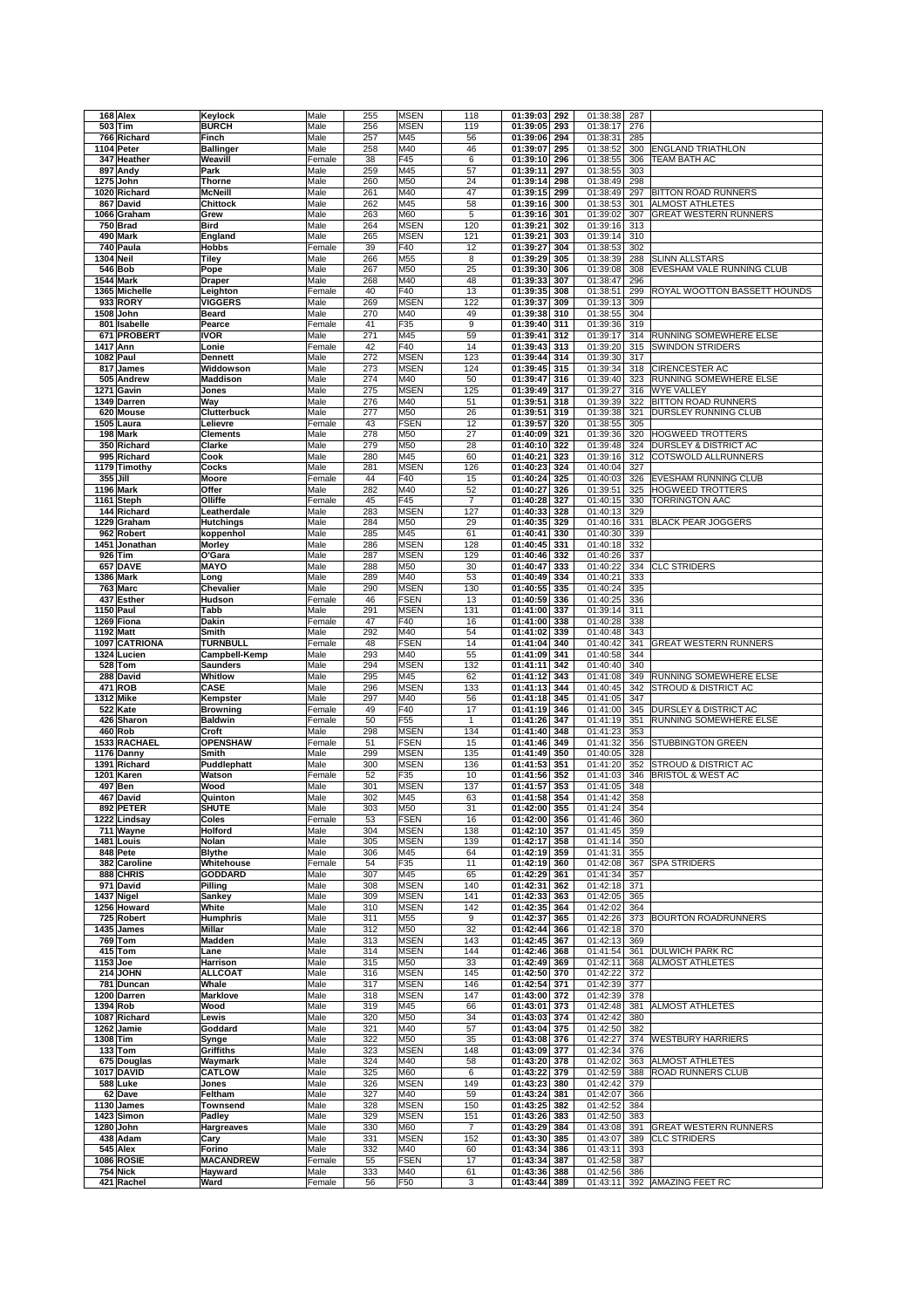| 1507 Paul        | Sim                 | Male   | 334 | M40         | 62             | 01:43:49       | 390 | 01:42:54     | 385 |                                     |
|------------------|---------------------|--------|-----|-------------|----------------|----------------|-----|--------------|-----|-------------------------------------|
|                  |                     |        |     |             |                | 01:43:50       |     |              |     | RUNNING SOMEWHERE ELSE              |
| 188 Sharon       | Smith               | Female | 57  | F60         | $\mathbf{1}$   |                | 391 | 01:43:24     | 397 |                                     |
| 485 Rachael      | Holford             | Female | 58  | F40         | 18             | 01:43:52       | 392 | 01:43:26     | 401 | STROUD & DISTRICT AC                |
| 568 CHRIS        | <b>JUREVICIUS</b>   | Male   | 335 | M55         | 10             | 01:43:52       | 393 | 01:43:25     | 399 | STROUD & DISTRICT AC                |
| 1445 Richard     | Artingstall         | Male   | 336 | <b>MSEN</b> | 153            | 01:43:52       | 394 | 01:43:19     | 394 | STROUD & DISTRICT AC                |
|                  |                     |        |     |             |                |                |     |              |     |                                     |
| 849 Neil         | <b>Hopkins</b>      | Male   | 337 | M40         | 63             | 01:43:53       | 395 | 01:43:08     | 390 | <b>HOGWEED TROTTERS</b>             |
| 366 Benjamin     | <b>Beasley</b>      | Male   | 338 | <b>MSEN</b> | 154            | 01:43:57       | 396 | 01:43:26     | 400 |                                     |
| 648 Paul         | Eaton               | Male   | 339 | <b>MSEN</b> | 155            | 01:43:58       | 397 | 01:42:28     | 375 |                                     |
|                  |                     |        |     |             |                |                |     |              |     |                                     |
| 1547 Chris       | Jackson             | Male   | 340 | <b>MSEN</b> | 156            | 01:44:00       | 398 | 01:43:38     | 405 |                                     |
| 94 Alan          | Moore               | Male   | 341 | M55         | 11             | 01:44:04       | 399 | 01:43:35     | 403 |                                     |
| 1007 Helen       | Fursman             | Female | 59  | F35         | 12             | 01:44:10       | 400 | 01:43:19     | 395 | <b>ALMOST ATHLETICS</b>             |
|                  |                     |        |     |             |                |                |     |              |     |                                     |
| 1057 Garrett     | <b>McGann</b>       | Male   | 342 | M55         | 12             | 01:44:10       | 401 | 01:44:10     | 425 |                                     |
| 543 Mark         | Little              | Male   | 343 | M40         | 64             | 01:44:13       | 402 | 01:43:25     | 398 |                                     |
| 571 JULIE        | <b>MITCHELL</b>     | Female | 60  | F40         | 19             | 01:44:17       | 403 | 01:43:40     | 407 | MALVERN JOGGERS                     |
|                  |                     |        |     |             |                | 01:44:19       |     | 01:44:06     |     |                                     |
| 190 Matthew      | Partridge           | Male   | 344 | M40         | 65             |                | 404 |              | 420 |                                     |
| 1476 Anthony     | Walker              | Male   | 345 | M45         | 67             | 01:44:19       | 405 | 01:44:03     | 416 |                                     |
| 924 Ruth         | Pattinson           | Female | 61  | <b>FSEN</b> | 18             | 01:44:19       | 406 | 01:43:51     | 413 |                                     |
|                  |                     |        |     |             |                |                | 407 |              |     |                                     |
| 138 Alan         | Robertson           | Male   | 346 | M55         | 13             | 01:44:20       |     | 01:43:38     | 406 | FOREST OF DEAN AC                   |
| 1562 Matthew     | Hale                | Male   | 347 | <b>MSEN</b> | 157            | 01:44:22       | 408 | 01:43:40     | 408 |                                     |
| 1405 Chris       | <b>Williams</b>     | Male   | 348 | <b>MSEN</b> | 158            | 01:44:23       | 409 | 01:44:07     | 422 |                                     |
|                  |                     |        |     |             |                |                |     |              |     |                                     |
| 1112 Nigel       | Shepherd            | Male   | 349 | M50         | 36             | 01:44:24       | 410 | 01:43:44     | 409 |                                     |
| 990 Rebecca      | Selvey              | Female | 62  | F40         | 20             | 01:44:26       | 411 | 01:43:54     | 414 | <b>BROMSGROVE &amp; REDDITCH AC</b> |
| 901 GAVIN        | <b>KEMMETT</b>      | Male   | 350 | M40         | 66             | 01:44:28       | 412 | 01:43:37     | 404 |                                     |
|                  |                     |        |     |             |                |                |     |              |     |                                     |
| 277 David        | Gould               | Male   | 351 | M45         | 68             | 01:44:30       | 413 | 01:43:49     | 411 |                                     |
| 1260 Jason       | <b>Ross-Collins</b> | Male   | 352 | M40         | 67             | 01:44:30       | 414 | 01:43:49     | 412 | FOREST OF DEAN AC                   |
| 193 Nicola       | Denton              | Female | 63  | <b>FSEN</b> | 19             | 01:44:32       | 415 | 01:43:23     | 396 |                                     |
|                  |                     |        |     |             |                |                |     |              |     |                                     |
| 383 Bruce        | Lascelles           | Male   | 353 | M40         | 68             | 01:44:32       | 416 | 01:44:03     | 417 |                                     |
| <b>1496 Kate</b> | <b>Fitton</b>       | Female | 64  | F35         | 13             | 01:44:34       | 417 | 01:44:17     | 429 | <b>CIREN AC</b>                     |
| 1077 Terry       | Onions              | Male   | 354 | M60         | 8              | 01:44:34       | 418 | 01:44:01     | 415 | <b>GLOUCESTER AC</b>                |
|                  |                     |        |     |             |                |                |     |              |     |                                     |
| 309 STEPHANIE    | <b>HOLTON</b>       | Female | 65  | F45         | 8              | 01:44:35       | 419 | 01:44:24     | 432 | <b>BOURTON ROADRUNNERS</b>          |
| 406 Katharina    | Child               | Female | 66  | F35         | 14             | 01:44:37       | 420 | 01:44:12     | 426 |                                     |
| 1237 Rob         | Randall             | Male   | 355 | M50         | 37             | 01:44:38       | 421 | 01:43:35     | 402 |                                     |
|                  |                     |        |     |             |                |                |     |              |     |                                     |
| 35 Christopher   | Horwood             | Male   | 356 | M45         | 69             | 01:44:42       | 422 | 01:44:23     | 431 |                                     |
| 387 Jason        | Huggett             | Male   | 357 | M40         | 69             | 01:44:44       | 423 | 01:44:05     | 419 |                                     |
| 697 Dylan        | Williams            | Male   | 358 | <b>MSEN</b> | 159            | 01:44:48       | 424 | 01:44:26     | 434 |                                     |
|                  |                     |        |     |             |                |                |     |              |     |                                     |
| 548 Jim          | <b>Adams</b>        | Male   | 359 | M55         | 14             | 01:44:51       | 425 | 01:43:48     | 410 | STROUD & DISTRICT AC                |
| 1342 Andy        | <b>Milner</b>       | Male   | 360 | M40         | 70             | 01:44:52       | 426 | 01:44:09     | 423 |                                     |
|                  |                     |        |     |             |                |                |     |              |     |                                     |
| 498 Lawrence     | Grasty              | Male   | 361 | M45         | 70             | 01:44:54       | 427 | 01:44:14     | 427 |                                     |
| 1355 Barry       | <b>Thomas</b>       | Male   | 362 | M40         | 71             | 01:44:55       | 428 | 01:44:03     | 418 |                                     |
| 1193 BRADLEY     | <b>COATES</b>       | Male   | 363 | <b>MSEN</b> | 160            | 01:44:59       | 429 | 01:44:39     | 441 |                                     |
|                  |                     |        |     |             |                |                |     |              |     |                                     |
| 126 David        | <b>Saunders</b>     | Male   | 364 | M60         | 9              | 01:45:03       | 430 | 01:44:40     | 442 | <b>DURSLEY &amp; DISTRICT AC</b>    |
| 619 Denise       | Evans               | Female | 67  | F50         | $\overline{4}$ | 01:45:03       | 431 | 01:44:56     | 458 | <b>GLOUCESTER AC</b>                |
| 1436 Christopher | Runcie              | Male   | 365 | <b>MSEN</b> | 161            | 01:45:04       | 432 | 01:44:09     | 424 |                                     |
|                  |                     |        |     |             |                |                |     |              |     |                                     |
| 718 Emma         | Hall                | Female | 68  | <b>FSEN</b> | 20             | 01:45:04       | 433 | 01:44:46     | 449 |                                     |
| 806 Graham       | Young               | Male   | 366 | M40         | 72             | 01:45:06       | 434 | 01:44:35     | 438 |                                     |
| 1276 Gordon      | Anderson            | Male   | 367 | <b>MSEN</b> | 162            | 01:45:07       | 435 | 01:44:45     | 448 |                                     |
|                  |                     |        |     |             |                |                |     |              |     |                                     |
| 782 Mark         | <b>Brasier</b>      | Male   | 368 | <b>MSEN</b> | 163            | 01:45:08       | 436 | 01:44:15     | 428 |                                     |
| 1500 Andrew      | Pearson             | Male   | 369 | M55         | 15             | 01:45:11       | 437 | 01:44:28     | 435 |                                     |
|                  | Hull                | Male   | 370 | M50         | 38             | 01:45:13       | 438 | 01:44:33     | 437 | <b>GREAT WESTERN RUNNERS</b>        |
|                  |                     |        |     |             |                |                |     |              |     |                                     |
| 1231 Jeremy      |                     |        |     |             |                |                |     |              |     |                                     |
| 282 Edward       | <b>Flint</b>        | Male   | 371 | <b>MSEN</b> | 164            | 01:45:17       | 439 | 01:44:53     | 456 |                                     |
|                  |                     |        |     | <b>FSEN</b> |                |                | 440 |              |     |                                     |
| 164 Karren       | Walker              | Female | 69  |             | 21             | 01:45:17       |     | 01:44:26     | 433 | STROUD & DISTRICT AC                |
| 1152 Tony        | <b>Hughes</b>       | Male   | 372 | M45         | 71             | 01:45:17       | 441 | 01:44:59     | 459 |                                     |
| 795 David        | Spackman            | Male   | 373 | M65         | 1              | 01:45:17       | 442 | 01:45:12     | 463 | <b>GLOUCESTER AC</b>                |
|                  |                     |        |     |             |                |                |     |              |     |                                     |
| 1296 Margaret    | Mclachlan           | Female | 70  | F45         | 9              | 01:45:21       | 443 | 01:44:39     | 440 |                                     |
| 815 Andy         | <b>Malia</b>        | Male   | 374 | <b>MSEN</b> | 165            | 01:45:23       | 444 | 01:44:54     | 457 |                                     |
| 1043 Wayne       | <b>Stewart</b>      | Male   | 375 | M45         | 72             | 01:45:23       | 445 | 01:44:07     | 421 |                                     |
|                  |                     |        |     |             |                |                |     |              |     |                                     |
| 199 Laura        | <b>Buet</b>         | Female | 71  | F40         | 21             | 01:45:23       | 446 | 01:44:48     | 450 | <b>HOGWEED TROTTERS</b>             |
| 1170 Glen        | <b>Moulder</b>      | Male   | 376 | M40         | 73             | 01:45:24       | 447 | 01:44:42     | 443 |                                     |
| <b>1471 Mark</b> | Griffiths           | Male   | 377 | <b>MSEN</b> | 166            | 01:45:27       | 448 | 01:45:01     | 460 | <b>CROFT AMBREY RC</b>              |
|                  |                     | Male   | 378 | M40         | 74             |                | 449 |              | 462 |                                     |
| 765 Tom          | Priestley           |        |     |             |                | 01:45:27       |     | 01:45:08     |     |                                     |
| 699 David        | Pouncey             | Male   | 379 | M50         | 39             | 01:45:29       | 450 | 01:44:43     | 446 |                                     |
| 171 Kareen       | Mann                | Female | 72  | F55         | $\overline{2}$ | 01:45:29       | 451 | 01:44:52     | 452 | <b>MALVERN JOGGERS</b>              |
|                  |                     | Female |     |             |                |                |     |              |     |                                     |
| 539 Diane        | Rankin              |        | 73  | F40         | 22             | 01:45:32       | 452 | 01:44:35     | 439 | <b>STROUD &amp; DISTRICT AC</b>     |
| 682 Jessica      | Ruth                | Female | 74  | FSEN        | 22             | $01:45:34$ 453 |     | 01:44:17 430 |     |                                     |
| 1402 Lee         | <b>Stopford</b>     | Male   | 380 | <b>MSEN</b> | 167            | 01:45:36 454   |     | 01:44:42     | 444 |                                     |
|                  |                     |        |     |             |                |                |     |              |     |                                     |
| 174 Karen        | Galpin              | Female | 75  | F50         | 5              | 01:45:36       | 455 | 01:45:13     | 465 | <b>ALMOST ATHLETES</b>              |
| 1408 Alex        | Kibble              | Male   | 381 | <b>MSEN</b> | 168            | 01:45:41       | 456 | 01:44:52     | 453 |                                     |
| <b>1467 Ross</b> | <b>Marling</b>      | Male   | 382 | <b>MSEN</b> | 169            | 01:45:42       | 457 | 01:44:53     | 454 |                                     |
|                  | Hobson              | Male   | 383 | <b>MSEN</b> | 170            |                |     | 01:44:44     | 447 |                                     |
| 811 Martin       |                     |        |     |             |                | 01:45:47       | 458 |              |     |                                     |
| 1294 PETER       | <b>BARLOW</b>       | Male   | 384 | M40         | 75             | 01:45:48       | 459 | 01:45:01     | 461 |                                     |
| 861 Gary         | Hacker              | Male   | 385 | <b>MSEN</b> | 171            | 01:45:49       | 460 | 01:45:40     | 475 |                                     |
| 1164 Richard     | <b>Hughes</b>       | Male   | 386 | M50         | 40             | 01:45:49       | 461 | 01:45:41     | 476 | <b>WESTBURY HARRIERS</b>            |
|                  |                     |        |     |             |                |                |     |              |     |                                     |
| 1384 Lucy        | <b>Boucher</b>      | Female | 76  | <b>FSEN</b> | 23             | 01:45:50       | 462 | 01:45:15     | 466 |                                     |
| 948 Gareth       | Lambert-jones       | Male   | 387 | <b>MSEN</b> | 172            | 01:45:53       | 463 | 01:45:25     | 470 |                                     |
| 1015 WILLIAM     | <b>ROPER</b>        | Male   | 388 | <b>MSEN</b> | 173            | 01:45:54       | 464 | 01:45:17     | 468 |                                     |
|                  | <b>Sandles</b>      |        |     |             |                |                |     |              |     |                                     |
| 1118 Martin      |                     | Male   | 389 | <b>MSEN</b> | 174            | 01:45:57       | 465 | 01:44:48     | 451 |                                     |
| 842 Anthony      | Lewis               | Male   | 390 | <b>MSEN</b> | 175            | 01:45:59       | 466 | 01:44:53     | 455 |                                     |
| 904 Michael      | Lewis               | Male   | 391 | M40         | 76             | 01:46:01       | 467 | 01:45:44     | 479 |                                     |
| 223 PATRICK      | <b>WINSTONE</b>     | Male   | 392 | M50         | 41             | 01:46:01       | 468 | 01:45:30     | 471 | TOWN AND COUNTRY HARRIERS           |
|                  |                     |        |     |             |                |                |     |              |     |                                     |
| 320 Liam         | <b>Meredith</b>     | Male   | 393 | <b>MSEN</b> | 176            | 01:46:06       | 469 | 01:45:42     | 477 |                                     |
| 663 Daniel       | Finchett            | Male   | 394 | M40         | 77             | 01:46:07       | 470 | 01:45:54     | 485 | <b>CIRENCESTER AC</b>               |
| 877 Martyn       | <b>Roberts</b>      | Male   | 395 | M40         | 78             | 01:46:08       | 471 | 01:44:43     | 445 |                                     |
|                  |                     |        |     |             |                |                |     |              |     |                                     |
| 1540 DEBBIE      | <b>HOCKENHULL</b>   | Female | 77  | <b>FSEN</b> | 24             | 01:46:10       | 472 | 01:44:31     | 436 |                                     |
| 1213 Daryl       | Carpenter           | Male   | 396 | <b>MSEN</b> | 177            | 01:46:23       | 473 | 01:45:58     | 487 |                                     |
| 832 Graeme       | <b>Flory-Kish</b>   | Male   | 397 | M45         | 73             | 01:46:24       | 474 | 01:45:58     | 489 |                                     |
|                  |                     |        |     |             |                |                |     |              |     |                                     |
| 710 Ashley       | <b>Wilkins</b>      | Male   | 398 | <b>MSEN</b> | 178            | 01:46:24       | 475 | 01:45:32     | 472 |                                     |
| 1455 Kevin       | <b>Stephens</b>     | Male   | 399 | M40         | 79             | 01:46:25       | 476 | 01:45:16     | 467 |                                     |
| 1362 Dan         | Healy               | Male   | 400 | <b>MSEN</b> | 179            | 01:46:26       | 477 | 01:45:58     | 486 |                                     |
|                  |                     |        |     |             |                |                |     |              |     |                                     |
| 1388 Alison      | Gray                | Female | 78  | F40         | 23             | 01:46:28 478   |     | 01:45:45     | 480 | ALMOST ATHLETES                     |
| 504 Thomas       | <b>Millard</b>      | Male   | 401 | M40         | 80             | 01:46:28       | 479 | 01:45:40     | 474 |                                     |
| 394 Steve        | <b>Baggs</b>        | Male   | 402 | M40         | 81             | 01:46:29       | 480 | 01:45:19     | 469 |                                     |
|                  |                     |        |     |             |                |                |     |              |     |                                     |
| 362 Birch        | Wesley              | Male   | 403 | <b>MSEN</b> | 180            | 01:46:29       | 481 | 01:45:43     | 478 |                                     |
| 1454 Adam        | Lloyd               | Male   | 404 | <b>MSEN</b> | 181            | 01:46:31       | 482 | 01:45:58     | 488 |                                     |
| 1343 Adrian      | Chapman             | Male   | 405 | M40         | 82             | 01:46:31       | 483 | 01:46:03     | 494 |                                     |
|                  |                     |        |     |             |                |                |     |              |     |                                     |
| 55 Ross          | Wakely              | Male   | 406 | <b>MSEN</b> | 182            | 01:46:32       | 484 | 01:45:49     | 483 |                                     |
| 738 Lucy         | Winstanley          | Female | 79  | <b>FSEN</b> | 25             | 01:46:32       | 485 | 01:46:05     | 496 |                                     |
| 227 William      | Jessup              | Male   | 407 | <b>MSEN</b> | 183            | 01:46:32       | 486 | 01:45:12     | 464 |                                     |
| 363 Marc         | <b>Birch</b>        | Male   | 408 | <b>MSEN</b> | 184            | 01:46:35       | 487 | 01:45:49     | 484 |                                     |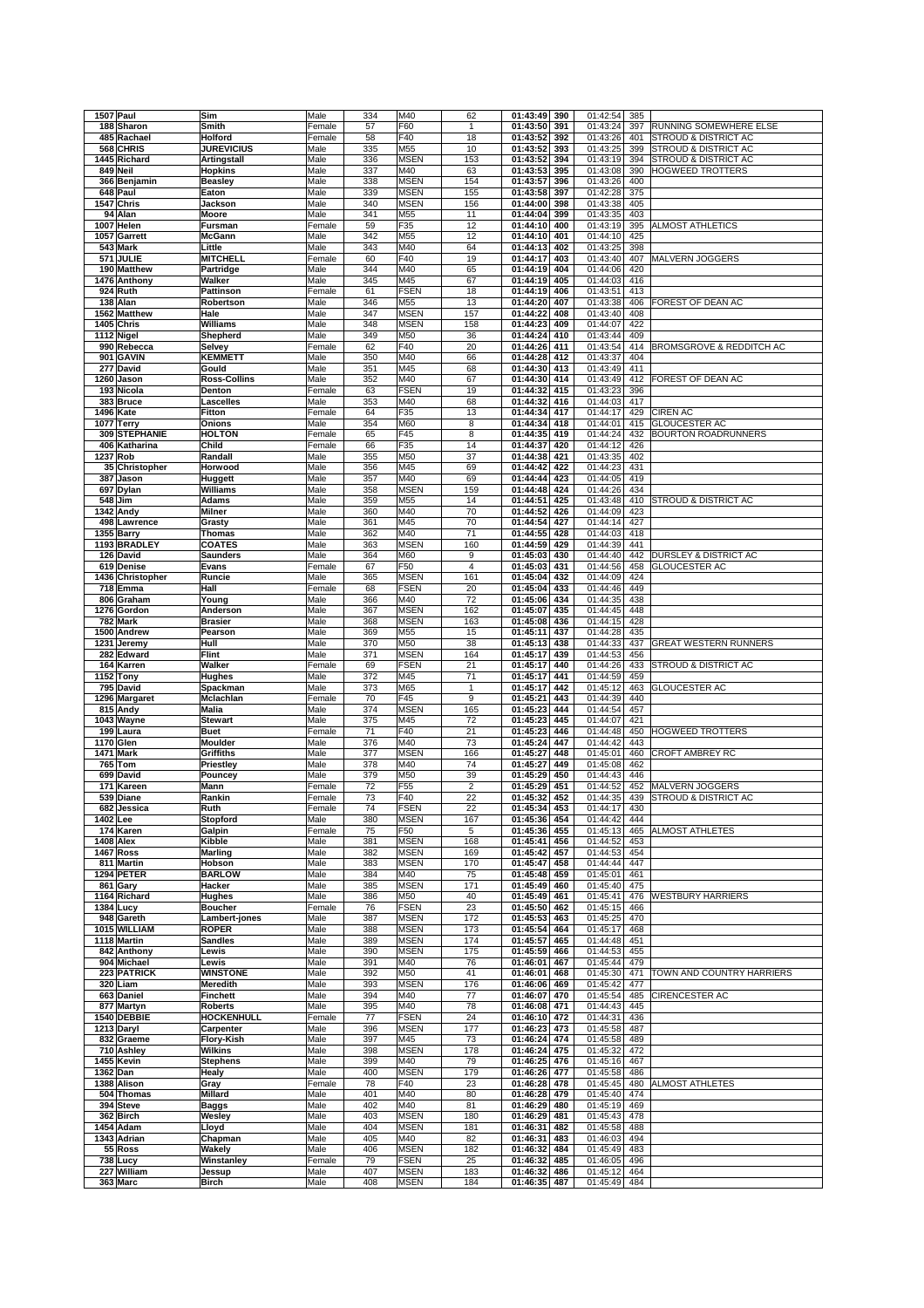| 1023 Hannah                     | <b>Brookes</b>               | Female         | 80         | FSEN                       | 26                      | 01:46:38<br>488                    | 01:46:29                 | 504        |                                                                    |
|---------------------------------|------------------------------|----------------|------------|----------------------------|-------------------------|------------------------------------|--------------------------|------------|--------------------------------------------------------------------|
| 1209 David                      | Turner                       | Male           | 409        | <b>MSEN</b>                | 185                     | 01:46:38<br>489                    | 01:45:59                 | 492        |                                                                    |
| 1413 Froylan                    | Litherland                   | Male           | 410        | <b>MSEN</b>                | 186                     | 01:46:40<br>490                    | 01:45:59                 | 491        |                                                                    |
| 294 Alice                       | Lewis                        | Female         | 81         | F55                        | 3                       | 01:46:41<br>491                    | 01:46:03                 | 495        | <b>DURSLEY &amp; DISTRICT AC</b>                                   |
| 549 Matt<br>402 Elouise         | <b>Babbage</b>               | Male           | 411<br>82  | <b>MSEN</b>                | 187<br>27               | 01:46:44<br>492<br>01:46:48<br>493 | 01:45:48                 | 481        |                                                                    |
| 731 Jordan                      | Norman<br>Macefield          | Female<br>Male | 412        | <b>FSEN</b><br><b>MSEN</b> | 188                     | 01:46:49<br>494                    | 01:45:33<br>01:46:49     | 473<br>513 |                                                                    |
| 1370 corinne                    | bury                         | Female         | 83         | <b>FSEN</b>                | 28                      | 01:46:50<br>495                    | 01:46:09                 | 498        |                                                                    |
| 146 Doug                        | Hill                         | Male           | 413        | M60                        | 10                      | 01:46:50<br>496                    | 01:46:18                 | 500        |                                                                    |
| <b>1303 Neil</b>                | <b>Beedie</b>                | Male           | 414        | <b>MSEN</b>                | 189                     | 01:46:51<br>497                    | 01:46:41                 | 508        |                                                                    |
| 1464 Shirley                    | Hume                         | Female         | 84         | F60                        | $\overline{\mathbf{c}}$ | 01:46:56<br>498                    | 01:46:21                 | 501        | <b>WESTBURY HARRIERS</b>                                           |
| 1272 Becky                      | Lane                         | Female         | 85         | <b>FSEN</b>                | 29                      | 01:46:57<br>499                    | 01:46:06                 | 497        | STROUD & DISTRICT AC                                               |
| 1313 Nigel                      | Williams                     | Male           | 415        | M45                        | 74                      | 01:46:57<br>500                    | 01:46:12                 | 499        |                                                                    |
| 1127 Roger                      | Morgan                       | Male           | 416        | M55                        | 16                      | 01:46:58<br>501                    | 01:46:01                 | 493        | FOREST OF DEAN AC                                                  |
| 1143 Paul                       | Timms                        | Male           | 417        | M50                        | 42                      | 01:47:00<br>502                    | 01:46:44                 | 510        | <b>STROUD &amp; DISTRICT AC</b>                                    |
| 302 RUPERT                      | <b>CHESMORE</b>              | Male           | 418        | M55                        | 17                      | 01:47:07<br>503                    | 01:46:49                 | 515        | CIRENCESTER AC                                                     |
| 1021 James                      | <b>Boulton</b>               | Male           | 419        | <b>MSEN</b>                | 190                     | 01:47:10<br>504                    | 01:45:59                 | 490        |                                                                    |
| 1334 Hannah                     | Gornall                      | Female         | 86         | <b>FSEN</b>                | 30                      | 01:47:11<br>505                    | 01:46:38                 | 506        |                                                                    |
| 359 Caroline<br>1135 Shaun      | Morgan                       | Female         | 87<br>420  | F35<br>M40                 | 15<br>83                | 01:47:14<br>506<br>507             | 01:46:51                 | 516<br>522 | EVESHAM VALE RUNNING CLUB                                          |
| 443 Colin                       | Pain<br>Greenfield           | Male<br>Male   | 421        | M40                        | 84                      | 01:47:16<br>01:47:18<br>508        | 01:46:56<br>01:45:49     | 482        |                                                                    |
| 330 Grenville                   | Hague                        | Male           | 422        | M45                        | 75                      | 01:47:22<br>509                    | 01:46:55                 | 520        |                                                                    |
| 1062 Matthew                    | Tibbles                      | Male           | 423        | <b>MSEN</b>                | 191                     | 01:47:22<br>510                    | 01:46:49                 | 514        |                                                                    |
| <b>1177 Mike</b>                | Clack                        | Male           | 424        | <b>MSEN</b>                | 192                     | 01:47:24<br>511                    | 01:46:53                 | 517        |                                                                    |
| 232 Lee                         | <b>Sessions</b>              | Male           | 425        | <b>MSEN</b>                | 193                     | 01:47:27<br>512                    | 01:46:53                 | 518        |                                                                    |
| 712 Ryan                        | <b>Stephens</b>              | Male           | 426        | <b>MSEN</b>                | 194                     | 01:47:27<br>513                    | 01:47:05                 | 525        |                                                                    |
| 1225 Keith                      | Waters                       | Male           | 427        | M50                        | 43                      | $01:47:29$ 514                     | 01:46:28                 | 503        | <b>COTSWOLD ALLRUNNERS</b>                                         |
| 1354 Jason                      | Townsend                     | Male           | 428        | <b>MSEN</b>                | 195                     | 01:47:30 515                       | 01:46:45                 | 512        | STROUD & DISTRICT AC                                               |
| 375 Max                         | Wardrop                      | Male           | 429        | M50                        | 44                      | 01:47:30<br>516                    | 01:46:54                 | 519        |                                                                    |
| 1468 Lewis                      | <b>Saunders</b>              | Male           | 430        | M50                        | 45                      | 01:47:30<br>517                    | 01:46:45                 | 511        | <b>STROUD &amp; DISTRICT AC</b><br><b>STROUD &amp; DISTRICT AC</b> |
| <b>1338 Paul</b><br>496 Richard | Reeves<br><b>Pitts</b>       | Male<br>Male   | 431<br>432 | M50<br>M45                 | 46<br>76                | 01:47:33<br>518<br>01:47:34<br>519 | 01:46:41<br>01:47:27     | 507<br>534 | <b>DURSLEY &amp; DISTRICT AC</b>                                   |
| 534 Steven                      | Adams                        | Male           | 433        | M55                        | 18                      | 01:47:36<br>520                    | 01:46:32                 | 505        | <b>ALMOST ATHLETES</b>                                             |
| 1186 Philip                     | Hodder                       | Male           | 434        | M65                        | $\overline{2}$          | 01:47:42<br>521                    | 01:47:17                 | 533        | <b>CLC STRIDERS</b>                                                |
| 1051 Liz                        | Gard                         | Female         | 88         | F35                        | 16                      | 01:47:42<br>522                    | 01:47:29                 | 537        | AVON VALLEY RUNNERS                                                |
| 304 Victoria                    | <b>Bentley</b>               | Female         | 89         | F35                        | 17                      | 01:47:44<br>523                    | 01:47:38                 | 545        | ANGELS RC                                                          |
| 189 Rachel                      | Partridge                    | Female         | 90         | F35                        | 18                      | 01:47:46<br>524                    | 01:47:16                 | 532        |                                                                    |
| 418 Robert                      | Cockle                       | Male           | 435        | M40                        | 85                      | 01:47:46<br>525                    | 01:46:42                 | 509        |                                                                    |
| 1404 Kenneth                    | Owens                        | Male           | 436        | M45                        | 77                      | 01:47:46<br>526                    | 01:47:30                 | 539        |                                                                    |
| 21 Jeff                         | Bird                         | Male           | 437        | M50                        | 47                      | 01:47:50<br>527                    | 01:47:30                 | 538        |                                                                    |
| 833 Peter                       | Jeffery                      | Male           | 438        | M45                        | 78                      | 01:47:51<br>528                    | 01:46:56                 | 521        |                                                                    |
| 281 Emma                        | Partridge                    | Female         | 91         | <b>FSEN</b>                | 31                      | 01:47:51<br>529                    | 01:47:28                 | 536        |                                                                    |
| 507 Hannah                      | Cobbold                      | Female         | 92         | <b>FSEN</b>                | 32                      | 01:47:51<br>530                    | 01:47:28                 | 535        |                                                                    |
| 1121 Simon                      | beames                       | Male           | 439        | M40                        | 86                      | 01:47:51<br>531                    | 01:47:13                 | 529        |                                                                    |
| 308 David                       | Gwyer                        | Male           | 440        | M50                        | 48                      | 01:47:58<br>532                    | 01:47:11                 | 528        | COTSWOLD ALLRUNNERS                                                |
| 544 Sian<br>957 Robert          | Lugg                         | Female         | 93<br>441  | F35<br>M50                 | 19<br>49                | 01:47:59<br>533<br>01:48:00<br>534 | 01:47:04<br>01:47:53     | 524<br>553 | STROUD & DISTRICT AC                                               |
| 720 David                       | Pegler<br>Watson             | Male<br>Male   | 442        | M50                        | 50                      | 01:48:01<br>535                    | 01:47:16                 | 531        |                                                                    |
| 1539 DANIEL                     | <b>HAMBY</b>                 | Male           | 443        | <b>MSEN</b>                | 196                     | 01:48:02<br>536                    | 01:46:23                 | 502        |                                                                    |
| 452 AMANDA                      | <b>HATTON</b>                | Female         | 94         | F40                        | 24                      | 01:48:03<br>537                    | 01:47:31                 | 540        | BROMSGROVE & REDDITCH AC                                           |
| 1207 Lee                        | Johnson                      | Male           | 444        | <b>MSEN</b>                |                         | 01:48:04<br>538                    | 01:47:44                 | 549        |                                                                    |
|                                 |                              |                |            |                            | 197                     |                                    |                          |            |                                                                    |
| 1430 Graham                     | Lane                         | Male           | 445        | M55                        | 19                      | 01:48:11<br>539                    | 01:47:39                 | 546        | <b>BOURTON ROADRUNNERS</b>                                         |
| 184 Louis                       | Rummer-downing               | Male           | 446        | <b>MSEN</b>                | 198                     | 01:48:16<br>540                    | 01:47:02                 | 523        |                                                                    |
| 1513 Tina                       | Wickens                      | Female         | 95         | F40                        | 25                      | 01:48:17<br>541                    | 01:47:15                 | 530        |                                                                    |
| 789 Russell                     | Cook                         | Male           | 447        | M45                        | 79                      | 01:48:18<br>542                    | 01:47:33                 | 542        |                                                                    |
| 746 Tim                         | Stojanov                     | Male           | 448        | <b>MSEN</b>                | 199                     | 01:48:22<br>543                    | 01:47:32                 | 541        |                                                                    |
| 380 Colin                       | Turner                       | Male           | 449        | M40                        | 87                      | 01:48:23<br>544                    | 01:47:48                 | 551        |                                                                    |
| 388 Ian                         | Timbrell                     | Male           | 450        | M50                        | 51                      | 01:48:23<br>545                    | 01:47:49                 | 552        |                                                                    |
| 814 Carl                        | Norris                       | Male           | 451        | <b>MSEN</b>                | 200                     | 546<br>01:48:24                    | 01:47:08                 | 526        |                                                                    |
| 455 Charlie                     | <b>Minnion</b>               | Male           | 452        | <b>MSEN</b>                | 201                     | 01:48:24<br>547                    | 01:47:08                 | 527        |                                                                    |
| 292 John                        | Owen                         | Male           | 453        | <b>MSEN</b>                | 202                     | 01:48:32<br>548                    | 01:47:36                 | 543        |                                                                    |
| 293 Marie<br>1377 Oliver        | Eilbeck<br>Giles             | Female<br>Male | 96<br>454  | <b>FSEN</b>                | 33<br>203               | 01:48:32<br>549<br>550             | 01:47:36                 | 544        |                                                                    |
| 1286 Ase                        | Gilleberg                    | Female         | 97         | <b>MSEN</b><br>FSEN        | 34                      | 01:48:35<br>01:48:37 551           | 01:47:45<br>01:47:41 548 | 550        |                                                                    |
| 1522 Andrew                     | Wantling                     | Male           | 455        | M45                        | 80                      | 01:48:40 552                       | 01:47:56 555             |            |                                                                    |
| 986 Steven                      | Wiggall                      | Male           | 456        | M50                        | 52                      | 01:48:40<br>553                    | 01:47:59                 | 556        | <b>TEWKESBURY AC</b>                                               |
| 755 Nick                        | <b>Miles</b>                 | Male           | 457        | M50                        | 53                      | 01:48:41<br>554                    | 01:48:30                 | 562        |                                                                    |
| 893 JOHN                        | <b>MURPHY</b>                | Male           | 458        | <b>MSEN</b>                | 204                     | 01:48:41<br>555                    | 01:48:36                 | 564        |                                                                    |
| 1096 DEBBIE                     | <b>SMITH</b>                 | Female         | 98         | F40                        | 26                      | 01:48:47<br>556                    | 01:48:02                 | 557        |                                                                    |
| <b>1492 Neil</b>                | <b>Burge</b>                 | Male           | 459        | <b>MSEN</b>                | 205                     | 01:48:49<br>557                    | 01:47:55                 | 554        |                                                                    |
| 1401 Charlie                    | Yolland - Jones              | Male           | 460        | <b>MSEN</b>                | 206                     | 01:48:49<br>558                    | 01:48:49                 | 577        |                                                                    |
| 1138 Chris                      | Walkley                      | Male           | 461        | M40                        | 88                      | 01:48:51<br>559                    | 01:48:26                 | 561        | COTSWOLD ALLRUNNERS                                                |
| 1101 Naomi<br>1411 Graham       | Smith                        | Female<br>Male | 99<br>462  | <b>FSEN</b><br>M40         | 35<br>89                | 01:48:54<br>560                    | 01:48:38                 | 569<br>571 | ANGELS RC                                                          |
| 478 BRIAN                       | Mcintyre<br><b>HULCUP</b>    | Male           | 463        | M60                        | 11                      | 01:49:03<br>561<br>01:49:04<br>562 | 01:48:42<br>01:48:48     | 575        | <b>BOURTON ROADRUNNERS</b>                                         |
| 1160 Jimmy                      | Wilde                        | Male           | 464        | <b>MSEN</b>                | 207                     | 01:49:06<br>563                    | 01:48:31                 | 563        |                                                                    |
| 679 William                     | White                        | Male           | 465        | M60                        | 12                      | 01:49:08<br>564                    | 01:48:37                 | 565        |                                                                    |
| 974 Amy                         | Wilson                       | Female         | 100        | <b>FSEN</b>                | 36                      | 01:49:08<br>565                    | 01:48:50                 | 579        |                                                                    |
| 1279 Roy                        | Clark                        | Male           | 466        | M50                        | 54                      | 01:49:08<br>566                    | 01:48:38                 | 568        |                                                                    |
| 141 Matt                        | Armstrong                    | Male           | 467        | MSEN                       | 208                     | 01:49:08<br>567                    | 01:48:50                 | 578        |                                                                    |
| 414 Richard                     | McTear                       | Male           | 468        | <b>MSEN</b>                | 209                     | 01:49:12<br>568                    | 01:48:18                 | 559        |                                                                    |
| 1470 Martin                     | <b>Stark</b>                 | Male           | 469        | M45                        | 81                      | 01:49:13<br>569                    | 01:48:37                 | 566        |                                                                    |
| 112 Jayne                       | Ackroyd                      | Female         | 101        | F45                        | 10                      | 01:49:15<br>570                    | 01:48:38                 | 567        | MALVERN JOGGERS                                                    |
| 664 SHARON                      | <b>HARRIS</b>                | Female         | 102        | F40                        | 27                      | 01:49:16<br>571                    | 01:49:10                 | 586        | <b>GLOUCESTER AC</b>                                               |
| 376 Todd                        | Mize                         | Male           | 470        | M50                        | 55                      | 01:49:17<br>572                    | 01:41:57                 | 362        | FETCH EVERYONE RC                                                  |
| 244 Jennifer                    | McLoughlin<br><b>Boucher</b> | Female         | 103        | F35                        | 20                      | 01:49:20<br>573                    | 01:48:20                 | 560        |                                                                    |
| 1383 David<br>799 Paul          | <b>Bryant</b>                | Female<br>Male | 104<br>471 | F60<br>M40                 | 3<br>90                 | 01:49:21<br>574<br>01:49:21<br>575 | 01:48:46<br>01:48:52     | 574<br>580 |                                                                    |
| 1169 James                      | Rouan                        | Male           | 472        | <b>MSEN</b>                | 210                     | 01:49:24<br>576                    | 01:47:40                 | 547        |                                                                    |
| 1068 Nigel                      | Fitzakerley                  | Male           | 473        | <b>MSEN</b>                | 211                     | 01:49:25<br>577                    | 01:48:48                 | 576        | COTSWOLD ALLRUNNERS                                                |
| 149 Ian                         | Rodgers                      | Male           | 474        | M45                        | 82                      | 01:49:31<br>578                    | 01:49:31                 | 597        | EMERSONS GREEN RUNNING CLUB                                        |
| 816 Simon                       | Judd                         | Male           | 475        | <b>MSEN</b>                | 212                     | 01:49:34<br>579                    | 01:49:18                 | 590        |                                                                    |
| 506 Adrian                      | Vignaux                      | Male           | 476        | M45                        | 83                      | 01:49:34<br>580                    | 01:48:41                 | 570        |                                                                    |
| 433 Mick                        | Beard                        | Male           | 477        | M50                        | 56                      | 01:49:35<br>581                    | 01:48:45                 | 573        |                                                                    |
| 1191 GARY                       | <b>MUSTO</b>                 | Male           | 478        | M45                        | 84                      | 01:49:35 582                       | 01:48:14                 | 558        |                                                                    |
| 797 Duncan                      | <b>Mounsor</b>               | Male           | 479        | M45                        | 85                      | 01:49:43<br>583                    | 01:48:45                 | 572        | <b>ALMOST ATHLETES</b>                                             |
| 1083 Karen<br>1106 Ray          | <b>Clissold</b><br>Wilcox    | Female<br>Male | 105<br>480 | F35<br>M50                 | 21<br>57                | 01:49:47<br>584<br>01:49:52 585    | 01:49:17<br>01:49:04     | 589        | 583 ALMOST ATHLETES                                                |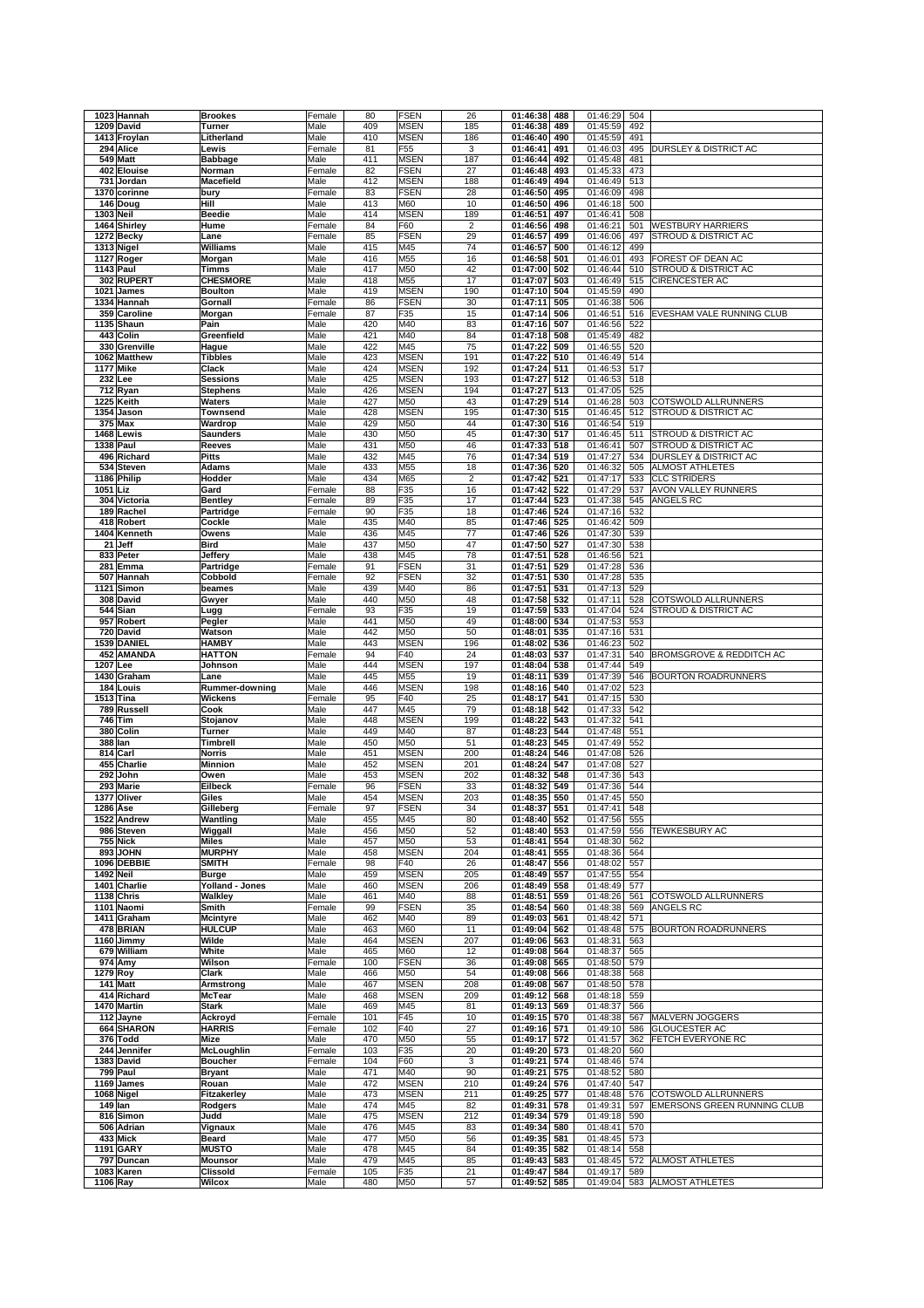|          | 887 Andrea                | Butcher-wood                   | Female           | 106        | F45                        | 11                      | 01:49:53                     | 586        | 01:49:20                 | 594        | BITTON ROAD RUNNERS                 |
|----------|---------------------------|--------------------------------|------------------|------------|----------------------------|-------------------------|------------------------------|------------|--------------------------|------------|-------------------------------------|
|          | $700$ Sam                 | Pouncey                        | Male             | 481        | <b>MSEN</b>                | 213                     | 01:49:57                     | 587        | 01:49:11                 | 588        |                                     |
|          | 713 Alex                  | <b>Burchett</b>                | Male             | 482        | <b>MSEN</b>                | 214                     | 01:49:58                     | 588        | 01:49:07                 | 584        | <b>TETBURY ROYALS</b>               |
|          | 1174 Richard<br>1187 John | Hanson<br>Shea                 | Male<br>Male     | 483<br>484 | <b>MSEN</b><br>M60         | 215<br>13               | 01:50:07<br>01:50:10         | 589<br>590 | 01:49:09<br>01:48:59     | 585<br>582 |                                     |
| 1075 Ken |                           | <b>Buckle</b>                  | Male             | 485        | M70                        | $\overline{\mathbf{c}}$ | 01:50:14                     | 591        | 01:49:46                 | 601        | CHELTENHAM & COUNTY HARRIERS        |
|          | 5 Nick                    | Spice                          | Male             | 486        | <b>MSEN</b>                | 216                     | 01:50:15                     | 592        | 01:49:55                 | 603        | <b>ALMOST ATHLETES</b>              |
|          | 1440 Trevor               | Sturmy                         | Male             | 487        | M45                        | 86                      | 01:50:18                     | 593        | 01:49:10                 | 587        |                                     |
|          | 1536 JAMES                | <b>PEGRAM</b>                  | Male             | 488        | <b>MSEN</b>                | 217                     | 01:50:19                     | 594        | 01:49:20                 | 593        |                                     |
|          | 1232 Jonathan             | Sheen                          | Male             | 489        | M45                        | 87                      | 01:50:20                     | 595        | 01:49:19                 | 591        |                                     |
|          | 798 Frank                 | <b>McDevitt</b>                | Male             | 490        | M50                        | 58                      | 01:50:25                     | 596        | 01:49:28                 | 596        |                                     |
|          | 480 PAUL                  | <b>MOSS</b>                    | Male             | 491        | <b>MSEN</b>                | 218                     | 01:50:26                     | 597        | 01:49:46                 | 600        |                                     |
|          | 1475 Willie<br>1509 Jacob | Dangerfield<br>Daly            | Male<br>Male     | 492<br>493 | M45<br><b>MSEN</b>         | 88<br>219               | 01:50:30<br>01:50:31         | 598<br>599 | 01:50:04<br>01:49:19     | 610<br>592 |                                     |
|          | 1511 Adam                 | Price                          | Male             | 494        | <b>MSEN</b>                | 220                     | 01:50:32                     | 600        | 01:49:21                 | 595        |                                     |
|          | 108 David                 | Pyne                           | Male             | 495        | M50                        | 59                      | 01:50:35                     | 601        | 01:50:02                 | 607        | <b>BOURTON ROADRUNNERS</b>          |
|          | 396 Robert                | Loader                         | Male             | 496        | M40                        | 91                      | 01:50:40                     | 602        | 01:50:14                 | 614        |                                     |
|          | 790 Robert                | Mackenzie-Smith                | Male             | 497        | M50                        | 60                      | 01:50:42                     | 603        | 01:48:54                 | 581        |                                     |
|          | 440 Estelle               | Greenfield                     | Female           | 107        | F35                        | 22                      | 01:50:43                     | 604        | 01:49:33                 | 598        |                                     |
|          | 942 Geoff                 | Bailey                         | Male             | 498        | M40                        | 92                      | 01:50:46                     | 605        | 01:50:22                 | 616        |                                     |
| 1373 lan | 74 Paul                   | <b>Boucher</b><br>Robbins      | Male<br>Male     | 499<br>500 | M45<br><b>MSEN</b>         | 89<br>221               | 01:50:48<br>01:50:50         | 606<br>607 | 01:50:32<br>01:50:20     | 617<br>615 | NORTHBROOK AC                       |
|          | 1400 Simon                | Brasier                        | Male             | 501        | <b>MSEN</b>                | 222                     | 01:50:52                     | 608        | 01:49:58                 | 604        |                                     |
| $181$ Jo |                           | Creed                          | Female           | 108        | F40                        | 28                      | 01:50:54                     | 609        | 01:50:06                 | 611        |                                     |
|          | 243 Emily                 | <b>Burgess</b>                 | Female           | 109        | F35                        | 23                      | 01:50:59                     | 610        | 01:50:11                 | 612        |                                     |
|          | 1284 Sigrid               | Gilleberg                      | Female           | 110        | <b>FSEN</b>                | 37                      | 01:50:59                     | 611        | 01:50:03                 | 608        |                                     |
|          | 1510 Nicky                | Skeggs                         | Female           | 111        | F45                        | 12                      | 01:51:01                     | 612        | 01:50:01                 | 606        |                                     |
|          | 954 David                 | Cook                           | Male             | 502        | M45                        | 90                      | 01:51:05                     | 613        | 01:49:59                 | 605        |                                     |
|          | 368 Lee                   | Wood                           | Male             | 503        | <b>MSEN</b>                | 223                     | 01:51:07                     | 614        | 01:49:54                 | 602        |                                     |
|          | 1420 Peter<br>681 Hannah  | Groome<br>Crowther             | Male<br>Female   | 504<br>112 | M45<br><b>FSEN</b>         | 91<br>38                | 01:51:12<br>01:51:15         | 615<br>616 | 01:50:46<br>01:50:38     | 621<br>619 | <b>BITTON ROAD RUNNERS</b>          |
|          | 1340 Martin               | Wood                           | Male             | 505        | <b>MSEN</b>                | 224                     | 01:51:19                     | 617        | 01:49:44                 | 599        | COTSWOLD ALLRUNNERS                 |
|          | 1088 Nicola               | Hovey                          | Female           | 113        | F <sub>55</sub>            | $\overline{4}$          | 01:51:19                     | 618        | 01:51:16                 | 634        | <b>GLOUCESTER AC</b>                |
|          | 1181 Simon                | <b>Bennett</b>                 | Male             | 506        | M45                        | 92                      | 01:51:30                     | 619        | 01:50:12                 | 613        |                                     |
|          | 683 Jon                   | <b>Batterham</b>               | Male             | 507        | M40                        | 93                      | 01:51:33                     | 620        | 01:50:04                 | 609        |                                     |
|          | 1410 Helen                | Michael                        | Female           | 114        | F55                        | 5                       | 01:51:39                     | 621        | 01:51:15                 | 633        | COTSWOLD ALLRUNNERS                 |
|          | 542 Bruce                 | Grant                          | Male             | 508        | M40                        | 94                      | 01:51:43                     | 622        | 01:50:37                 | 618        | <b>BROMSGROVE &amp; REDDITCH AC</b> |
|          | 733 Charlotte             | Withers                        | Female           | 115        | <b>FSEN</b>                | 39                      | 01:51:46                     | 623        | 01:50:50                 | 623        |                                     |
|          | 379 Lucy<br>734 Gabrielle | Window<br>Withers              | Female<br>Female | 116<br>117 | <b>FSEN</b><br><b>FSEN</b> | 40<br>41                | 01:51:46<br>01:51:46         | 624<br>625 | 01:51:30<br>01:50:50     | 637<br>624 | <b>STUBBINGTON GREEN</b>            |
|          | 845 James                 | Lusty                          | Male             | 509        | <b>MSEN</b>                | 225                     | 01:51:47                     | 626        | 01:51:05                 | 629        |                                     |
|          | 356 Sarah                 | Clatworthy                     | Female           | 118        | F40                        | 29                      | 01:51:54                     | 627        | 01:51:04                 | 628        | STROUD & DISTRICT AC                |
|          | 1162 Andrew               | Wilkinson                      | Male             | 510        | <b>MSEN</b>                | 226                     | 01:51:55                     | 628        | 01:50:41                 | 620        | <b>ALMOST ATHLETES</b>              |
|          | 476 Ben                   | Bonnick                        | Male             | 511        | M50                        | 61                      | 01:51:57                     | 629        | 01:51:57                 | 648        |                                     |
|          | 447 Margaret              | Johnson                        | Female           | 119        | F45                        | 13                      | 01:51:58                     | 630        | 01:51:20                 | 635        | DURSLEY & DISTRICT AC               |
|          | 1144 Colin                | Simpson                        | Male             | 512        | M50                        | 62                      | 01:52:03                     | 631        | 01:50:59                 | 626        |                                     |
|          | 1147 Christopher          | Gregg                          | Male             | 513        | <b>MSEN</b>                | 227                     | 01:52:05                     | 632        | 01:51:03                 | 627        |                                     |
|          | 945 MARK<br>395 James     | LYES<br>Watson                 | Male<br>Male     | 514<br>515 | M50<br><b>MSEN</b>         | 63<br>228               | 01:52:06<br>01:52:09         | 633<br>634 | 01:50:46<br>01:51:09     | 622<br>631 | <b>ALMOST ATHLETES</b>              |
| 323 Ian  |                           | Freestone                      | Male             | 516        | M45                        | 93                      | 01:52:12                     | 635        | 01:51:22                 | 636        | <b>HOGWEED TROTTERS</b>             |
|          | 1316 Jodie                | Staite                         | Female           | 120        | <b>FSEN</b>                | 42                      | 01:52:13                     | 636        | 01:51:40                 | 643        |                                     |
|          | 86 John                   | Carver                         | Male             | 517        | <b>MSEN</b>                | 229                     | 01:52:17                     | 637        | 01:51:35                 | 640        |                                     |
|          | 706 Stephen               | Cole                           | Male             | 518        | M45                        | 94                      | 01:52:18                     | 638        | 01:51:34                 | 639        |                                     |
|          | 882 Jacob                 | Muskett                        | Male             | 519        | <b>MSEN</b>                | 230                     | 01:52:22                     | 639        | 01:51:11                 | 632        |                                     |
|          | 525 Owen                  | Stinchcombe                    | Male             | 520        | <b>MSEN</b>                | 231                     | 01:52:25                     | 640        | 01:50:56                 | 625        |                                     |
| 477 Liz  | 601 Mike                  | <b>McNamee</b><br>Hulcup       | Male<br>Female   | 521<br>121 | M45<br>F60                 | 95<br>$\overline{4}$    | 01:52:29<br>01:52:30         | 641<br>642 | 01:51:33<br>01:52:14     | 638<br>655 | <b>BOURTON ROADRUNNERS</b>          |
|          | 578 ROB                   | <b>MOORE</b>                   | Male             | 522        | M45                        | 96                      | 01:52:32                     | 643        | 01:51:39                 | 642        |                                     |
|          | 1001 Chas                 | Earley                         | Male             | 523        | <b>MSEN</b>                | 232                     | 01:52:37                     | 644        | 01:51:43                 | 644        |                                     |
|          | 881 Denise                | Pinnell                        | Female           | 122        | F50                        | 6                       | 01:52:37                     | 645        | 01:52:01                 | 649        |                                     |
|          | 822 Guy                   | Anderson                       | Male             | 524        | <b>MSEN</b>                | 233                     | 01:52:40                     | 646        | 01:52:23                 | 659        |                                     |
| 1044 Mel |                           | Williams                       | Female           | 123        | F50                        | $\overline{7}$          | 01:52:41                     | 647        | 01:52:01                 | 650        | <b>DURSLEY &amp; DISTRICT AC</b>    |
|          | 1396 Jane                 | Wood                           | Female           | 124        | F40                        | 30                      | 01:52:42                     | 648        | 01:52:29                 | 661        | <b>ALMOST ATHLETES</b>              |
|          | 457 Jake<br>513 John      | Moss<br><b>Barlow</b>          | Male<br>Male     | 525<br>526 | <b>MSEN</b><br>M40         | 234<br>95               | 01:52:46 649<br>01:52:48 650 |            | 01:51:35 641             |            |                                     |
|          | 1090 Paul                 | James                          | Male             | 527        | M40                        |                         |                              |            |                          |            |                                     |
|          | 148 Clive                 | Poole                          |                  |            |                            | 96                      | 01:52:48                     | 651        | 01:51:55 647<br>01:51:06 | 630        |                                     |
| 492 Kate |                           |                                | Male             | 528        | M45                        | 97                      | 01:52:49                     | 652        | 01:52:20                 | 656        | <b>GLOUCESTER AC</b>                |
|          |                           | Sackett                        | Female           | 125        | F50                        | 8                       | 01:52:59                     | 653        | 01:52:07                 | 651        |                                     |
|          | 1000 Thomas               | Wood                           | Male             | 529        | <b>MSEN</b>                | 235                     | 01:53:02                     | 654        | 01:51:52                 | 646        | <b>ALMOST ATHLETES</b>              |
|          | 1283 Rhona                | MacCallum                      | Female           | 126        | <b>FSEN</b>                | 43                      | 01:53:08                     | 655        | 01:52:09                 | 653        |                                     |
|          | 745 Mark                  | <b>McNally</b>                 | Male             | 530        | M40                        | 97                      | 01:53:11                     | 656        | 01:52:20                 | 657        |                                     |
|          | 1403 Alice                | <b>Barber</b>                  | Female           | 127        | <b>FSEN</b>                | 44                      | 01:53:12                     | 657        | 01:51:48                 | 645        |                                     |
|          | 1014 CHRIS<br>803 Naomi   | <b>FOLEY</b><br>Hunnisett-Bees | Male<br>Female   | 531<br>128 | M60<br><b>FSEN</b>         | 14<br>45                | 01:53:13<br>01:53:14         | 658<br>659 | 01:52:09<br>01:52:09     | 654<br>652 | STROUD & DISTRICT AC                |
|          | 1282 Richard              | Hearn                          | Male             | 532        | M40                        | 98                      | 01:53:17                     | 660        | 01:52:26                 | 660        |                                     |
|          | 1318 Jackie               | Rubel                          | Female           | 129        | F50                        | 9                       | 01:53:21                     | 661        | 01:53:06                 | 677        |                                     |
|          | 1441 Stephanie            | Rosewell                       | Female           | 130        | F40                        | 31                      | 01:53:28                     | 662        | 01:53:00                 | 673        |                                     |
|          | 1194 Scott                | <b>Ballinger</b>               | Male             | 533        | <b>MSEN</b>                | 236                     | 01:53:31                     | 663        | 01:52:40                 | 664        | STROUD & DISTRICT AC                |
|          | 715 Matthew               | Porter                         | Male             | 534        | <b>MSEN</b>                | 237                     | 01:53:37                     | 664        | 01:52:57                 | 671        |                                     |
|          | <b>1512 Andy</b>          | Frost                          | Male             | 535        | M40                        | 99                      | 01:53:39                     | 665        | 01:52:37                 | 662        |                                     |
|          | 935 Keiran<br>134 Sam     | Weston<br><b>Bullock</b>       | Male<br>Male     | 536<br>537 | <b>MSEN</b><br>M55         | 238<br>20               | 01:53:40<br>01:53:41         | 666<br>667 | 01:52:40<br>01:52:41     | 663<br>665 |                                     |
|          | 413 James                 | Headspeath                     | Male             | 538        | <b>MSEN</b>                | 239                     | 01:53:47                     | 668        | 01:53:30                 | 687        |                                     |
|          | 1502 Graham               | James                          | Male             | 539        | M50                        | 64                      | 01:53:50                     | 669        | 01:52:59                 | 672        | FOREST OF DEAN AC                   |
|          | 343 Joanna                | Parr                           | Female           | 131        | <b>FSEN</b>                | 46                      | 01:53:53                     | 670        | 01:53:38                 | 691        |                                     |
|          | 1517 Robin                | Davison                        | Male             | 540        | <b>MSEN</b>                | 240                     | 01:53:54                     | 671        | 01:52:23                 | 658        |                                     |
|          | 1254 Justin               | Lawrence                       | Male             | 541        | M40                        | 100                     | 01:54:00                     | 672        | 01:53:26                 | 682        |                                     |
|          | 1215 John<br>192 Harrison | Choppin<br>Parker              | Male<br>Male     | 542<br>543 | <b>MSEN</b><br><b>MSEN</b> | 241<br>242              | 01:54:01<br>01:54:02         | 673<br>674 | 01:52:42<br>01:53:17     | 666<br>680 |                                     |
|          | 934 Catherine             | <b>Harkness</b>                | Female           | 132        | F35                        | 24                      | 01:54:03                     | 675        | 01:53:02                 | 674        |                                     |
|          | 1228 Jonathan             | Poole                          | Male             | 544        | <b>MSEN</b>                | 243                     | 01:54:04                     | 676        | 01:52:45                 | 667        |                                     |
|          | 1378 David                | Bolton                         | Male             | 545        | M60                        | 15                      | 01:54:07                     | 677        | 01:53:23                 | 681        |                                     |
|          | 707 Craig                 | Freeman                        | Male             | 546        | <b>MSEN</b>                | 244                     | 01:54:11                     | 678        | 01:53:03                 | 675        |                                     |
|          | 299 Jenni                 | Travers                        | Female           | 133        | F60                        | 5                       | 01:54:19                     | 679        | 01:53:52                 | 697        | <b>GREAT WESTERN RUNNERS</b>        |
|          | <b>1122 Nick</b>          | Woodhill                       | Male             | 547        | <b>MSEN</b>                | 245                     | 01:54:23                     | 680        | 01:52:47                 | 670        |                                     |
| 1123 Dan | 60 BRIAN                  | Jukes<br>PITT                  | Male<br>Male     | 548<br>549 | <b>MSEN</b><br>M70         | 246<br>3                | 01:54:23<br>01:54:25         | 681<br>682 | 01:52:46<br>01:53:59     | 669<br>702 | RUNNING SOMEWHERE ELSE              |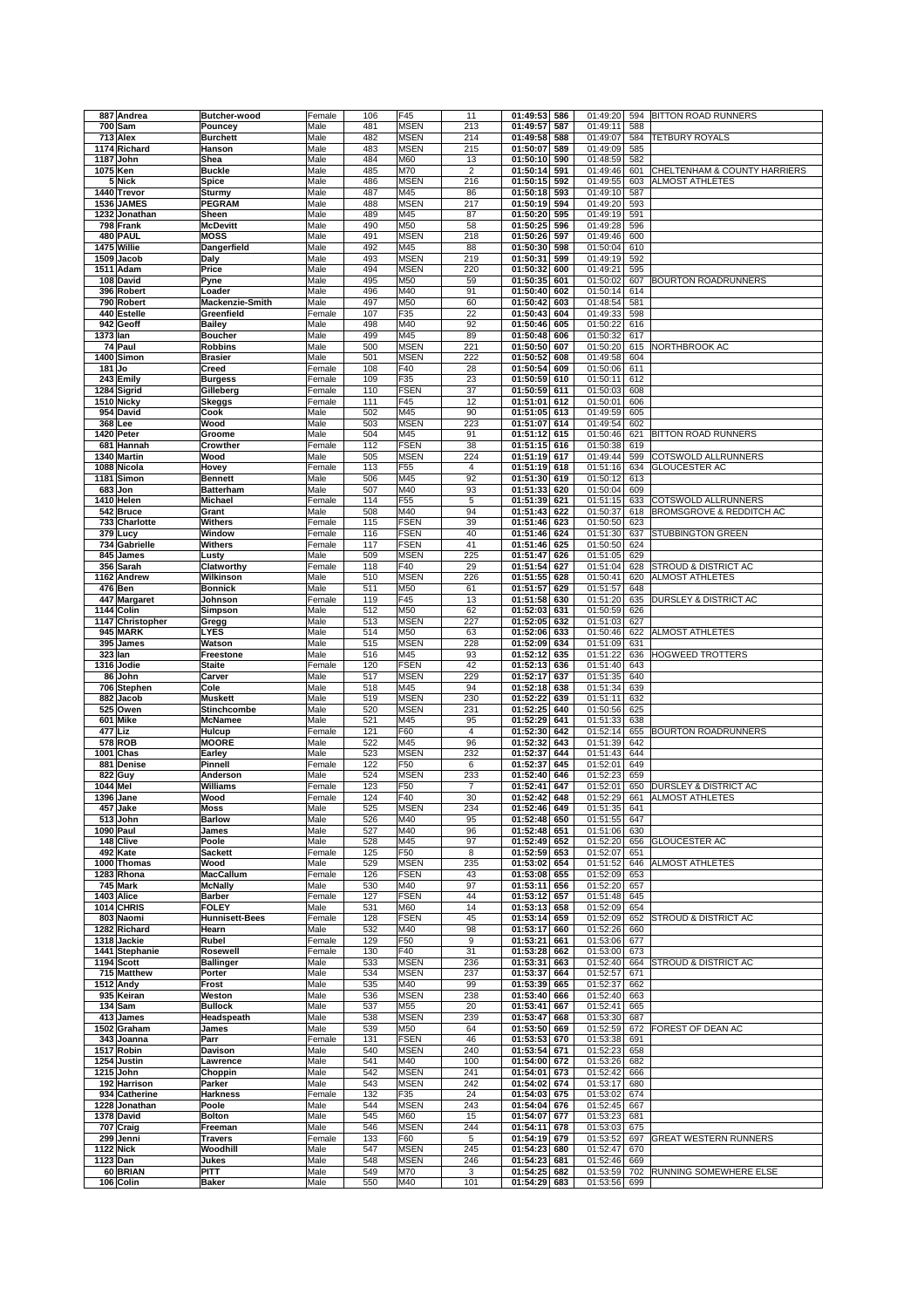|          | 708 James                   | Robinson               | Male           | 551        | M40                        | 102                     | 01:54:31             | 684        | 01:53:33             | 689        |                                  |
|----------|-----------------------------|------------------------|----------------|------------|----------------------------|-------------------------|----------------------|------------|----------------------|------------|----------------------------------|
|          | 1515 Rachel                 | <b>Bendell</b>         | Female         | 134        | F35                        | 25                      | 01:54:36             | 685        | 01:53:04             | 676        |                                  |
|          | 140 Natalie                 | Cambridge              | Female         | 135        | <b>FSEN</b>                | 47                      | 01:54:36             | 686        | 01:53:39             | 692        | STROUD & DISTRICT AC             |
|          | 403 Kerri                   | Green                  | Female         | 136        | F35                        | 26                      | 01:54:37             | 687        | 01:53:11             | 678        |                                  |
|          | 653 Ann-Marie               | Karadia                | Female         | 137        | F45                        | 14                      | 01:54:37             | 688        | 01:53:12             | 679        |                                  |
|          | 371 John                    | Dobson                 | Male           | 552        | M45                        | 98                      | 01:54:38             | 689        | 01:53:28             | 686        |                                  |
|          | 810 Jennie                  | Marshall               | Female         | 138        | F45                        | 15                      | 01:54:38             | 690        | 01:53:32             | 688        | COTSWOLD ALLRUNNERS              |
|          | 493 Mark                    | Flenley                | Male           | 553        | M40                        | 103                     | 01:54:39             | 691        | 01:53:26             | 683        |                                  |
|          | 494 Clare                   | Flenley                | Female         | 139        | F40                        | 32                      | 01:54:39             | 692        | 01:53:27             | 685        |                                  |
|          | 1093 Julia                  | Morriss                | Female         | 140        | F45                        | 16                      | 01:54:42             | 693        | 01:54:02             | 704        | <b>BOURTON ROADRUNNERS</b>       |
|          | 759 Andy                    | Ralph                  | Male           | 554        | <b>MSEN</b>                | 247                     | 01:54:44             | 694        | 01:53:59             | 701        |                                  |
|          | 709 John                    | Chapman                | Male           | 555        | M40                        | 104                     | 01:54:45             | 695        | 01:53:47             | 696        |                                  |
|          | 186 Andrew                  | Delves                 | Male           | 556        | M50                        | 65                      | 01:54:50             | 696        | 01:54:41             | 720        |                                  |
|          | 1310 Darren                 | Tanner                 | Male           | 557        | <b>MSEN</b>                | 248                     | 01:54:51             | 697        | 01:54:17             | 711        |                                  |
|          | 1252 Francesca              | Lane                   | Female         | 141        | <b>FSEN</b>                | 48                      | 01:54:52             | 698        | 01:53:41             | 693        |                                  |
|          | 931 Robert                  | Cook                   | Male           | 558        | M70                        | $\overline{\mathbf{4}}$ | 01:54:58             | 699        | 01:53:58             | 700        |                                  |
|          | 876 Andrew                  | Probert                | Male           | 559        | M45                        | 99                      | 01:54:58             | 700        | 01:53:27             | 684        |                                  |
|          | 1463 Chris                  | Hume                   | Male           | 560        | M65                        | 3                       | 01:55:03             | 701        | 01:54:04             | 706        | <b>WESTBURY HARRIERS</b>         |
|          | 519 Steve                   | Pike                   | Male           | 561        | <b>MSEN</b>                | 249                     | 01:55:03             | 702        | 01:53:38             | 690        |                                  |
|          | 131 Charlotte               | Johnson                | Female         | 142        | <b>FSEN</b>                | 49                      | 01:55:11             | 703        | 01:54:05             | 708        | <b>EALING EAGLES</b>             |
|          | 515 Kate                    | Nelmes                 | Female         | 143        | F35                        | 27                      | 01:55:15             | 704        | 01:54:02             | 703        | ANGELS RC                        |
|          | 1274 Gordon<br>531 Kerry    | Harrison<br>Richardson | Male<br>Female | 562<br>144 | M45<br>F35                 | 100<br>28               | 01:55:15<br>01:55:17 | 705<br>706 | 01:53:43<br>01:54:48 | 695<br>727 |                                  |
|          | 1559 Laura                  | Ffrench                | Female         | 145        | <b>FSEN</b>                | 50                      | 01:55:17             | 707        | 01:54:46             | 724        |                                  |
|          | 1558 Peter                  | Cutler                 | Male           | 563        | <b>MSEN</b>                | 250                     | 01:55:17             | 708        | 01:54:47             | 725        |                                  |
|          | 430 Rose                    | <b>Niland Smith</b>    | Female         | 146        | F55                        | 6                       | 01:55:20             | 709        | 01:54:25             | 714        | COTSWOLD ALLRUNNERS              |
|          | 1419 Keith                  | Hann                   | Male           | 564        | M55                        | 21                      | 01:55:21             | 710        | 01:54:34             | 717        |                                  |
|          | 263 Rob                     | Tuttle                 | Male           | 565        | M45                        | 101                     | 01:55:21             | 711        | 01:54:44             | 722        |                                  |
|          | 941 Karen                   | Rome                   | Female         | 147        | F35                        | 29                      | 01:55:23             | 712        | 01:54:36             | 718        |                                  |
|          | 248 James                   | Burchfield             | Male           | 566        | <b>MSEN</b>                | 251                     | 01:55:25             | 713        | 01:53:41             | 694        |                                  |
|          | 377 Alex                    | Sheen                  | Male           | 567        | M40                        | 105                     | 01:55:30             | 714        | 01:54:50             | 728        |                                  |
|          | 393 Amy                     | Green                  | Female         | 148        | <b>FSEN</b>                | 51                      | 01:55:33             | 715        | 01:53:55             | 698        |                                  |
|          | 1366 Lynda                  | Gregg                  | Female         | 149        | <b>FSEN</b>                | 52                      | 01:55:34             | 716        | 01:54:58             | 730        |                                  |
|          | <b>1523 STEVE</b>           | <b>BENNETT</b>         | Male           | 568        | <b>MSEN</b>                | 252                     | 01:55:35             | 717        | 01:54:05             | 707        |                                  |
|          | 1524 AARON                  | воотн                  | Male           | 569        | <b>MSEN</b>                | 253                     | 01:55:35             | 718        | 01:54:06             | 709        |                                  |
| 841 Ian  |                             | Hansed                 | Male           | 570        | M45                        | 102                     | 01:55:36             | 719        | 01:54:12             | 710        |                                  |
|          | 1560 Andy                   | Mckay                  | Male           | 571        | <b>MSEN</b>                | 254                     | 01:55:36             | 720        | 01:55:06             | 736        |                                  |
|          | 1072 ANDY                   | <b>VASEY</b>           | Male           | 572        | <b>MSEN</b>                | 255                     | 01:55:39             | 721        | 01:54:27             | 715        |                                  |
|          | 315 JACK                    | <b>HARDIE</b>          | Male           | 573        | M50                        | 66                      | 01:55:40             | 722        | 01:54:24             | 713        |                                  |
|          | 154 Bryony                  | Overs                  | Female         | 150        | <b>FSEN</b>                | 53                      | 01:55:43             | 723        | 01:54:03             | 705        |                                  |
|          | 24 Jacqui                   | Wynds                  | Female         | 151        | F60                        | 6                       | 01:55:45             | 724        | 01:54:55             | 729        | FOREST OF DEAN AC                |
|          | 704 Jim                     | Osman                  | Male           | 574        | M40                        | 106                     | 01:55:48             | 725        | 01:55:00             | 731        | <b>HIGHWORTH RC</b>              |
|          | 532 Simon                   | Richardson             | Male           | 575        | M45                        | 103                     | 01:55:48             | 726        | 01:55:19             | 740        |                                  |
|          | 1600 Erika                  | McIntosh               | Female         | 152        | <b>FSEN</b>                | 54                      | 01:55:48             | 727        | 01:52:45             | 668        |                                  |
|          | 1060 Emma                   | Abbey                  | Female         | 153        | F35                        | 30                      | 01:55:50             | 728        | 01:54:37             | 719        |                                  |
| 500      | Shaun                       | Cratchley              | Male           | 576        | M40                        | 107                     | 01:55:51             | 729        | 01:55:09             | 737        |                                  |
|          | 162 Andrew                  | Dellow                 | Male           | 577        | M40                        | 108                     | 01:55:55             | 730        | 01:54:28             | 716        |                                  |
|          | 1212 Kevin                  | <b>Brosnan</b>         | Male           | 578        | <b>MSEN</b>                | 256                     | 01:55:58             | 731        | 01:54:19             | 712        |                                  |
|          | 777 Jerry<br>1426 Christina | Fowler                 | Male           | 579<br>154 | M50<br><b>FSEN</b>         | 67<br>55                | 01:56:00<br>01:56:03 | 732        | 01:55:21<br>01:54:47 | 741<br>726 | DURSLEY RUNNING CLUB             |
|          | 870 Colin                   | Dudman<br>Davis        | Female<br>Male | 580        | M50                        | 68                      | 01:56:05             | 733<br>734 | 01:55:54             | 757        |                                  |
|          | 1429 Erica                  | Fuller                 | Female         | 155        | F40                        | 33                      | 01:56:06             | 735        | 01:55:26             | 742        | <b>DURSLEY &amp; DISTRICT AC</b> |
| 1233 Ben |                             | Tyack                  | Male           | 581        | <b>MSEN</b>                | 257                     | 01:56:09             | 736        | 01:55:54             | 756        |                                  |
|          | 1466 Glyn                   | Jones                  | Male           | 582        | M50                        | 69                      | 01:56:11             | 737        | 01:54:42             | 721        | <b>WESTBUTY HARRIERS</b>         |
|          | 773 David                   | Hiatt                  | Male           | 583        | M45                        | 104                     | 01:56:14             | 738        | 01:55:42             | 749        |                                  |
|          | 594 Stuart                  | Dewdney                | Male           | 584        | M50                        | 70                      | 01:56:14             | 739        | 01:55:55             | 758        |                                  |
|          | 1031 JONATHAN               | тоон                   | Male           | 585        | <b>MSEN</b>                | 258                     | 01:56:17             | 740        | 01:54:46             | 723        |                                  |
|          | 1040 Paul                   | Lowe                   | Male           | 586        | M40                        | 109                     | 01:56:20             | 741        | 01:55:10             | 738        |                                  |
|          | 1214 Helen                  | Mann                   | Female         | 156        | F50                        | 10                      | 01:56:27             | 742        | 01:55:49             | 753        |                                  |
|          | 422 Andrew                  | Price                  | Male           | 587        | <b>MSEN</b>                | 259                     | 01:56:28             | 743        | 01:55:02             | 733        |                                  |
| 827      | Sean                        | Lee                    | Male           | 588        | <b>MSEN</b>                | 260                     | 01:56:28             | 744        | 01:55:03             | 734        |                                  |
|          | 1465 Michael                | Cullum                 | Male           | 589        | M50                        | 71                      | 01:56:30             | 745        | 01:55:02             | 732        | <b>WESTBURY HARRIERS</b>         |
|          | 1307 Christopher            | Denning                | Male           | 590        | M50                        | 72                      | 01:56:31             | 746        | 01:55:05             | 735        |                                  |
|          | 117 Sarah                   | read                   | Female         | 157        | FSEN                       | 56                      | $01:56:31$ 747       |            | 01:55:16 739         |            |                                  |
|          | 1379 Mark                   | Williams               | Male           | 591        | M50                        | 73                      |                      |            |                      |            |                                  |
|          | 1117 Jack                   | Smith                  | Male           |            |                            |                         | 01:56:32 748         |            | 01:55:29 743         |            |                                  |
| 1210 Jon |                             |                        |                | 592        | <b>MSEN</b>                | 261                     | 01:56:33             | 749        | 01:55:53             | 754        |                                  |
|          |                             | Mason                  | Male           | 593        | M40                        | 110                     | 01:56:34             | 750        | 01:55:29             | 744        |                                  |
|          | 1495 Donald                 | <b>Mitchell</b>        | Male           | 594        | M55                        | 22                      | 01:56:35             | 751        | 01:56:03             | 764        |                                  |
|          | 1080 John                   | Price                  | Male           | 595        | <b>MSEN</b>                | 262                     | 01:56:42             | 752        | 01:55:31             | 746        |                                  |
|          | 616 Mike                    | Bennewitz              | Male           | 596        | M60                        | 16                      | 01:56:43             | 753        | 01:55:42             | 748        |                                  |
|          | 1258 Rebecca                | Waller                 | Female         | 158        | <b>FSEN</b>                | 57                      | 01:56:44             | 754        | 01:55:57             | 760        |                                  |
|          | 472 CATHY                   | <b>DUDFIELD</b>        | Female         | 159        | <b>FSEN</b>                | 58                      | 01:56:45             | 755        | 01:55:54             | 755        | TEWKESBURY AC                    |
|          | 425 Joanna                  | Hargreaves             | Female         | 160        | <b>FSEN</b>                | 59                      | 01:56:57             | 756        | 01:55:47             | 750        |                                  |
|          | 1032 ROYSTON                | <b>TOON</b>            | Male           | 597        | M65                        | $\overline{4}$          | 01:57:00             | 757        | 01:55:29             | 745        | <b>CHEPSTOW HARRIERS</b>         |
|          | 727 David                   | Owen                   | Male           | 598        | M40                        | 111                     | 01:57:03             | 758        | 01:55:56             | 759        |                                  |
|          | 177 Szymon<br>135 Neil      | Wasilewski<br>Brown    | Male<br>Male   | 599<br>600 | <b>MSEN</b><br>M40         | 263<br>112              | 01:57:05<br>01:57:06 | 759<br>760 | 01:56:05             | 765<br>747 |                                  |
|          | 166 Wendy                   | Holloway               | Female         | 161        | F35                        | 31                      | 01:57:06             | 761        | 01:55:33<br>01:55:47 | 751        |                                  |
|          | 400 Carwyn                  | Davies                 | Male           | 601        | <b>MSEN</b>                | 264                     | 01:57:07             | 762        | 01:55:48             | 752        |                                  |
|          | 321 Wayne                   | Bateman                | Male           | 602        | M40                        | 113                     | 01:57:08             | 763        | 01:55:59             | 763        |                                  |
|          | 514 Andrew                  | lles                   | Male           | 603        | M60                        | 17                      | 01:57:10             | 764        | 01:56:05             | 766        |                                  |
|          | 301 LIZA                    | <b>DARROCH</b>         | Female         | 162        | F65                        | $\mathbf{1}$            | 01:57:19             | 765        | 01:57:00             | 789        | CIRENCESTER AC                   |
|          | 499 Marianne                | Grasty                 | Female         | 163        | F45                        | 17                      | 01:57:19             | 766        | 01:56:12             | 769        |                                  |
|          | 1199 Ricky                  | <b>Roberts</b>         | Male           | 604        | <b>MSEN</b>                | 265                     | 01:57:23             | 767        | 01:57:02             | 790        |                                  |
|          | 1105 Tara                   | Truman                 | Female         | 164        | F40                        | 34                      | 01:57:25             | 768        | 01:56:33             | 776        | <b>ENGLAND TRIATHLON</b>         |
|          | 219 JANE                    | <b>HOOPER</b>          | Female         | 165        | F40                        | 35                      | 01:57:25             | 769        | 01:56:31             | 775        | <b>CHIPPENHAM HARRIERS</b>       |
|          | 907 Steve                   | Chandler               | Male           | 605        | M65                        | 5                       | 01:57:28             | 770        | 01:56:25             | 772        | STROUD & DISTRICT AC             |
|          | 979 David                   | Plant                  | Male           | 606        | M65                        | 6                       | 01:57:33             | 771        | 01:56:40             | 779        |                                  |
|          | 1499 Nicola                 | Joy-smith              | Female         | 166        | F35                        | 32                      | 01:57:33             | 772        | 01:56:45             | 782        | <b>BITTON ROAD RUNNERS</b>       |
|          | 1550 KERRIE                 | REED                   | Female         | 167        | F35                        | 33                      | 01:57:34             | 773        | 01:56:46             | 783        | <b>BITTON ROAD RUNNERS</b>       |
|          | 1563 Andrew                 | Harrison               | Male           | 607        | <b>TBC</b>                 | 3                       | 01:57:37             | 774        | 01:55:59             | 761        |                                  |
|          | 122 Philippa<br>123 Stephen | Damsell<br>Fuller      | Female<br>Male | 168<br>608 | <b>FSEN</b><br><b>MSEN</b> | 60<br>266               | 01:57:38             | 775<br>776 | 01:56:23             | 770<br>771 |                                  |
|          | 1425 Steve                  | Munday                 | Male           | 609        | M40                        | 114                     | 01:57:38<br>01:57:38 | 777        | 01:56:24<br>01:55:59 | 762        |                                  |
|          | 178 Tony                    | Waterer                | Male           | 610        | M45                        | 105                     | 01:57:39             | 778        | 01:56:31             | 774        |                                  |
|          | 136 Caroline                | <b>Brown</b>           | Female         | 169        | F35                        | 34                      | 01:57:44             | 779        | 01:56:11             | 768        |                                  |
|          | 63 Ali                      | Wilks                  | Female         | 170        | <b>FSEN</b>                | 61                      | 01:57:47             | 780        | 01:56:08             | 767        |                                  |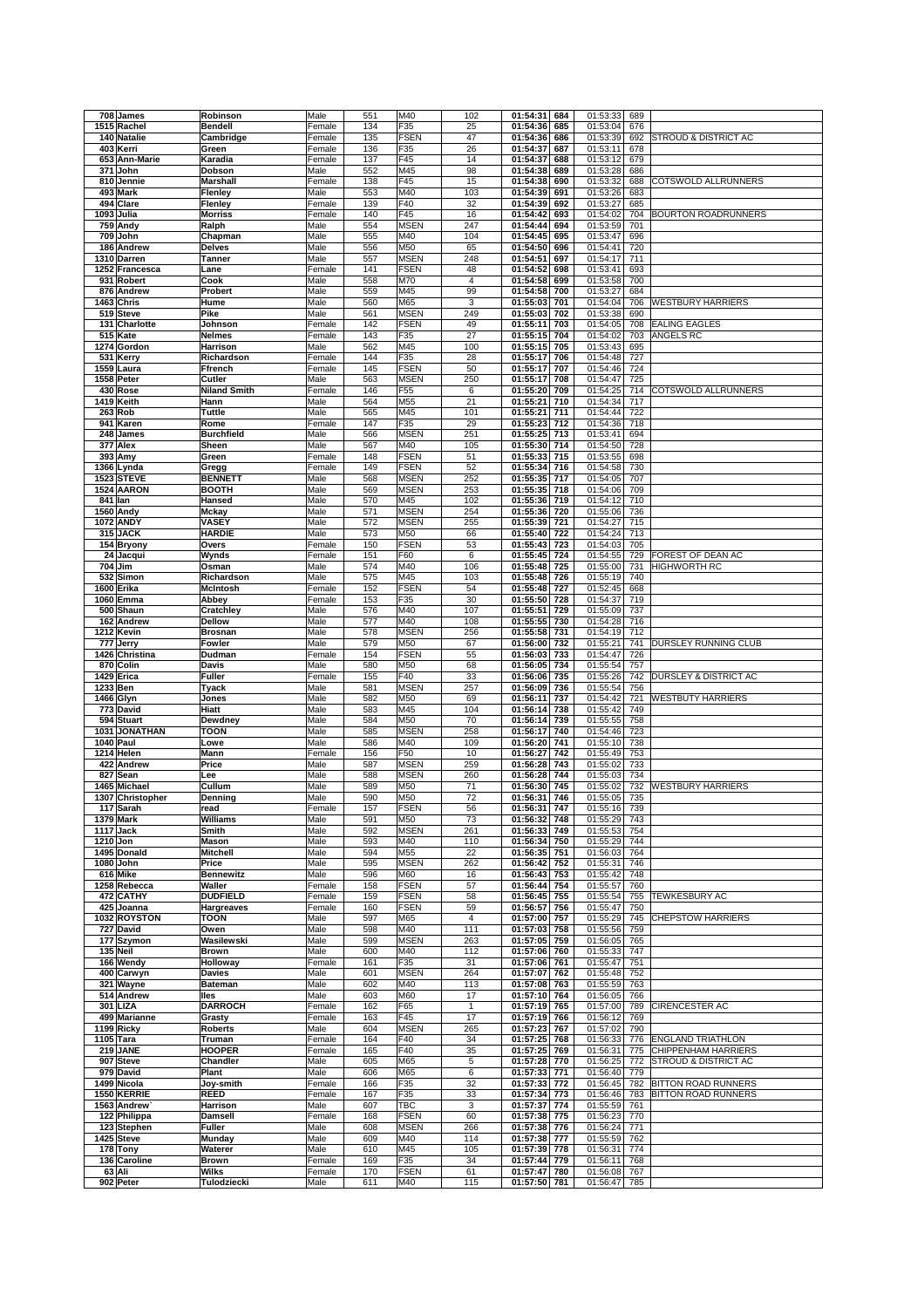|           | 989 Sarah                     | Ackroyd                            | Female           | 171        | F55                            | $\overline{7}$        | 01:57:54                 | 782        | 01:56:52             | 787        | <b>GREAT WESTERN RUNNERS</b> |
|-----------|-------------------------------|------------------------------------|------------------|------------|--------------------------------|-----------------------|--------------------------|------------|----------------------|------------|------------------------------|
|           | 1452 Eileen                   | Hodgson                            | Female           | 172        | F50                            | 11                    | 01:57:57                 | 783        | 01:56:27             | 773        |                              |
|           | 650 Sarah                     | Crabtree                           | Female           | 173        | <b>FSEN</b>                    | 62                    | 01:58:03                 | 784        | 01:56:47             | 784        | DURSLEY & DISTRICT AC        |
|           | 890 SHIRLEY                   | CREED                              | Female           | 174        | F50                            | 12                    | 01:58:05                 | 785        | 01:57:23             | 795        | <b>BOURTON ROADRUNNERS</b>   |
|           | 1257 Katie                    | <b>Brighton Jones</b>              | Female           | 175        | <b>FSEN</b>                    | 63                    | 01:58:07                 | 786        | 01:57:34             | 801        |                              |
|           | <b>1528 EMMA</b><br>1047 Rich | PINKHAM<br>Smith                   | Female<br>Male   | 176<br>612 | F40<br>M40                     | 36<br>116             | 01:58:08<br>01:58:08     | 787<br>788 | 01:57:28<br>01:56:36 | 800<br>777 | <b>BOURTON ROADRUNNERS</b>   |
|           | <b>1416 Nick</b>              | Reade                              | Male             | 613        | <b>MSEN</b>                    | 267                   | 01:58:12                 | 789        | 01:56:38             | 778        | <b>ECOTRICITY</b>            |
|           | 1397 Paul                     | Forshaw                            | Male             | 614        | M50                            | 74                    | 01:58:14                 | 790        | 01:57:27             | 799        |                              |
|           | 432 Lizzie                    | Carville                           | Female           | 177        | F40                            | 37                    | 01:58:16                 | 791        | 01:57:10             | 792        |                              |
|           | 916 Natashia                  | Penhale                            | Female           | 178        | F35                            | 35                    | 01:58:19                 | 792        | 01:56:44             | 781        |                              |
|           | 864 Anthony                   | Knickenberg                        | Male             | 615        | M55                            | 23                    | 01:58:19                 | 793        | 01:58:06             | 819        |                              |
|           | 917 Jon                       | Penhale                            | Male             | 616        | M40                            | 117                   | 01:58:19                 | 794        | 01:56:43             | 780        |                              |
|           | 858 Guy                       | Douglass                           | Male             | 617        | M50                            | 75                    | 01:58:22                 | 795        | 01:57:00             | 788        |                              |
|           | 640 Helen                     | Davies                             | Female           | 179        | F35                            | 36                    | 01:58:22                 | 796        | 01:57:37             | 803        | DUDLEY AND KINGSWINFORD      |
|           | 1350 MARK                     | <b>PRIDGEON</b>                    | Male             | 618        | M55                            | 24                    | 01:58:23                 | 797        | 01:57:05             | 791        |                              |
|           | 458 Rebecca<br>943 Aaron      | Coles                              | Female<br>Male   | 180<br>619 | <b>FSEN</b><br><b>MSEN</b>     | 64<br>268             | 01:58:27<br>01:58:32     | 798<br>799 | 01:57:16<br>01:56:50 | 794<br>786 |                              |
|           | 484 PHILIP                    | Gray<br>REECE                      | Male             | 620        | M50                            | 76                    | 01:58:32                 | 800        | 01:57:25             | 797        | <b>SEVERN AC</b>             |
|           | 408 David                     | Walwin                             | Male             | 621        | M45                            | 106                   | 01:58:33                 | 801        | 01:57:25             | 798        |                              |
|           | <b>215 Gill</b>               | Carrick                            | Female           | 181        | F50                            | 13                    | 01:58:35                 | 802        | 01:57:54             | 813        | <b>BOURTON ROADRUNNERS</b>   |
|           | 533 Aaron                     | Harney                             | Male             | 622        | <b>MSEN</b>                    | 269                   | 01:58:39                 | 803        | 01:58:10             | 823        |                              |
|           | 1239 Paul                     | Tuckey                             | Male             | 623        | M45                            | 107                   | 01:58:44                 | 804        | 01:57:48             | 810        |                              |
|           | 647 Daniel                    | Johnson                            | Male             | 624        | M40                            | 118                   | 01:58:44                 | 805        | 01:57:14             | 793        |                              |
|           | 1016 CAROLYN                  | <b>ROPER</b>                       | Female           | 182        | F35                            | 37                    | 01:58:47                 | 806        | 01:58:09             | 820        |                              |
|           | 520 Neville                   | Pellatt                            | Male             | 625        | M55                            | 25                    | 01:58:49                 | 807        | 01:57:36             | 802        |                              |
|           | 959 Mareike                   | Holfeld                            | Female           | 183        | F35                            | 38                    | 01:58:50                 | 808        | 01:57:43             | 806        |                              |
|           | 630 Lucv                      | Swingler                           | Female           | 184        | F40                            | 38                    | 01:58:51                 | 809        | 01:57:56             | 815        |                              |
|           | 210 Cheney<br>111 Faye        | Kibblewhite<br>Ingram              | Female<br>Female | 185<br>186 | F40<br><b>FSEN</b>             | 39<br>65              | 01:58:53<br>01:58:55     | 810<br>811 | 01:57:39<br>01:57:41 | 804<br>805 | STROUD & DISTRICT AC         |
|           | 1351 Steven                   | Bowerman                           | Male             | 626        | M50                            | 77                    | 01:59:00                 | 812        | 01:57:43             | 807        |                              |
|           | 1026 Maria                    | Hedge                              | Female           | 187        | F40                            | 40                    | 01:59:03                 | 813        | 01:57:52             | 812        | <b>SWINDON HARRIERS</b>      |
| 1448 Iain |                               | Taylor                             | Male             | 627        | <b>MSEN</b>                    | 270                   | 01:59:05                 | 814        | 01:57:24             | 796        |                              |
|           | 221 Elaine                    | Chapman                            | Female           | 188        | <b>FSEN</b>                    | 66                    | 01:59:09                 | 815        | 01:57:57             | 816        | RUNNING SOMEWHERE ELSE       |
|           | 57 Pauline                    | Warrender                          | Female           | 189        | F45                            | 18                    | 01:59:13                 | 816        | 01:58:10             | 821        |                              |
|           | 932 Finn                      | Richardson                         | Male             | 628        | <b>MSEN</b>                    | 271                   | 01:59:16                 | 817        | 01:58:00             | 817        |                              |
| 1039 Ian  |                               | Bird                               | Male             | 629        | M40                            | 119                   | 01:59:17                 | 818        | 01:58:05             | 818        |                              |
|           | 910 Barnaby                   | Anderson                           | Male             | 630        | <b>MSEN</b>                    | 272                   | 01:59:17                 | 819        | 01:57:54             | 814        |                              |
|           | 669 LIAM<br>314 MARK          | <b>JONES</b><br><b>ROBINSON</b>    | Male             | 631        | <b>MSEN</b><br>M60             | 273                   | 01:59:22<br>01:59:23     | 820        | 01:58:10<br>01:58:10 | 824        | THORNBURY RUNNING CLUB       |
|           | <b>580 NEIL</b>               | bacon                              | Male<br>Male     | 632<br>633 | M45                            | 18<br>108             | 01:59:23                 | 821<br>822 | 01:58:21             | 822<br>826 |                              |
|           | 479 ZEA                       | LLOYD                              | Female           | 190        | <b>FSEN</b>                    | 67                    | 01:59:24                 | 823        | 01:58:39             | 830        |                              |
|           | 965 Kevin                     | Kovac                              | Male             | 634        | <b>MSEN</b>                    | 274                   | 01:59:24                 | 824        | 01:57:44             | 808        |                              |
|           | 1110 CAITLIN                  | <b>SWANBOROUGH</b>                 | Female           | 191        | F35                            | 39                    | 01:59:25                 | 825        | 01:57:45             | 809        |                              |
|           | 322 Paul                      | Tavener                            | Male             | 635        | M40                            | 120                   | 01:59:26                 | 826        | 01:59:26             | 851        |                              |
|           | 975 Thomas                    | Chambler                           | Male             | 636        | <b>MSEN</b>                    | 275                   | 01:59:29                 | 827        | 01:58:30             | 828        |                              |
|           | 1422 Max                      | Barr                               | Male             | 637        | M45                            | 109                   | 01:59:33                 | 828        | 01:58:25             | 827        |                              |
|           | 813 Debbie                    | Bishop                             | Female           | 192        | F50                            | 14                    | 01:59:35                 | 829        | 01:59:10             | 842        | <b>ALMOST ATHLETES</b>       |
| 1158 Ben  |                               | Gomer                              | Male             | 638        | <b>MSEN</b>                    | 276                   | 01:59:36                 | 830        | 01:57:49             | 811        |                              |
|           | 1167 Steve<br>196 Martin      | <b>Hitchings</b>                   | Male             | 639<br>640 | <b>MSEN</b><br><b>MSEN</b>     | 277<br>278            | 01:59:37<br>01:59:38     | 831<br>832 | 01:58:37<br>01:58:49 | 829<br>833 |                              |
|           | 837 David                     | Hiles<br>Hudd                      | Male<br>Male     | 641        | M40                            | 121                   | 01:59:48                 | 833        | 01:58:40             | 831        |                              |
|           | 333 James                     | <b>Matthews</b>                    | Male             | 642        | <b>MSEN</b>                    | 279                   | 01:59:50                 | 834        | 01:58:19             | 825        |                              |
|           | 424 Mark                      | Holloway                           | Male             | 643        | <b>MSEN</b>                    | 280                   | 01:59:52                 | 835        | 01:58:53             | 836        |                              |
|           | 840 Gary                      | Sanders                            | Male             | 644        | M40                            | 122                   | 02:00:02                 | 836        | 01:59:14             | 844        |                              |
|           | 1478 Andrew                   | <b>Starkey</b>                     | Male             | 645        | <b>MSEN</b>                    | 281                   | 02:00:03                 | 837        | 01:59:08             | 840        | <b>BLACK PEAR JOGGERS</b>    |
|           | 1265 Marc                     | Pratt                              | Male             | 646        | M40                            | 123                   | 02:00:03                 | 838        | 01:59:16             | 845        |                              |
|           | <b>1120 Dave</b>              | <b>Stanton</b>                     | Male             | 647        | M45                            | 110                   | 02:00:06                 | 839        | 01:59:16             | 846        |                              |
|           | 834 Jamie                     | Underwood                          | Male             | 648        | <b>MSEN</b>                    | 282                   | 02:00:07                 | 840        | 01:59:17             | 847        |                              |
|           | 312 MANDY                     | WILLIAMS                           | Female           | 193        | F40                            | 41                    | 02:00:07                 | 841        | 01:59:13             | 843        | LEDBURY & DISTRICT HARRIERS  |
|           | 1382 Alan<br>495 David        | Clarke<br>Johnson                  | Male<br>Male     | 649<br>650 | M65<br>M40                     | $\overline{7}$<br>124 | 02:00:08<br>02:00:14     | 842<br>843 | 01:58:55<br>01:59:18 | 838<br>848 |                              |
|           | 929 Matt                      | Rutherford                         | Male             | 651        | <b>MSEN</b>                    | 283                   | 02:00:15                 | 844        | 01:59:04             | 839        |                              |
|           | 435 Stephen                   | Evans                              | Male             | 652        | M55                            | 26                    | 02:00:17                 | 845        | 01:58:53 835         |            |                              |
|           | 434 Paul                      | Limbrick                           | Male             | 653        | M40                            | 125                   | 02:00:17                 | 846        | 01:58:53             | 834        |                              |
|           | 844 Denise                    | Osborne                            | Female           | 194        | F40                            | 42                    | 02:00:24                 | 847        | 01:59:27             | 852        | SOMER AC                     |
|           | 899 Michael                   | <b>Morrissey</b>                   | Male             | 654        | M50                            | 78                    | 02:00:26                 | 848        | 01:59:25             | 850        |                              |
|           | 646 Mark                      | <b>Bennett</b>                     | Male             | 655        | M50                            | 79                    | 02:00:26                 | 849        | 01:59:20             | 849        |                              |
|           | 1569 Richard                  | <b>Malpass</b>                     | Male             | 656        | M50                            | 80                    | 02:00:27                 | 850        | 02:00:10             | 874        |                              |
|           | 1226 Ken<br><b>79 NICOLE</b>  | Moorman<br><b>DE HAVILLAND</b>     | Male<br>Female   | 657        | <b>MSEN</b><br><b>FSEN</b>     | 284                   | 02:00:27<br>02:00:28     | 851<br>852 | 02:00:09             | 873        |                              |
|           | 885 Amy                       | Prior                              | Female           | 195<br>196 | <b>FSEN</b>                    | 68<br>69              | 02:00:29                 | 853        | 01:58:53<br>01:59:46 | 837<br>857 |                              |
|           | 1503 Alan                     | Holloway                           | Male             | 658        | M50                            | 81                    | 02:00:33                 | 854        | 01:58:47             | 832        |                              |
|           | 378 Stuart                    | Conway                             | Male             | 659        | M50                            | 82                    | 02:00:36                 | 855        | 01:59:38             | 854        |                              |
|           | 674 Sarah                     | Warner                             | Female           | 197        | F40                            | 43                    | 02:00:37                 | 856        | 01:59:38             | 855        |                              |
|           | 1409 Martin                   | Jones                              | Male             | 660        | <b>MSEN</b>                    | 285                   | 02:00:43                 | 857        | 01:59:49             | 858        |                              |
|           | 952 KERRY                     | FRY                                | Female           | 198        | F40                            | 44                    | 02:00:43                 | 858        | 01:59:49             | 859        |                              |
|           | 1236 Martin                   | Sully                              | Male             | 661        | <b>MSEN</b>                    | 286                   | 02:00:43                 | 859        | 01:59:51             | 861        |                              |
|           | 411 Emilie                    | Sully                              | Female           | 199        | <b>FSEN</b>                    | 70                    | 02:00:44                 | 860        | 01:59:50             | 860        |                              |
|           | <b>1295 Alex</b>              | Chestnutt                          | Male             | 662        | <b>MSEN</b>                    | 287                   | 02:00:45                 | 861        | 01:59:09<br>01:59:55 | 841        |                              |
|           | 1071 Catharine<br>673 DANIEL  | Turner<br><b>CURRAN</b>            | Female<br>Male   | 200<br>663 | F45<br><b>MSEN</b>             | 19<br>288             | 02:00:54<br>02:01:01     | 862<br>863 | 01:59:39             | 863<br>856 |                              |
| 1217 Lee  |                               | Moore                              | Male             | 664        | M40                            | 126                   | 02:01:03                 | 864        | 01:59:38             | 853        |                              |
|           | 1042 Sarah                    | Ash                                | Female           | 201        | F40                            | 45                    | 02:01:08                 | 865        | 02:00:03             | 870        |                              |
|           | 441 Iain                      | Rayner                             | Male             | 665        | M40                            | 127                   | 02:01:11                 | 866        | 02:00:08             | 872        |                              |
|           | 577 Jackie                    | Slaughter                          | Female           | 202        | F50                            | 15                    | 02:01:14                 | 867        | 01:59:56             | 864        | ALMOST ATHLETICS             |
|           | 296 DAVID                     | <b>DUNNING</b>                     | Male             | 666        | <b>MSEN</b>                    | 289                   | 02:01:16                 | 868        | 02:00:53             | 888        |                              |
|           | 846 James                     | Donaldson                          | Male             | 667        | <b>MSEN</b>                    | 290                   | 02:01:17                 | 869        | 01:59:56             | 865        |                              |
| 1019 Tim  |                               | Jessup                             | Male             | 668        | M40                            | 128                   | 02:01:17                 | 870        | 01:59:58             | 866        |                              |
|           |                               |                                    |                  | 203        | F45                            | 20                    | 02:01:18                 | 871        | 02:00:12             | 876        | ROYAL WOOTTON BASSETT HOUNDS |
|           | 1484 Carol                    | Elliott                            | Female           |            |                                |                       |                          |            |                      |            |                              |
|           | 118 Alex                      | jones                              | Male             | 669        | <b>MSEN</b>                    | 291                   | 02:01:28                 | 872        | 02:00:37             | 882        |                              |
|           | 1549 Charlie                  | Gardiner                           | Male             | 670        | <b>MSEN</b>                    | 292                   | 02:01:28                 | 873        | 02:00:01             | 868        |                              |
|           | 1197 Leah                     | Cooke                              | Female           | 204        | <b>FSEN</b>                    | 71                    | 02:01:29                 | 874        | 02:00:02             | 869        |                              |
|           | 921 Tim<br>511 Andrea         | Coysh<br>Preedy                    | Male<br>Female   | 671<br>205 | <b>MSEN</b><br>F40             | 293<br>46             | 02:01:29 875<br>02:01:30 | 876        | 02:00:05<br>02:01:24 | 871<br>902 |                              |
|           | 1348 Louis                    | Purse                              | Male             | 672        | <b>MSEN</b>                    | 294                   | 02:01:35                 | 877        | 01:59:53             | 862        |                              |
|           | 444 Jon<br>1011 BARBARA       | <b>Burchfield</b><br><b>THOMAS</b> | Male<br>Female   | 673<br>206 | <b>MSEN</b><br>F <sub>55</sub> | 295<br>8              | 02:01:43<br>02:01:46 879 | 878        | 01:59:59<br>02:00:54 | 867        | 890 CIRENCESTER AC           |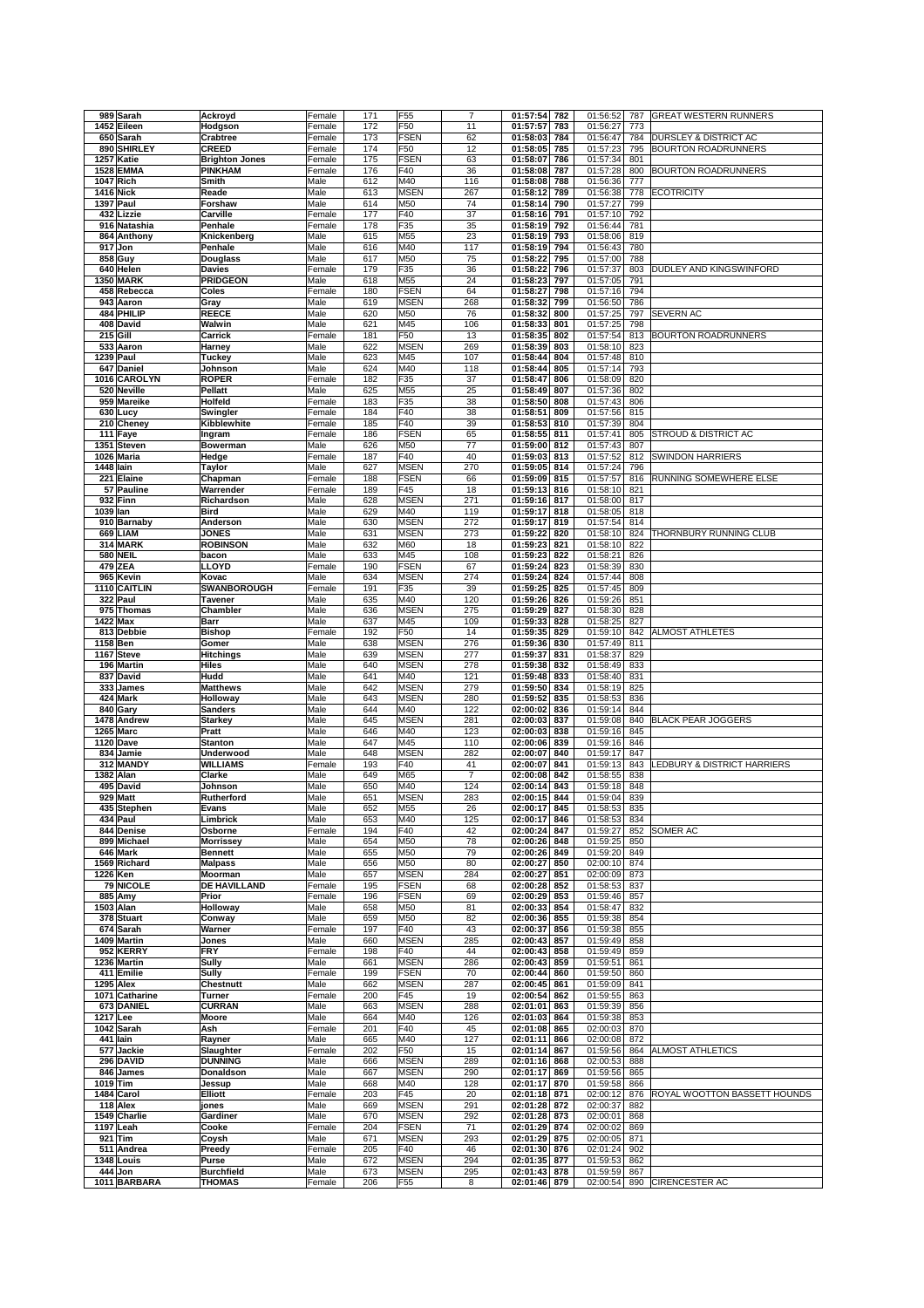| 1247 Liz                | Coombs                     | Female       | 207        | <b>FSEN</b> | 72                   | 02:01:46             | 880        | 02:00:12             | 875        | RUNNING SOMEWHERE ELSE          |
|-------------------------|----------------------------|--------------|------------|-------------|----------------------|----------------------|------------|----------------------|------------|---------------------------------|
| 874 Justine             | <b>Stitt</b>               | Female       | 208        | <b>FSEN</b> | 73                   | 02:01:47             | 881        | 02:00:22             | 877        |                                 |
| 784 Hayley              | <b>Brock</b>               | Female       | 209        | F45         | 21                   | 02:01:47             | 882        | 02:00:22             | 878        | <b>HOGWEED TROTTERS</b>         |
| 1548 Samantha           | Mills                      | Female       | 210        | <b>FSEN</b> | 74                   | 02:01:50             | 883        | 02:00:52             | 887        | <b>SLINN ALLSTARS</b>           |
| 153 Zowie               | Jewkes                     | Female       | 211        | <b>FSEN</b> | 75                   | 02:01:50             | 884        | 02:00:37             | 881        |                                 |
| 1281 Sarah              | <b>Roberts</b>             | Female       | 212        | F45         | 22                   | 02:01:51             | 885        | 02:00:54             | 889        | <b>ALMOST ATHLETES</b>          |
| 812 Vanessa             | Everett                    | Female       | 213        | F35         | 40                   | 02:01:52             | 886        | 02:00:56             | 891        |                                 |
| 145 Natalja             | Sokorevica                 | Female       | 214        | <b>FSEN</b> | 76                   | 02:01:53             | 887        | 02:00:27             | 879        |                                 |
| <b>1543 Paul</b>        | Lewis                      | Male         | 674        | M60         | 19                   | 02:01:59             | 888        | 02:00:35             | 880        |                                 |
| 621 Ross                | <b>Bingham</b>             | Male         | 675        | <b>MSEN</b> | 296                  | 02:02:03             | 889        | 02:00:38             | 883        |                                 |
| 389 Simon               | <b>Bruton</b>              | Male         | 676        | M65         | 8                    | 02:02:09             | 890        | 02:00:45             | 884        |                                 |
| 285 Mike                | Spouse                     | Male         | 677        | M55         | 27                   | 02:02:10             | 891        | 02:00:45             | 885        |                                 |
|                         |                            |              | 678        | M40         | 129                  | 02:02:13             |            | 02:01:34             |            |                                 |
| 157 Stuart              | <b>Bell</b>                | Male         |            | M45         |                      |                      | 892        |                      | 905        |                                 |
| 1568 Jeff               | <b>Tyndall</b>             | Male         | 679        |             | 111                  | 02:02:20             | 893        | 02:01:24             | 901        | FOREST OF DEAN AC               |
| 1129 Claire             | Morgan                     | Female       | 215        | F50         | 16                   | 02:02:21             | 894        | 02:01:20             | 898        |                                 |
| 1323 James              | Jeffery                    | Male         | 680        | <b>MSEN</b> | 297                  | 02:02:25             | 895        | 02:01:06             | 892        |                                 |
| 1058 Mark               | Dyer                       | Male         | 681        | <b>MSEN</b> | 298                  | 02:02:26             | 896        | 02:00:49             | 886        |                                 |
| 462 Richard             | Jones                      | Male         | 682        | M45         | 112                  | 02:02:30             | 897        | 02:01:38             | 908        |                                 |
| 1395 Kevin              | <b>Price-Wark</b>          | Male         | 683        | M40         | 130                  | 02:02:32             | 898        | 02:01:10             | 895        |                                 |
| 880 Anthony             | <b>Darkes</b>              | Male         | 684        | M40         | 131                  | 02:02:33             | 899        | 02:01:22             | 899        |                                 |
| <b>1446 Kate</b>        | Gibbs                      | Female       | 216        | F40         | 47                   | 02:02:37             | 900        | 02:01:41             | 909        | STROUD & DISTRICT AC            |
| 1109 Adam               | Gilbury                    | Male         | 685        | <b>MSEN</b> | 299                  | 02:02:41             | 901        | 02:01:10             | 893        |                                 |
| 1273 Mark               | Perry                      | Male         | 686        | M50         | 83                   | 02:02:47             | 902        | 02:01:44             | 912        |                                 |
| 677 Darren              | Light                      | Male         | 687        | M40         | 132                  | 02:02:48             | 903        | 02:01:13             | 896        |                                 |
| 431 Colin               | Carville                   | Male         | 688        | M40         | 133                  | 02:02:48             | 904        | 02:01:42             | 911        |                                 |
| 427 Jim                 | Welch                      | Male         | 689        | M40         | 134                  | 02:02:50             | 905        | 02:01:32             | 904        |                                 |
| 124 Julia               | Damsell                    | Female       | 217        | <b>FSEN</b> | $\overline{77}$      | 02:02:51             | 906        | 02:01:36             | 907        |                                 |
| 651 Jenny               | Reid                       | Female       | 218        | <b>FSEN</b> | 78                   | 02:02:52             | 907        | 02:01:52             | 914        |                                 |
| 36 Michael              | <b>Roberts</b>             | Male         | 690        | M60         | 20                   | 02:02:53             | 908        | 02:02:22             | 918        | PLYMOUTH HARRIERS               |
| 87 Michael              | <b>Phipps</b>              | Male         | 691        | <b>MSEN</b> | 300                  | 02:02:53             | 909        | 02:02:05             | 916        |                                 |
| 1380 Rachel             | <b>Teverson</b>            | Female       | 219        | F50         | 17                   | 02:02:53             | 910        | 02:01:35             | 906        |                                 |
| 1155 Gavin              | Hall                       | Male         | 692        | <b>MSEN</b> | 301                  | 02:02:54             | 911        | 02:01:10             | 894        |                                 |
| 1230 Amaia              | Aguirre                    | Female       | 220        | <b>FSEN</b> | 79                   | 02:02:56             | 912        | 02:01:55             | 915        |                                 |
| 1344 Eric               | <b>Barnett</b>             | Male         | 693        | <b>MSEN</b> | 302                  | 02:02:58             | 913        | 02:01:52             | 913        |                                 |
| 1390 Jon                | <b>Davies</b>              | Male         | 694        | M45         | 113                  | 02:02:59             | 914        | 02:01:28             | 903        |                                 |
| 1456 Marion             | Bevan                      | Female       | 221        | F65         | $\sqrt{2}$           | 02:3:00              | 915        | 02:01:17             | 897        |                                 |
| 1309 Simon              | Lloyd-jones                | Male         | 695        | <b>MSEN</b> | 303                  | 02:03:09             | 916        | 02:01:23             | 900        |                                 |
|                         |                            |              |            |             |                      |                      |            |                      |            | <b>RUNNING SOMEWHERE ELSE</b>   |
| 436 Laura               | <b>Maddison</b>            | Female       | 222        | F40         | 48                   | 02:03:20             | 917        | 02:01:42             | 910        |                                 |
| 1314 Jamie              | Hurren                     | Male         | 696        | M40         | 135                  | 02:03:27             | 918        | 02:02:36             | 924        |                                 |
| 605 Chris               | <b>Win field</b>           | Male         | 697        | M40         | 136                  | 02:03:29             | 919        | 02:03:06             | 933        |                                 |
| 643 John                | <b>Salter</b>              | Male         | 698        | M50         | 84                   | 02:03:30             | 920        | 02:03:24             | 937        |                                 |
| 873 Anna                | Fernando                   | Female       | 223        | F40         | 49                   | 02:03:34             | 921        | 02:02:12             | 917        |                                 |
| 599 Robert              | Hill                       | Male         | 699        | M60         | 21                   | 02:03:35             | 922        | 02:02:26             | 920        |                                 |
| 574 JONATHAN            | HILL                       | Male         | 700        | <b>MSEN</b> | 304                  | 02:03:36             | 923        | 02:02:45             | 927        |                                 |
| 454 David               | <b>Moss</b>                | Male         | 701        | <b>MSEN</b> | 305                  | 02:03:43             | 924        | 02:03:08             | 935        | <b>CIRENCESTER AC</b>           |
| 635 Alan                | Kerry                      | Male         | 702        | M50         | 85                   | 02:03:43             | 925        | 02:02:30             | 922        |                                 |
| 1116 Claudia            | <b>Bosin</b>               | Female       | 224        | <b>FSEN</b> | 80                   | 02:03:44             | 926        | 02:03:10             | 936        |                                 |
| 405 Caroline            | <b>Mills</b>               | Female       | 225        | <b>FSEN</b> | 81                   | 02:03:46             | 927        | 02:03:38             | 942        |                                 |
| 946 DOMINIC             | <b>LYES</b>                | Male         | 703        | M45         | 114                  | 02:03:47             | 928        | 02:03:04             | 931        | <b>ALMOST ATHLETES</b>          |
| 721 Devon               | <b>Phipps</b>              | Female       | 226        | <b>FSEN</b> | 82                   | 02:03:54             | 929        | 02:03:36             | 940        |                                 |
|                         |                            |              |            |             |                      |                      |            |                      |            |                                 |
| 20 Kim                  | <b>Clark</b>               | Female       | 227        | F35         | 41                   | 02:03:57             | 930        | 02:02:41             | 925        |                                 |
| 82 Stephen              | <b>Townsend</b>            | Male         | 704        | M50         | 86                   | 02:04:03             | 931        | 02:02:49             | 929        |                                 |
|                         | Earl                       |              | 228        | F40         | 50                   | 02:04:03             | 932        |                      | 921        | COTSWOLD ALLRUNNERS             |
| 132 Michelle            |                            | Female       |            |             |                      |                      |            | 02:02:27             |            |                                 |
| 1157 Simon              | <b>Davies</b>              | Male         | 705        | <b>MSEN</b> | 306                  | 02:04:04             | 933        | 02:02:24             | 919        |                                 |
| 1027 Chris              | Durrant                    | Male         | 706        | M50         | 87                   | 02:04:05             | 934        | 02:02:44             | 926        |                                 |
| 980 Ashley              | <b>Stevens</b>             | Male         | 707        | <b>MSEN</b> | 307                  | 02:04:07             | 935        | 02:02:53             | 930        |                                 |
| 891 PHIL                | <b>GRIFFITHS</b>           | Male         | 708        | M60         | 22                   | 02:04:11             | 936        | 02:02:32             | 923        |                                 |
| 1142 Samantha           | Timms                      | Female       | 229        | F45         | 23                   | 02:04:19             | 937        | 02:03:06             | 932        | <b>STROUD &amp; DISTRICT AC</b> |
| 300 LYNN                | <b>HUDSON</b>              | Female       | 230        | F55         | 9                    | 02:04:21             | 938        | 02:03:40             | 944        | <b>BOURTON ROADRUNNERS</b>      |
| 589 Matt                | lles                       | Male         | 709        | <b>MSEN</b> | 308                  | 02:04:23             | 939        | 02:03:34             | 939        | <b>BITTON ROAD RUNNERS</b>      |
| 898 JACK                | <b>GOODWIN</b>             | Male         | 710        | <b>MSEN</b> | 309                  | 02:04:24             | 940        | 02:02:47             | 928        |                                 |
| 1461 Jackie             | Turner                     | Female       | 231        | F45         | 24                   | 02:04:33             | 941        | 02:03:49             | 948        | <b>BLACK PEAR JOGGERS</b>       |
| 1472 Roland             | Jones                      | Male         | 711        | M45         | 115                  | 02:04:35             | 942        | 02:03:47             | 947        |                                 |
| 585 Nigel               | Lambert                    | Male         | 712        | M70         | 5                    | 02:04:36 943         |            |                      |            | 02:04:08   951   ALCHESTER RC   |
| 1035 Bea                | <b>Brandish</b>            | Female       | 232        | F60         | 7                    | 02:04:38 944         |            | 02:03:07             |            | 934 COTSWOLD ALLRUNNERS         |
| 838 Clare               | Winter                     | Female       | 233        | <b>FSEN</b> | 83                   | 02:04:42             | 945        | 02:03:45             | 946        |                                 |
| 114 Leanne              | Price                      | Female       | 234        | <b>FSEN</b> | 84                   | 02:04:44             | 946        | 02:03:40             | 943        |                                 |
| 666 Gareth              | <b>Thomas</b>              | Male         | 713        | M70         | 6                    | 02:04:50             | 947        | 02:03:33             | 938        | THORNBURY RUNNING CLUB          |
| 593 Sandra              | <b>Heryet-Warner</b>       | Female       | 235        | F50         | 18                   | 02:04:52             | 948        | 02:03:40             | 945        | <b>HOOK NORTON HARRIERS</b>     |
| 1375 Lin                | Holley                     | Female       | 236        | F50         | 19                   | 02:05:03             | 949        | 02:03:37             | 941        | TRA.UK                          |
| 939 Claire              | <b>Spiers</b>              | Female       | 237        | F40         | 51                   | 02:05:06             | 950        | 02:04:20             | 953        |                                 |
| 1182 GORDON             | <b>LEWIS</b>               | Male         | 714        | M60         | 23                   | 02:05:10             | 951        | 02:04:21             | 955        | <b>BITTON ROAD RUNNERS</b>      |
| 987 Malc                | Smith                      | Male         | 715        | M50         | 88                   | 02:05:13             | 952        | 02:04:11             | 952        | <b>ALMOST ATHLETES</b>          |
| 1078 Liz                | <b>Usedon</b>              | Female       | 238        | F45         | 25                   | 02:05:27             | 953        | 02:04:26             | 958        | FOREST OF DEAN AC               |
| 981 Kirsty              | <b>Pitts</b>               | Female       | 239        | F45         | 26                   | 02:05:30             | 954        | 02:03:56             | 949        | RUNNING SOMEWHERE ELSE          |
| 29 Megan                | <b>Baker</b>               | Female       | 240        | <b>FSEN</b> | 85                   | 02:05:33             | 955        | 02:04:37             | 960        |                                 |
| 349 Owen                | Gazzard                    | Male         | 716        | <b>MSEN</b> | 310                  | 02:05:41             | 956        | 02:04:03             | 950        |                                 |
| 147 Sophie              | <b>Griffiths</b>           | Female       | 241        | <b>FSEN</b> | 86                   | 02:05:43             | 957        | 02:04:21             | 954        |                                 |
| 612 Emma                | <b>Milner</b>              | Female       | 242        | <b>FSEN</b> | 87                   | 02:05:46             | 958        | 02:05:10             | 969        |                                 |
| 859 Kay                 | Searle                     | Female       | 243        | F45         | 27                   | 02:05:49             | 959        | 02:04:48             | 961        |                                 |
| 678 Chris               | Finch                      | Male         | 717        | M50         | 89                   | 02:05:53             | 960        | 02:04:21             | 956        |                                 |
| 1208 Stephen            | Wheeler                    | Male         | 718        | M45         | 116                  | 02:05:55             | 961        | 02:04:33             | 959        |                                 |
| $1263$ Jo               | Garwood                    | Female       | 244        | F35         | 42                   | 02:05:55             | 962        | 02:05:09             | 968        |                                 |
| 535 Isabella            | Ardagh-Walter              | Female       | 245        | <b>FSEN</b> | 88                   | 02:05:58             | 963        | 02:04:54             | 963        |                                 |
| 1489 Faye               | <b>Cresswell</b>           | Female       | 246        | <b>FSEN</b> | 89                   | 02:05:58             | 964        | 02:05:15             | 970        |                                 |
| 1149 Alastair           | Dickinson                  | Male         | 719        | M60         | 24                   | 02:06:02             | 965        | 02:04:24             | 957        |                                 |
| 1346 Hayley             | <b>Mortimer</b>            | Female       | 247        | <b>FSEN</b> | 90                   | 02:06:03             | 966        | 02:04:50             | 962        |                                 |
| 518 Julie               | Bevan                      | Female       | 248        | F35         | 43                   | 02:06:13             | 967        | 02:05:08             | 966        |                                 |
| 982 Simon               | <b>Howell</b>              | Male         | 720        | <b>MSEN</b> | 311                  | 02:06:14             | 968        | 02:05:49             | 975        |                                 |
| 1018 Matthew            | <b>Howell</b>              | Male         | 721        | <b>MSEN</b> | 312                  | 02:06:15             | 969        | 02:05:50             | 976        |                                 |
|                         |                            |              |            |             |                      |                      |            |                      |            |                                 |
| 1460 Toby               | Wales                      | Male         | 722        | M40         | 137                  | 02:06:27             | 970        | 02:04:55             | 964<br>978 |                                 |
| 502 Esme                | Doyle                      | Female       | 249        | F50         | 20                   | 02:06:29             | 971        | 02:05:55             |            | SPIRIT OF MONMOUTH              |
| 660 SARRAH              | <b>MORGAN</b>              | Female       | 250        | <b>FSEN</b> | 91                   | 02:06:31             | 972        | 02:05:16             | 971        | STROUD & DISTRICT AC            |
| 719 Simon               | <b>Tarrant</b>             | Male         | 723        | <b>MSEN</b> | 313                  | 02:06:37             | 973        | 02:06:24             | 988        |                                 |
| 1546 Sarah              | Redmond                    | Female       | 251        | F40         | 52                   | 02:06:39             | 974        | 02:06:10             | 983        |                                 |
| 151 Jason               | <b>Scrivens</b>            | Male         | 724        | M40         | 138                  | 02:06:40             | 975        | 02:05:21             | 972        |                                 |
| 1248 Jeff<br>1125 David | Waters<br><b>Blackburn</b> | Male<br>Male | 725<br>726 | M50<br>M70  | 90<br>$\overline{7}$ | 02:06:42<br>02:06:45 | 976<br>977 | 02:06:11<br>02:05:37 | 984        | 973 SEVERN AC                   |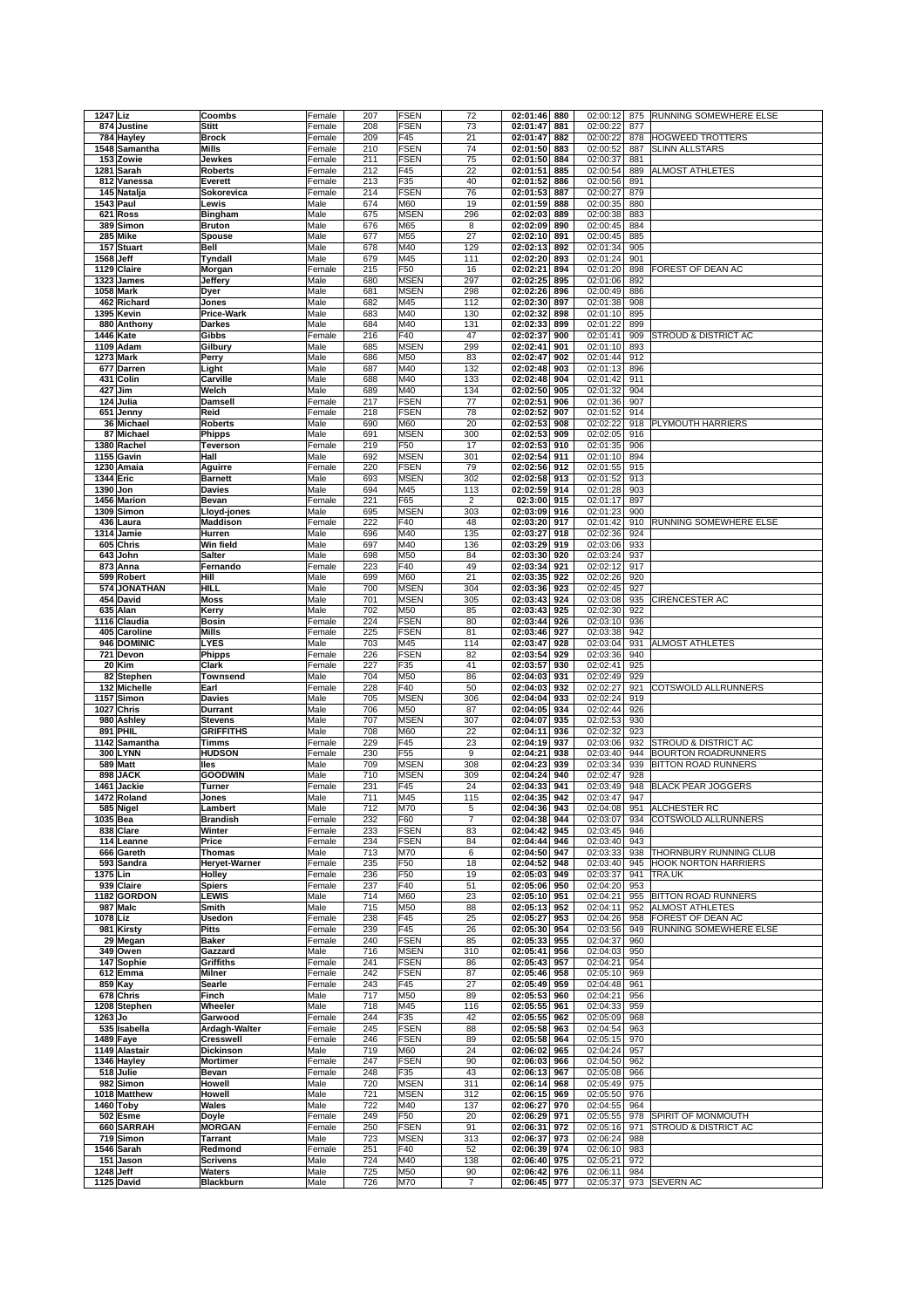| 1330 Stephen                 | Wright                                   | Male             | 727        | M50                        | 91         | 02:06:48                       | 978        | 02:06:33                       | 991          |                                              |
|------------------------------|------------------------------------------|------------------|------------|----------------------------|------------|--------------------------------|------------|--------------------------------|--------------|----------------------------------------------|
| 1371 Fadi                    | Dahdouh                                  | Male             | 728<br>729 | M45                        | 117        | 02:06:50                       | 979        | 02:04:57                       | 965<br>967   | STROUD & DISTRICT AC                         |
| 527 Steve<br>1022 Keith      | Smith<br>Morgan                          | Male<br>Male     | 730        | <b>MSEN</b><br>M60         | 314<br>25  | 02:06:53<br>02:07:04           | 980<br>981 | 02:05:08<br>02:05:52           | 977          | WITNEY ROADRUNNERS                           |
| 956 Linda                    | Oshaughnessy                             | Female           | 252        | F40                        | 53         | 02:07:12                       | 982        | 02:06:10                       | 982          | <b>WESTBURY HARRIERS</b>                     |
| 256 Robert                   | Smith                                    | Male             | 731        | M65                        | 9          | 02:07:15                       | 983        | 02:05:43                       | 974          | HOGWEED TROTTERS                             |
| 119 Lydia                    | Clark                                    | Female           | 253        | <b>FSEN</b>                | 92         | 02:07:20                       | 984        | 02:06:05                       | 981          |                                              |
| 1493 Gary                    | Wood                                     | Male             | 732        | M40                        | 139        | 02:07:27                       | 985        | 02:06:01                       | 979          |                                              |
| 326 Sandra                   | Goodwin                                  | Female           | 254        | F45                        | 28         | 02:07:27                       | 986        | 02:06:05                       | 980          |                                              |
| 317 Tina<br>1203 Kevin       | O'Brien<br><b>Davis</b>                  | Female<br>Male   | 255<br>733 | F45<br>M45                 | 29<br>118  | 02:07:34<br>02:07:35           | 987<br>988 | 02:06:28<br>02:06:19           | 990<br>986   | ALMOST ATHLETES<br>STROUD & DISTRICT AC      |
| 1175 Bee                     | Cheok                                    | Female           | 256        | F60                        | 8          | 02:07:42                       | 989        | 02:06:25                       | 989          |                                              |
| 757 Gareth                   | <b>Edwards</b>                           | Male             | 734        | <b>MSEN</b>                | 315        | 02:07:48                       | 990        | 02:07:03                       | 997          |                                              |
| 295 JEREMY                   | LOWE                                     | Male             | 735        | M65                        | 10         | 02:07:50                       | 991        | 02:07:16                       | 1004         |                                              |
| 404 Angela                   | Dodd                                     | Female           | 257        | F45                        | 30         | 02:07:53                       | 992        | 02:06:21                       | 987          |                                              |
| 758 Thomas                   | Parker                                   | Male             | 736        | <b>MSEN</b>                | 316        | 02:07:53                       | 993        | 02:07:08                       | 999          |                                              |
| 637 Ian                      | Hook                                     | Male             | 737        | M50                        | 92         | 02:07:56                       | 994        | 02:06:18                       | 985          |                                              |
| 1 Joel<br>246 MARIEL         | <b>Turner</b><br><b>CHRETIEN</b>         | Male<br>Female   | 738<br>258 | <b>MSEN</b><br>F40         | 317<br>54  | 02:08:02<br>02:08:09           | 995<br>996 | 02:07:08 1000<br>02:06:51      | 994          | <b>ALMOST ATHLETES</b>                       |
| 336 Lisa                     | <b>Bailey</b>                            | Female           | 259        | F35                        | 44         | 02:08:10                       | 997        | 02:07:12                       | 1003         | <b>ALMOST ATHLETES</b>                       |
| 481 DERRY                    | <b>WHITEHEAD</b>                         | Male             | 739        | M50                        | 93         | 02:08:17                       | 998        | 02:06:46                       | 993          |                                              |
| 1556 Matthew                 | <b>Wilkins</b>                           | Male             | 740        | TBC                        | 4          | 02:08:22                       | 999        | 02:06:37                       | 992          |                                              |
| 906 Clive                    | Gowing                                   | Male             | 741        | <b>MSEN</b>                | 318        | 02:08:26 1000                  |            | 02:07:07                       | 998          |                                              |
| 1041 lain                    | Major                                    | Male             | 742        | <b>MSEN</b><br>F45         | 319        | 02:08:27 1001                  |            | 02:07:09                       | 1002         |                                              |
| 1073 Jane<br>778 Rachel      | <b>Vickers</b><br>Carter                 | Female<br>Female | 260<br>261 | <b>FSEN</b>                | 31<br>93   | 02:08:28 1002<br>02:08:32 1003 |            | 02:07:09<br>02:07:18 1006      | 1001         | DURSLEY RUNNING CLUB                         |
| 776 Zoe                      | <b>Fowler</b>                            | Female           | 262        | F35                        | 45         | 02:08:33 1004                  |            | 02:07:18 1005                  |              | DURSLEY RUNNING CLUB                         |
| 634 Paula                    | Jones                                    | Female           | 263        | F35                        | 46         | 02:08:36 1005                  |            | 02:07:23 1008                  |              |                                              |
| 27 Sarah                     | Gray                                     | Female           | 264        | F45                        | 32         | 02:08:38 1006                  |            | 02:07:36 1014                  |              |                                              |
| 429 Carley                   | O'Brien                                  | Female           | 265        | <b>FSEN</b>                | 94         | 02:08:39 1007                  |            | 02:07:34                       | 1012         |                                              |
| <b>1327 Alex</b>             | Smith                                    | Male             | 743        | <b>MSEN</b>                | 320        | 02:08:39 1008                  |            | 02:06:54                       | 995          |                                              |
| 1156 Richard<br>325 Louise   | Clarke<br>kilminster                     | Male<br>Female   | 744<br>266 | <b>MSEN</b><br><b>FSEN</b> | 321<br>95  | 02:08:46 1009<br>02:08:47 1010 |            | 02:07:02<br>02:07:22           | 996<br>1007  |                                              |
| 1081 Ben                     | Jones                                    | Male             | 745        | <b>MSEN</b>                | 322        | 02:08:47                       | 1011       | 02:07:25                       | 1009         |                                              |
| 249 Leesa                    | Hamer                                    | Female           | 267        | F35                        | 47         | 02:08:53 1012                  |            | 02:07:34                       | 1013         | STROUD & DISTRICT AC                         |
| 749 Dave                     | Price                                    | Male             | 746        | M45                        | 119        | 02:08:54 1013                  |            | 02:07:56                       | 1016         |                                              |
| 1038 Helen                   | Hurn                                     | Female           | 268        | F45                        | 33         | 02:08:56 1014                  |            | 02:07:36 1015                  |              | STROUD & DISTRICT AC                         |
| 600 Jessica                  | Woolcott                                 | Female           | 269        | <b>FSEN</b>                | 96         | 02:09:09 1015                  |            | 02:07:58 1017                  |              | <b>HOOK NORTON HARRIERS</b>                  |
| 487 Steve                    | Wynn                                     | Male             | 747        | <b>MSEN</b>                | 323        | 02:09:12 1016                  |            | 02:07:30 1011                  |              |                                              |
| 297 Barry<br>474 SARAH       | Walker<br><b>MARTIN</b>                  | Male<br>Female   | 748<br>270 | M50<br><b>FSEN</b>         | 94<br>97   | 02:09:13 1017<br>02:09:21 1018 |            | 02:07:27 1010<br>02:08:05 1018 |              | <b>ALMOST ATHLETICS</b>                      |
| 693 Helen                    | <b>Davies</b>                            | Female           | 271        | F40                        | 55         | 02:09:22 1019                  |            | 02:08:20 1020                  |              |                                              |
| 1277 Nicole                  | <b>Barretto</b>                          | Female           | 272        | <b>FSEN</b>                | 98         | 02:09:26 1020                  |            | 02:08:29 1021                  |              |                                              |
| 1329 Alison                  | Wright                                   | Female           | 273        | F50                        | 21         | 02:09:26 1021                  |            | 02:09:11 1027                  |              |                                              |
| 1291 Laura                   | Rowe                                     | Female           | 274        | <b>FSEN</b>                | 99         | 02:09:36 1022                  |            | 02:08:49                       | 1024         |                                              |
| 180 GEORGE                   | <b>COLBOURNE</b>                         | Male             | 749        | M70                        | 8          | 02:09:50                       | 1023       | 02:09:15 1028                  |              | FRY CLUB JOGGERS                             |
| 955 Lucy                     | <b>Hyett</b>                             | Female           | 275        | <b>FSEN</b>                | 100        | 02:09:55                       | 1024       | 02:09:01                       | 1026         |                                              |
| 1223 Robbie<br>28 Joanne     | Weir<br>Gwilliam                         | Male<br>Female   | 750<br>276 | <b>MSEN</b><br>F40         | 324<br>56  | 02:09:59 1025<br>02:10:01 1026 |            | 02:08:15 1019<br>02:08:32 1022 |              |                                              |
| 324 Kim                      | Freestone                                | Female           | 277        | F45                        | 34         | 02:10:02 1027                  |            |                                |              | 02:08:36 1023 HOGWEED TROTTERS               |
| 374 Russell                  | Clarke                                   | Male             | 751        | <b>MSEN</b>                | 325        | 02:10:24 1028                  |            | 02:09:16 1029                  |              |                                              |
| 1433 Vicky                   | <b>Griffiths</b>                         | Female           | 278        | <b>FSEN</b>                | 101        | 02:10:35 1029                  |            | 02:09:01 1025                  |              |                                              |
| 1298 Fiona                   | <b>Matthews</b>                          | Female           | 279        | <b>FSEN</b>                | 102        | 02:10:40 1030                  |            |                                |              | 02:09:34 1032 ROYAL WOOTTON BASSETT HOUNDS   |
| 772 Damian                   | Sage                                     | Male             | 752        | <b>MSEN</b>                | 326        | 02:10:56 1031                  |            | 02:09:51 1034                  |              |                                              |
| 1567 Nigel                   | <b>Stoker</b>                            | Male             | 753<br>280 | M55                        | 28         | 02:11:07 1032                  |            | 02:10:12 1037                  |              |                                              |
| 1322 Claire<br>1434 Barny    | Hart<br>Jones                            | Female           |            | <b>FSEN</b>                | 103        | 02:11:09 1033                  |            | 02:09:38 1033<br>02:09:32      | 1031         |                                              |
| 1432 George                  |                                          |                  |            |                            |            |                                |            |                                |              |                                              |
|                              |                                          | Male             | 754        | <b>MSEN</b>                | 327        | 02:11:16 1034                  |            |                                |              |                                              |
| 1238 Keith                   | Jones<br><b>Scobell</b>                  | Male<br>Male     | 755<br>756 | <b>MSEN</b><br><b>MSEN</b> | 328<br>329 | 02:11:16 1035<br>02:11:21 1036 |            | 02:09:31<br>02:09:52           | 1030<br>1035 |                                              |
| 875 Kevin                    | Hay                                      | Male             | 757        | <b>MSEN</b>                | 330        | 02:11:33 1037                  |            | 02:10:27                       | 1044         |                                              |
| 73 Roxanne                   | <b>Howells</b>                           | Female           | 281        | <b>FSEN</b>                | 104        | 02:11:33 1038                  |            | 02:10:27                       | 1043         |                                              |
| 357 Paddy                    | Clatworthy                               | Male             | 758        | M40                        | 140        | 02:11:36 1039                  |            | 02:10:20 1041                  |              |                                              |
| 468 Jane                     | Ansell                                   | Female           | 282        | F35                        | 48         | 02:11:41 1040                  |            | 02:10:06 1036                  |              |                                              |
| 1487 James                   | Davidson                                 | Male             | 759        | M50                        | 95         | 02:11:52 1041                  |            | 02:10:18 1039                  |              |                                              |
| 1488 Kelly<br>735 Debra      | <b>Davidson</b><br>Adam                  | Female<br>Female | 283<br>284 | F <sub>55</sub><br>F50     | 10<br>22   | 02:11:52 1042<br>02:11:56 1043 |            | 02:10:18 1038<br>02:11:12 1051 |              |                                              |
| 914 Allison                  | Sheard                                   | Female           | 285        | F40                        | 57         | 02:12:00 1044                  |            | 02:10:24 1042                  |              |                                              |
| 1438 Hannah                  | Payne                                    | Female           | 286        | <b>FSEN</b>                | 105        | 02:12:02 1045                  |            | 02:10:28 1045                  |              |                                              |
| 1241 Sally                   | folkes                                   | Female           | 287        | F50                        | 23         | 02:12:04 1046                  |            | 02:10:56 1050                  |              | <b>COBRA RC</b>                              |
| 770 Joseph                   | <b>Ashworth-Martin</b>                   | Male             | 760        | <b>MSEN</b>                | 331        | 02:12:05 1047                  |            | 02:10:47 1046                  |              |                                              |
| <b>1535 JANE</b>             | <b>WATHEN</b>                            | Female           | 288        | F40                        | 58         | 02:12:07 1048                  |            | 02:10:20 1040                  |              |                                              |
| 270 Marie<br>993 Tracy       | <b>Stimson-Machers</b><br><b>Bennett</b> | Female<br>Female | 289<br>290 | F35<br>F40                 | 49<br>59   | 02:12:08 1049<br>02:12:14 1050 |            | 02:10:51 1047<br>02:10:54 1049 |              | STROUD & DISTRICT AC<br>STROUD & DISTRICT AC |
| 819 Gavin                    | Cotter                                   | Male             | 761        | <b>MSEN</b>                | 332        | 02:12:23 1051                  |            | 02:11:54 1058                  |              | CHELTENHAM & COUNTY HARRIERS                 |
| <b>1013 SIMON</b>            | <b>DUFFIN</b>                            | Male             | 762        | <b>MSEN</b>                | 333        | 02:12:23 1052                  |            | 02:12:03 1060                  |              |                                              |
| 913 Shona                    | Mcdougall                                | Female           | 291        | <b>FSEN</b>                | 106        | 02:12:24 1053                  |            | 02:11:30 1053                  |              |                                              |
| 950 Kate                     | <b>Russell</b>                           | Female           | 292        | <b>FSEN</b>                | 107        | 02:12:32 1054                  |            | 02:11:27 1052                  |              |                                              |
| 1347 Matthew                 | <b>Collins</b>                           | Male             | 763        | <b>MSEN</b>                | 334        | 02:12:35 1055                  |            | 02:10:53 1048                  |              |                                              |
| 1490 Kirstie<br>88 Jason     | Oconnor<br>Screen                        | Female<br>Male   | 293<br>764 | F35<br><b>MSEN</b>         | 50<br>335  | 02:12:48 1056<br>02:13:06 1057 |            | 02:12:06 1061<br>02:11:38 1054 |              |                                              |
| 805 Craig                    | <b>Mills</b>                             | Male             | 765        | <b>MSEN</b>                | 336        | 02:13:10 1058                  |            | 02:12:17 1066                  |              |                                              |
| 636 Garry                    | Lee                                      | Male             | 766        | M45                        | 120        | 02:13:15 1059                  |            | 02:12:44 1071                  |              |                                              |
| 1034 Sandra                  | Chandler                                 | Female           | 294        | F45                        | 35         | 02:13:18 1060                  |            | 02:12:16 1065                  |              |                                              |
| 1336 Roger                   | Jones                                    | Male             | 767        | <b>MSEN</b>                | 337        | 02:13:21 1061                  |            | 02:11:45 1056                  |              |                                              |
| 176 Verity                   | Pearce                                   | Female           | 295        | <b>FSEN</b>                | 108        | 02:13:21 1062                  |            | 02:11:45 1055                  |              | COTSWOLD ALLRUNNERS                          |
| 401 Sarah                    | <b>Broughton</b><br>Lovekin              | Female           | 296        | F35                        | 51         | 02:13:26 1063                  |            | 02:11:54 1057                  |              | <b>CLC STRIDERS</b>                          |
| 1259 Nathalie<br>501 Stephen | Prior                                    | Female<br>Male   | 297<br>768 | <b>FSEN</b><br>M60         | 109<br>26  | 02:13:27 1064<br>02:13:42 1065 |            | 02:12:25 1067<br>02:13:07 1078 |              | SPIRIT OF MONMOUTH                           |
| 853 Wendy                    | Farmer                                   | Female           | 298        | F60                        | 9          | 02:13:42 1066                  |            | 02:12:08 1062                  |              |                                              |
| <b>1009 NICKY</b>            | <b>BIDDLE</b>                            | Female           | 299        | F40                        | 60         | 02:13:44 1067                  |            | 02:12:00 1059                  |              |                                              |
| 1462 Mr                      | Perry                                    | Male             | 769        | <b>MSEN</b>                | 338        | 02:13:49 1068                  |            | 02:12:15 1064                  |              |                                              |
| 826 Vicky                    | <b>Dickson</b>                           | Female           | 300        | F35                        | 52         | 02:13:53 1069                  |            | 02:12:12 1063                  |              |                                              |
| 595 Sue                      | Power                                    | Female           | 301        | F45                        | 36         | 02:13:59 1070                  |            | 02:13:01 1077                  |              |                                              |
| 661 TIM                      | <b>WILLSON</b><br>O'Hare                 | Male             | 770<br>771 | M50                        | 96         | 02:14:00 1071                  |            | 02:13:01 1076                  |              |                                              |
| 31 Nicholas<br>911 Imogen    | Jackson                                  | Male<br>Female   | 302        | <b>MSEN</b><br>F40         | 339<br>61  | 02:14:01 1072<br>02:14:01 1073 |            | 02:12:28 1068<br>02:12:35 1069 |              |                                              |
| 6 Sandra<br>925 William      | <b>Stuart</b><br>Goodliffe               | Female           | 303<br>772 | F50<br><b>MSEN</b>         | 24<br>340  | 02:14:09 1074<br>02:14:13 1075 |            | 02:13:55 1085                  |              | 02:12:43 1070 ALMOST ATHLETES                |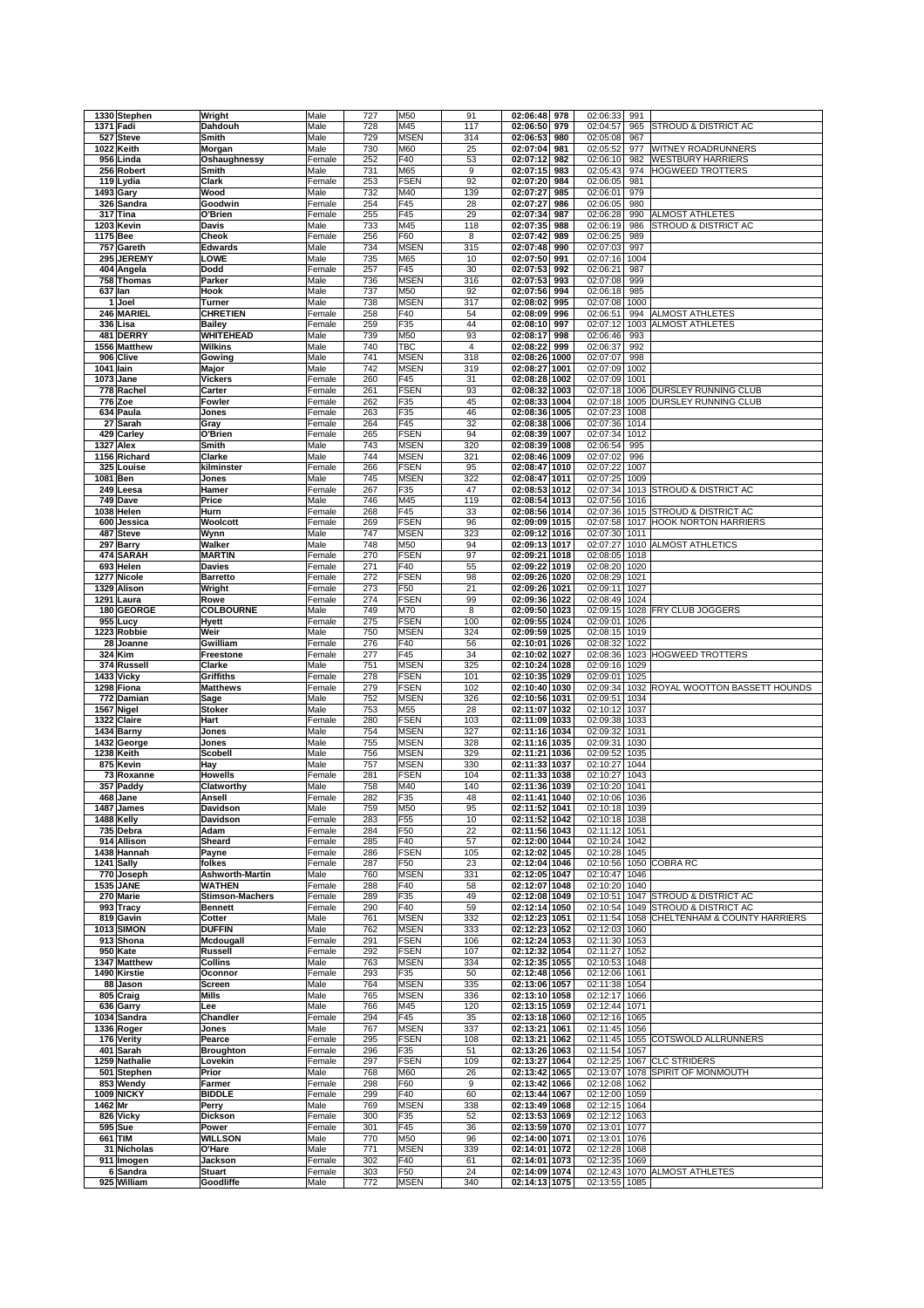| 978 Theresa                 |                                     |                  |            |                    |           |                                |                                |                                      |
|-----------------------------|-------------------------------------|------------------|------------|--------------------|-----------|--------------------------------|--------------------------------|--------------------------------------|
|                             | <b>McDermott</b>                    | Female           | 304        | F40                | 62        | 02:14:18 1076                  | 02:12:48<br>1072               |                                      |
| <b>900 KATE</b>             | <b>KEMMETT</b>                      | Female           | 305        | F40                | 63        | 02:14:19 1077                  | 02:12:48<br>1073               |                                      |
| 869 Lisa                    | <b>Medhurst</b>                     | Female           | 306        | <b>FSEN</b>        | 110       | 02:14:20 1078                  | 02:13:38<br>1081               |                                      |
| 1165 Nathan                 | Green                               | Male             | 773        | <b>MSEN</b>        | 341       | 02:14:33 1079                  | 02:12:57<br>1074               |                                      |
| 262 Sara                    | Force                               | Female           | 307        | F40                | 64        | 02:14:46 1080                  | 02:12:59                       | 1075 ANGELS RC                       |
|                             |                                     |                  |            |                    |           |                                |                                |                                      |
| 573 MANDY                   | <b>NEUFELD</b>                      | Female           | 308        | F45                | 37        | 02:14:49 1081                  | 02:14:04<br>1087               | <b>ANGELS RC</b>                     |
| 276 Jason                   | Snelling                            | Male             | 774        | <b>MSEN</b>        | 342       | 02:14:51 1082                  | 02:13:10<br>1079               |                                      |
| 278 Ashish                  | Soneji                              | Male             | 775        | <b>MSEN</b>        | 343       | 02:14:53<br>1083               | 02:14:12<br>1090               |                                      |
| 1357 Amanda                 | <b>Merrett</b>                      | Female           | 309        | F45                | 38        | 02:14:54 1084                  | 02:13:40<br>1082               |                                      |
| 920 Janine                  | <b>Bennett</b>                      | Female           | 310        | F45                | 39        | 02:15:05 1085                  | 02:14:03<br>1086               |                                      |
|                             |                                     |                  |            |                    |           |                                |                                |                                      |
| 582 Jazmyn                  | Johnson                             | Female           | 311        | <b>FSEN</b>        | 111       | 02:15:19 1086                  | 02:13:31<br>1080               |                                      |
| 510 Emma                    | Preston                             | Female           | 312        | <b>FSEN</b>        | 112       | 02:15:20 1087                  | 02:14:12<br>1089               |                                      |
| 694 Philip                  | <b>Withers</b>                      | Male             | 776        | M50                | 97        | 02:15:27<br>1088               | 02:13:54<br>1083               | <b>ALMOST ATHLETES</b>               |
| 868 CONRAD                  | <b>BOURNE</b>                       | Male             | 777        | M40                | 141       | 02:15:27<br>1089               | 02:13:54<br>1084               | <b>ALMOST ATHLETES</b>               |
|                             | Gibbons                             |                  | 313        | <b>FSEN</b>        | 113       | 02:15:36<br>1090               | 02:14:38<br>1094               |                                      |
| <b>1376 Esme</b>            |                                     | Female           |            |                    |           |                                |                                |                                      |
| <b>43 KATIE</b>             | LEA                                 | Female           | 314        | F35                | 53        | 02:15:41 1091                  | 02:14:44<br>1096               |                                      |
| 41 Sue                      | Walker                              | Female           | 315        | F50                | 25        | 02:15:50 1092                  | 02:14:15<br>1091               |                                      |
| 423 Paul                    | Freeman                             | Male             | 778        | M45                | 121       | 02:15:54 1093                  | 02:14:36<br>1093               |                                      |
| 1227 Julie                  | Lumley                              | Female           | 316        | F35                | 54        | 02:15:56<br>1094               | 02:14:10<br>1088               |                                      |
| 150 Annette                 |                                     |                  | 317        |                    | 11        |                                | 1092                           |                                      |
|                             | <b>Heylings</b>                     | Female           |            | F55                |           | 02:16:01 1095                  | 02:14:34                       |                                      |
| 409 Stewart                 | Clarke                              | Male             | 779        | M40                | 142       | 02:16:06 1096                  | 02:15:19<br>1102               |                                      |
| 1449 Daniel                 | Jones                               | Male             | 780        | <b>MSEN</b>        | 344       | 02:16:09 1097                  | 02:14:45<br>1097               |                                      |
| 420 Paul                    | Anderson                            | Male             | 781        | <b>MSEN</b>        | 345       | 02:16:28 1098                  | 02:14:42<br>1095               |                                      |
| 65 Lorraine                 | Jones                               | Female           | 318        | F40                | 65        | 02:16:30 1099                  | 02:15:03<br>1099               |                                      |
| 638 Grant                   | Hook                                | Male             | 782        | <b>MSEN</b>        | 346       | 02:16:32 1100                  | 02:14:54<br>1098               |                                      |
|                             |                                     |                  |            |                    |           |                                |                                |                                      |
| 75 Natasha                  | <b>Swait</b>                        | Female           | 319        | <b>FSEN</b>        | 114       | 02:16:35 1101                  | 02:15:08<br>1100               |                                      |
| 629 Pete                    | Woods                               | Male             | 783        | M50                | 98        | 02:16:48 1102                  | 02:15:14<br>1101               |                                      |
| 211 Rose                    | Fern                                | Female           | 320        | F40                | 66        | 02:17:10 1103                  | 02:15:57<br>1103               |                                      |
| 1242 Paul                   | Overfield                           | Male             | 784        | <b>MSEN</b>        | 347       | 02:17:24 1104                  | 02:16:31<br>1106               |                                      |
| 1520 Allan                  | <b>Harris</b>                       | Male             | 785        | M45                | 122       | 02:17:51 1105                  | 02:16:12<br>1104               |                                      |
|                             |                                     |                  |            |                    |           |                                |                                |                                      |
| 1453 Peter                  | Hodgson                             | Male             | 786        | M50                | 99        | 02:17:53 1106                  | 02:16:18<br>1105               |                                      |
| 714 David                   | <b>Burchett</b>                     | Male             | 787        | M50                | 100       | 02:18:10 1107                  | 02:17:18                       | 1113 TETBURY ROYALS                  |
| 829 Clare                   | Hampton-Neale                       | Female           | 321        | <b>FSEN</b>        | 115       | 02:18:18 1108                  | 02:16:36<br>1107               |                                      |
| 1443 Minnette               | <b>Monteith</b>                     | Female           | 322        | <b>FSEN</b>        | 116       | 02:18:21 1109                  | 02:17:21<br>1115               |                                      |
|                             |                                     |                  |            |                    |           |                                | 02:17:00                       |                                      |
| 1202 Katrina                | <b>Davis</b>                        | Female           | 323        | <b>FSEN</b>        | 117       | 02:18:21 1110                  | 1108                           | <b>STROUD &amp; DISTRICT AC</b>      |
| 732 Rebecca                 | Ledger                              | Female           | 324        | <b>FSEN</b>        | 118       | 02:18:26 1111                  | 02:17:16<br>1111               |                                      |
| 416 Claire                  | Roumph                              | Female           | 325        | <b>FSEN</b>        | 119       | 02:18:26 1112                  | 02:17:16<br>1112               |                                      |
| 618 Nicole                  | Jackson                             | Male             | 788        | <b>MSEN</b>        | 348       | 02:18:28 1113                  | 02:18:12                       | 1119 AVON VALLEY RUNNERS             |
| 854 Stephen                 | <b>McAteer</b>                      | Male             | 789        | <b>MSEN</b>        | 349       | 02:18:34 1114                  | 02:17:05<br>1109               |                                      |
|                             |                                     |                  |            |                    |           |                                |                                |                                      |
| 1353 Naomi                  | smith                               | Female           | 326        | F35                | 55        | 02:18:38 1115                  | 02:17:21                       | 1114 STROUD & DISTRICT AC            |
| 1428 Leatrice               | <b>Withers</b>                      | Female           | 327        | <b>FSEN</b>        | 120       | 02:19:12 1116                  | 02:17:49<br>1117               |                                      |
| 195 Andrea                  | Lane                                | Female           | 328        | <b>FSEN</b>        | 121       | 02:19:19 1117                  | 02:17:43<br>1116               |                                      |
| 1108 David                  | osgood                              | Male             | 790        | <b>MSEN</b>        | 350       | 02:19:27 1118                  | 02:18:30 1122                  |                                      |
| 1173 Colston                | <b>Hughes</b>                       | Male             | 791        | <b>MSEN</b>        | 351       | 02:19:52 1119                  | 02:18:28<br>1120               |                                      |
|                             |                                     |                  |            |                    |           |                                |                                |                                      |
| 1172 Jody                   | O'Connor                            | Female           | 329        | <b>FSEN</b>        | 122       | 02:19:52 1120                  | 02:18:28<br>1121               |                                      |
| 327 Gary                    | <b>Brightman</b>                    | Male             | 792        | <b>MSEN</b>        | 352       | 02:19:53 1121                  | 02:18:38<br>1124               |                                      |
| 328 Clare                   | <b>Mcdermott</b>                    | Female           | 330        | F50                | 26        | 02:19:53 1122                  | 02:18:38                       | 1125 COTSWOLD ALLRUNNERS             |
| 537 Sophie                  | Goldthorpe                          | Female           | 331        | <b>FSEN</b>        | 123       | 02:19:55 1123                  | 02:18:08<br>1118               |                                      |
| 51 Ema                      | Ashworth                            | Female           | 332        | <b>FSEN</b>        | 124       | 02:19:59 1124                  | 02:18:42<br>1127               |                                      |
|                             |                                     |                  |            |                    |           |                                |                                |                                      |
| 949 Martin                  | Silvey                              | Male             | 793        | M45                | 123       | 02:20:01 1125                  | 02:18:40 1126                  |                                      |
| 665 Jacqueline              | <b>McFarling</b>                    | Female           | 333        | F45                | 40        | 02:20:14 1126                  | 02:18:38<br>1123               |                                      |
| 338 Laura                   | <b>Stewart</b>                      | Female           | 334        | F35                | 56        | 02:20:17 1127                  | 02:18:45                       | 1128 COTSWOLD ALLRUNNERS             |
| 915 Harriet                 | Garner                              | Female           | 335        | <b>FSEN</b>        | 125       | 02:21:21 1128                  | 02:20:26<br>1133               |                                      |
|                             |                                     |                  |            |                    |           |                                |                                |                                      |
| 160 Martyn                  | King                                | Male             | 794        | <b>MSEN</b>        | 353       | 02:21:37 1129                  | 02:20:02                       | 1129 ECOTRICITY                      |
| 741 Hayley                  | Coleman                             | Female           | 336        | <b>FSEN</b>        | 126       | 02:21:42 1130                  | 02:20:12<br>1130               |                                      |
| 1235 Richard                | Clack                               | Male             | 795        | M60                | 27        | 02:21:48 1131                  | 02:20:29                       | 1134 GREAT WESTERN RUNNERS           |
| 909 LAUREN                  | <b>WHITEHEAD</b>                    | Female           | 337        | <b>FSEN</b>        | 127       | 02:21:50 1132                  | 02:20:21<br>1131               |                                      |
| 645 Elizabeth               | Orr                                 | Female           | 338        | F60                | 10        | 02:21:51 1133                  | 02:20:44<br>1135               |                                      |
|                             |                                     |                  |            | <b>MSEN</b>        |           | 02:22:11 1134                  | 02:20:24<br>1132               |                                      |
|                             |                                     |                  |            |                    |           |                                |                                |                                      |
| 419 David                   | Anderson                            | Male             | 796        |                    | 354       |                                |                                |                                      |
| 1050 Caroline               | Terry                               | Female           | 339        | F55                | 12        | 02:22:20 1135                  | 02:20:45                       | 1136 RUNNING SOMEWHERE ELSE          |
| 213 Peter                   | Widdrington                         | Male             | 797        | M70                | 9         | 02:22:35 1136                  | 02:22:35 1148                  |                                      |
|                             |                                     |                  |            |                    |           |                                |                                |                                      |
| 204 Simon                   | Clark                               | Male             | 798        | <b>MSEN</b>        | 355       | 02:22:37 1137                  | 02:21:48 1143                  |                                      |
| 684 Bonnie                  | <b>Nicolle</b>                      | Female           | 340        | <b>FSEN</b>        | 128       | 02:22:40 1138                  | 02:21:17<br>1138               |                                      |
| 800 Fiona                   | Watts                               | Female           | 341        | FSEN               | 129       | 02:22:43 1139                  | 02:21:11 1137                  |                                      |
| 1491 Ann                    | Orefice                             | Female           | 342        | F45                | 41        | 02:22:47 1140                  | 02:22:05 1146                  |                                      |
| 1447 Gareth                 | Parker                              | Male             | 799        | <b>MSEN</b>        | 356       | 02:22:54 1141                  |                                | 02:21:46 1142 STROUD & DISTRICT AC   |
| 1064 Sarah                  | Fennell                             | Female           | 343        | F40                | 67        | 02:23:12 1142                  | 02:21:40 1141                  |                                      |
|                             |                                     |                  |            |                    |           |                                |                                |                                      |
| 250 Christopher             | <b>Brown</b>                        | Male             | 800        | <b>MSEN</b>        | 357       | 02:23:13 1143                  | 02:22:05 1145                  |                                      |
| 1345 Nicholas               | Penny                               | Male             | 801        | M40                | 143       | 02:23:13 1144                  | 02:17:14<br>1110               |                                      |
| 1267 George                 | Savage                              | Male             | 802        | M45                | 124       | 02:23:16 1145                  | 02:21:35<br>1140               |                                      |
| 1266 Freya                  | Savage                              | Female           | 344        | <b>FSEN</b>        | 130       | 02:23:16 1146                  | 02:21:34 1139                  |                                      |
| 54 Heather                  | Vidgen                              | Female           | 345        | F50                | 27        | 02:23:35 1147                  | 02:22:19 1147                  |                                      |
| <b>1328 Russ</b>            | Haslam                              | Male             | 803        | <b>MSEN</b>        | 358       |                                | 02:21:57 1144                  |                                      |
|                             |                                     |                  |            |                    |           | 02:23:38 1148                  |                                |                                      |
| 608 Emma                    | Hayward                             | Female           | 346        | F35                | 57        | 02:24:12 1149                  | 02:22:56 1150                  |                                      |
| 39 Anne-Marie               | Delrosa                             | Female           | 347        | F40                | 68        | 02:24:20 1150                  | 02:23:05 1151                  |                                      |
| 691 Melanie                 | <b>Drackett</b>                     | Female           | 348        | F35                | 58        | 02:24:22 1151                  | 02:22:41 1149                  |                                      |
| 1504 Robert                 | Fearn                               | Female           | 349        | <b>FSEN</b>        | 131       | 02:24:42 1152                  | 02:23:33 1152                  |                                      |
| 142 Joanne                  | <b>Trevains</b>                     | Female           | 350        | F40                | 69        | 02:25:10 1153                  | 02:23:48 1154                  |                                      |
| 99 Alison                   | Moss                                | Female           | 351        | F40                | 70        |                                | 02:24:08 1156                  |                                      |
|                             |                                     |                  |            |                    |           | 02:25:12 1154                  |                                |                                      |
| 724 Paignton                | Howarth-dunn                        | Female           | 352        | <b>FSEN</b>        | 132       | 02:25:13 1155                  | 02:23:47 1153                  |                                      |
| 173 Wendy                   | Welberry                            | Female           | 353        | F50                | 28        | 02:25:21 1156                  | 02:24:15 1158                  |                                      |
| <b>208 Edd</b>              | Smith                               | Male             | 804        | <b>MSEN</b>        | 359       | 02:25:30 1157                  | 02:24:06 1155                  |                                      |
| 271 Catherine               | Roe                                 | Female           | 354        | F45                | 42        | 02:25:42 1158                  | 02:24:11 1157                  |                                      |
| 1045 Emma                   | Soares                              | Female           | 355        | F45                |           |                                |                                |                                      |
|                             |                                     |                  |            |                    | 43        | 02:25:58 1159                  | 02:24:21 1159                  |                                      |
| 76 Claire                   | Forgione                            | Female           | 356        | F35                | 59        | 02:25:58 1160                  | 02:24:30 1160                  |                                      |
| 331 Pauline                 | Fletcher                            | Female           | 357        | F65                | 3         | 02:26:19 1161                  | 02:24:42                       | 1161 HOGWEED TROTTERS                |
| 997 Grainne                 | Fitzgerald                          | Female           | 358        | F50                | 29        | 02:26:43 1162                  | 02:25:22<br>1163               |                                      |
| 26 Matt                     | Delmaine                            | Male             | 805        | <b>MSEN</b>        | 360       | 02:26:43 1163                  | 02:25:23 1164                  |                                      |
|                             | Price                               | Male             | 806        | <b>MSEN</b>        | 361       | 02:26:47 1164                  | 02:25:00 1162                  |                                      |
| 1278 Jonathan               |                                     |                  |            |                    |           |                                |                                |                                      |
| 951 Elizabeth               | <b>Bovington</b>                    | Female           | 359        | F50                | 30        | 02:27:15 1165                  | 02:25:33 1165                  |                                      |
| 386 Peter                   | Clinch                              | Male             | 807        | M55                | 29        | 02:27:21 1166                  | 02:25:52<br>1167               |                                      |
| 316 ANTONY                  | <b>CARLILE</b>                      | Male             | 808        | M40                | 144       | 02:27:21 1167                  | 02:25:53 1169                  |                                      |
| 469 MILLIE                  | <b>WOOD</b>                         | Female           | 360        | <b>FSEN</b>        | 133       | 02:27:21 1168                  | 02:25:52 1168                  |                                      |
|                             |                                     | Male             |            |                    |           |                                | 1166                           |                                      |
| 1163 Johnny                 | Wasylkiw                            |                  | 809        | <b>MSEN</b>        | 362       | 02:27:22 1169                  | 02:25:38                       |                                      |
| 667 Dorothy                 | <b>Thomas</b>                       | Female           | 361        | F65                | 4         | 02:27:28 1170                  |                                | 02:26:04 1173 THORNBURY RUNNING CLUB |
| 161 Ryan                    | <b>Bonnie</b>                       | Male             | 810        | <b>MSEN</b>        | 363       | 02:27:32 1171                  | 02:25:55 1171 ECOTRICITY       |                                      |
| <b>1525 FAYE</b><br>128 Kay | SATCHWELL-BENNETT<br><b>Hawkins</b> | Female<br>Female | 362<br>363 | <b>FSEN</b><br>F45 | 134<br>44 | 02:27:32 1172<br>02:27:34 1173 | 02:25:55 1170<br>02:26:03 1172 |                                      |